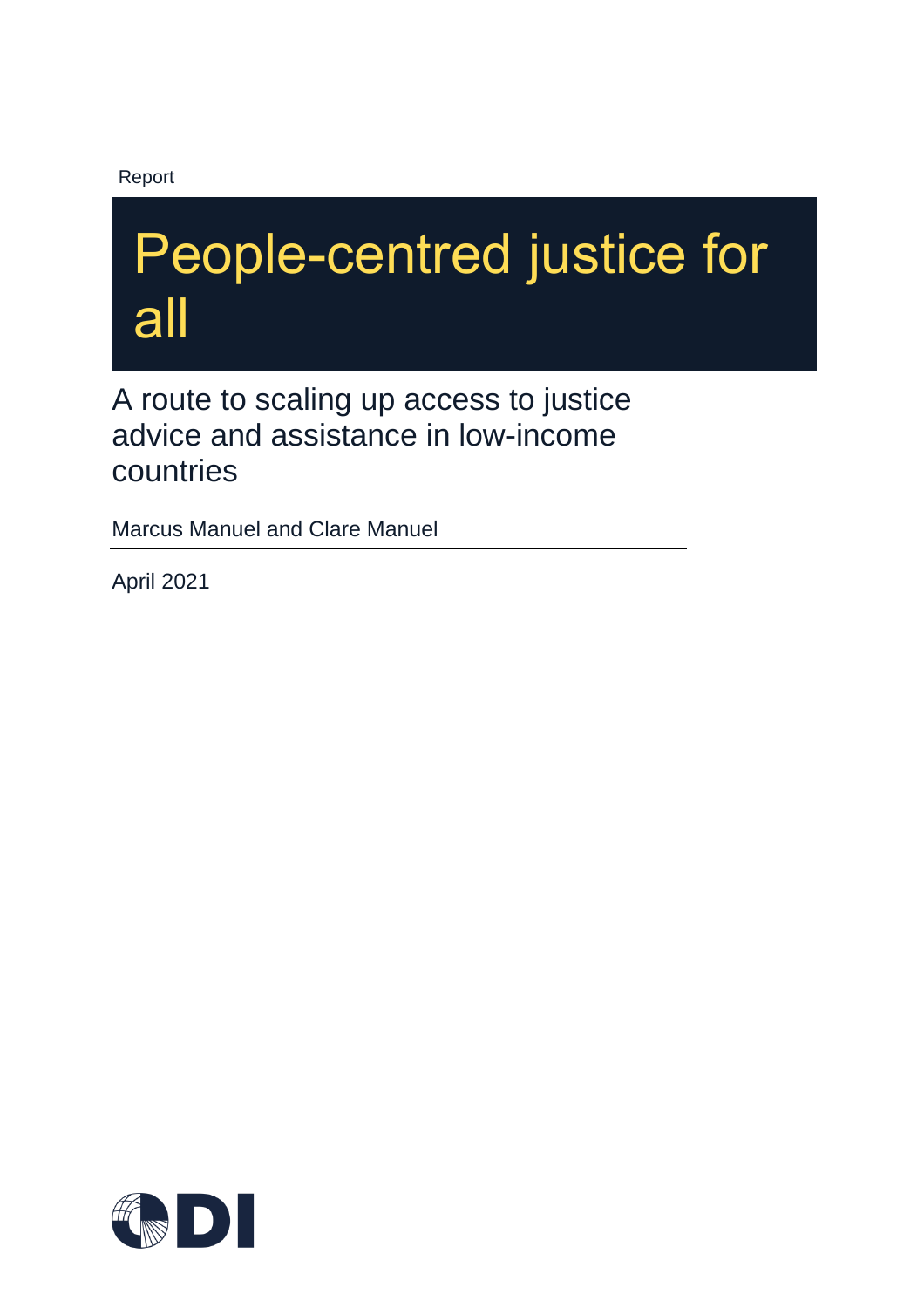Readers are encouraged to reproduce material for their own publications, as long as they are not being sold commercially. ODI requests due acknowledgement and a copy of the publication. For online use, we ask readers to link to the original resource on the ODI website. The views presented in this paper are those of the author(s) and do not necessarily represent the views of ODI or our partners.

This work is licensed under CC BY-NC-ND 4.0.

How to cite: Manuel, M. and Manuel, C. (2021) People-centred justice for all – A route to scaling up access to justice advice and assistance in low-income countries. ODI Report. London: ODI (www.odi.org/en/people-centred-justice-for-all).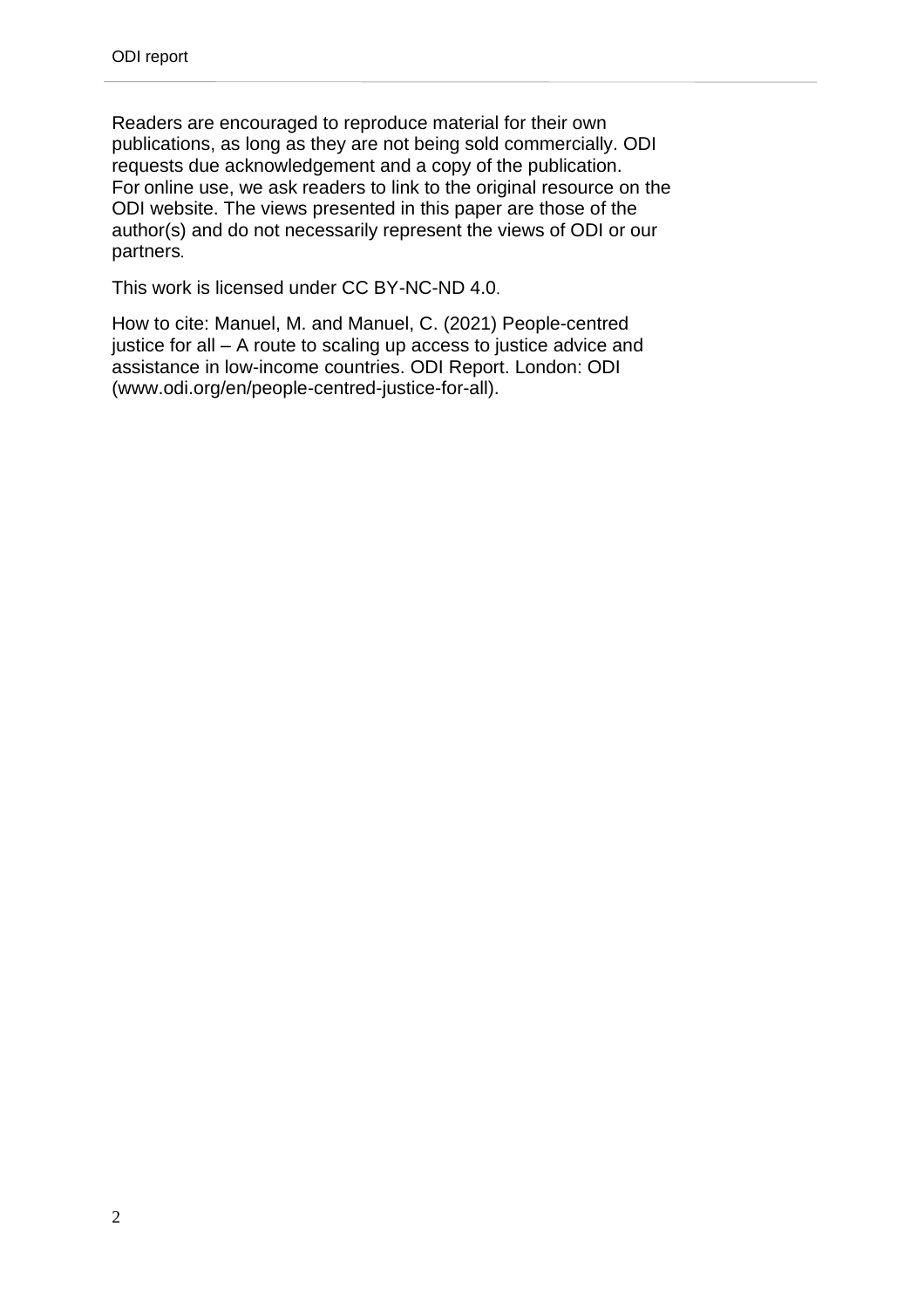### **Acknowledgements**

The authors are grateful for peer review comments from Pilar Domingo (Senior Research Fellow, ODI) and Andrew Rogerson (Non-Resident Fellow, Center for Global Development), and for comments by Peter Chapman (independent consultant), Maaike De Langen (Pathfinders), Adrian Di Giovanni (International Development Resource Centre), Gustavo Maurino (independent consultant), Alejandro Ponce (World Justice Project), Paul Prettitore (World Bank), Sheelagh Stewart (Elders) and Lorenzo Wakefield (Charles Stewart Mott Foundation). They also received valuable feedback on presentations of parts of this research at the Hague Institute for Innovation of Law Innovating Justice Forum 2021 and the Pathfinders Global Week for Justice 2020.

The authors thank the William and Flora Hewlett Foundation, International Development Research Centre, Charles Stewart Mott Foundation, Open Society Foundations and Pathfinders for permission to draw on three research reports that they collectively/individually commissioned and funded in 2019 and 2020. They also appreciate the time given up by the justice experts and the many members of staff of CSOs, pooled funds, foundations, funders and international organisations for key interviews as part of this research.

The authors acknowledge the research support provided by Simitie Lavaly, Ashanut Okillie, José A. Toro and Ivor Jones (all consultants) and by Pilar Domingo and Elliot Rooney (ODI). The costs of copyediting and proofreading this report were funded by the Bill & Melinda Gates Foundation. The views presented in this paper are those of the authors and do not necessarily represent the views of ODI.

### **About the authors**

Marcus and Clare Manuel are both ODI Senior Research Associates. Marcus Manuel is an economist and was previously a regional director for the United Kingdom's Department for International Development (DFID) and a deputy director at the UK's Treasury. Clare Manuel is a lawyer and was previously a founding director of The Law & Development Partnership (LDP) and member of the UK Government's Legal Service. She is now founding director of The Justice Community in the UK.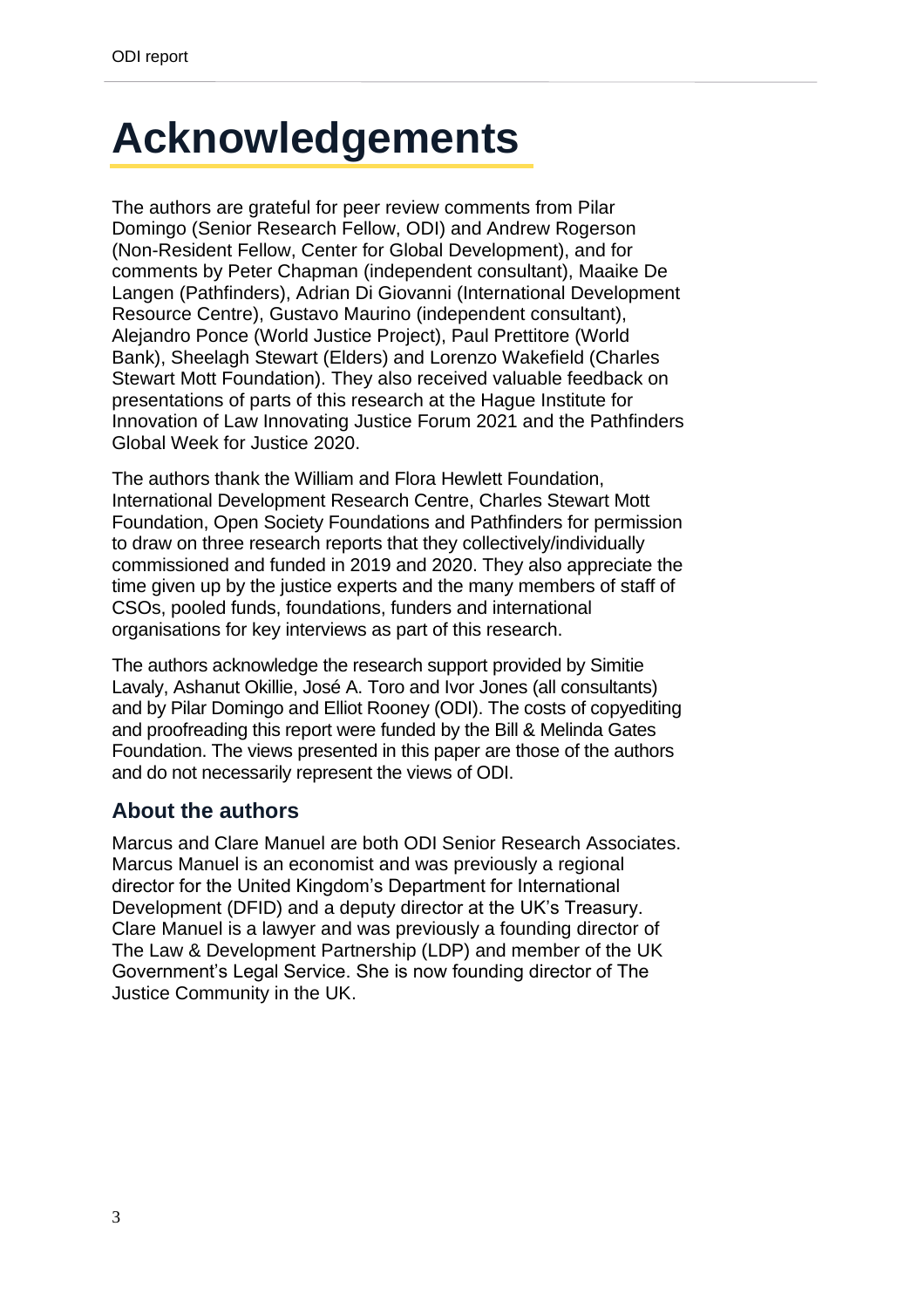## **Contents**

| 1       |                                                                                |
|---------|--------------------------------------------------------------------------------|
| 1.1     | Growing recognition of why equal access to justice for all matters             |
| 1,2     | Access to justice is still extremely limited and made worse by Covid-1911      |
| 1.3     |                                                                                |
| 2       |                                                                                |
| 2.1     |                                                                                |
| 2.2     |                                                                                |
| 3       | A birds' eye view: global finance for the justice sector in LICs16             |
| 3.1     | Trends in donor financing of justice from the 1950s to date  16                |
| Table 1 |                                                                                |
| Box 1   |                                                                                |
| 3.2     |                                                                                |
| Table 2 | Education, health and justice costs and their financing in LICs20              |
| 3.3     | Quantifying the global investment case for funding people-centred basic        |
| Table 3 | Initial benefit-cost ratio of broad justice sector investment22                |
| 3.4     |                                                                                |
| 3.5     |                                                                                |
| 4       | A bottom-up view: finance for community-based, people-centred                  |
| 4.1     | Community-based justice advice and assistance organisations in LICs and        |
| Box 2   |                                                                                |
| 4.2     |                                                                                |
| 4.3     |                                                                                |
| 4.4     |                                                                                |
| 4.5     | Conclusions: the prospects for increased funding for community-based           |
| 5       | Reflections on scaling up people-centred justice for all in low-               |
| 5.1     | Catalyse scale-up with initial targeted aid for community-level justice advice |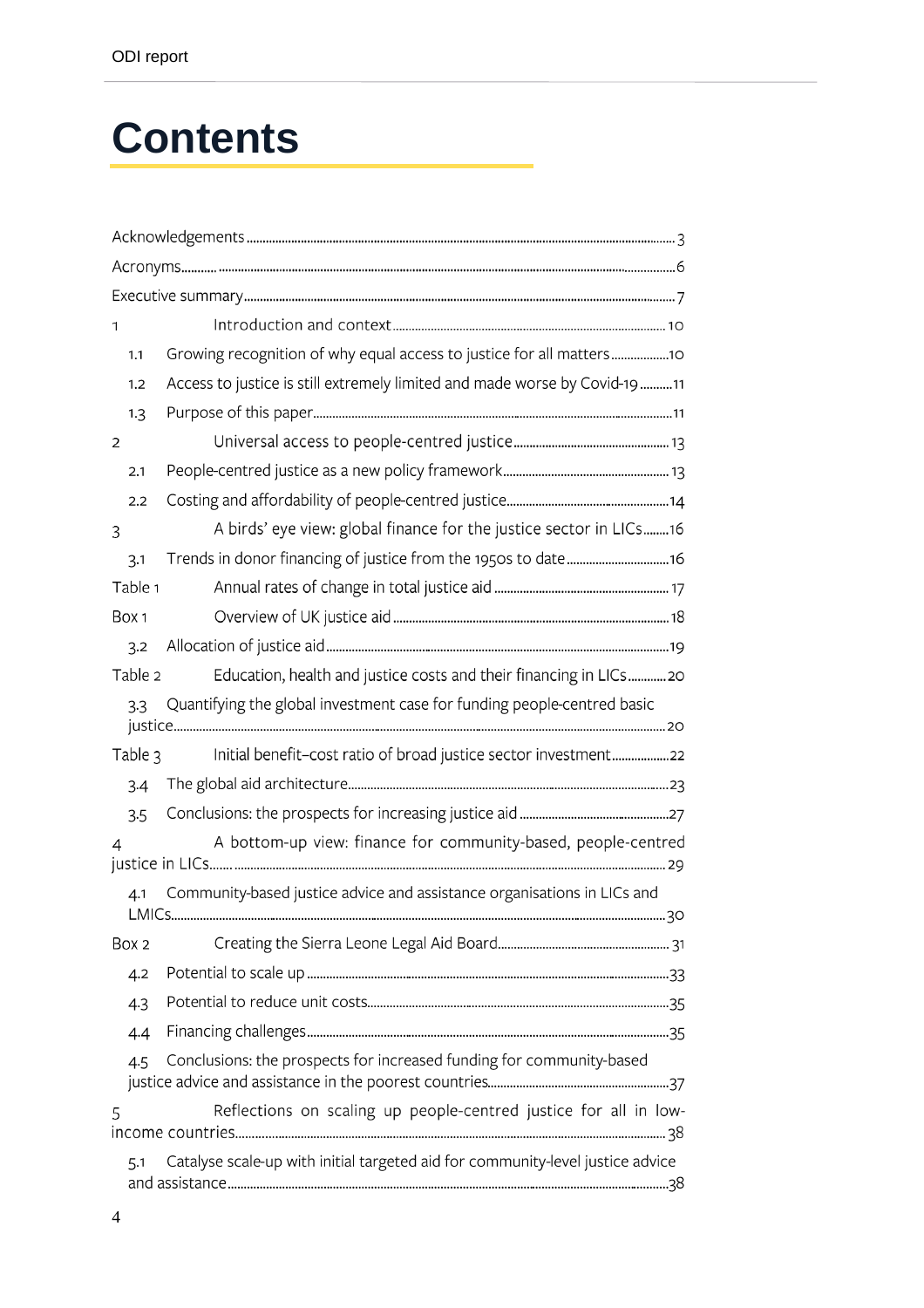| 5.2        |       |                                                                                 |  |  |  |  |
|------------|-------|---------------------------------------------------------------------------------|--|--|--|--|
| 5.3        |       | Fund country-led, targeted national strategies that deliver results at scale.40 |  |  |  |  |
| 5.4        |       | The case for a global justice fund to address potentially high-return           |  |  |  |  |
| 5.4.1      |       |                                                                                 |  |  |  |  |
|            | 5.4.2 |                                                                                 |  |  |  |  |
|            | 5.4.3 |                                                                                 |  |  |  |  |
|            | 5.4.4 |                                                                                 |  |  |  |  |
|            |       |                                                                                 |  |  |  |  |
| Appendix 1 |       |                                                                                 |  |  |  |  |
| Appendix 2 |       | Interviewees: organisations providing community-based justice advice            |  |  |  |  |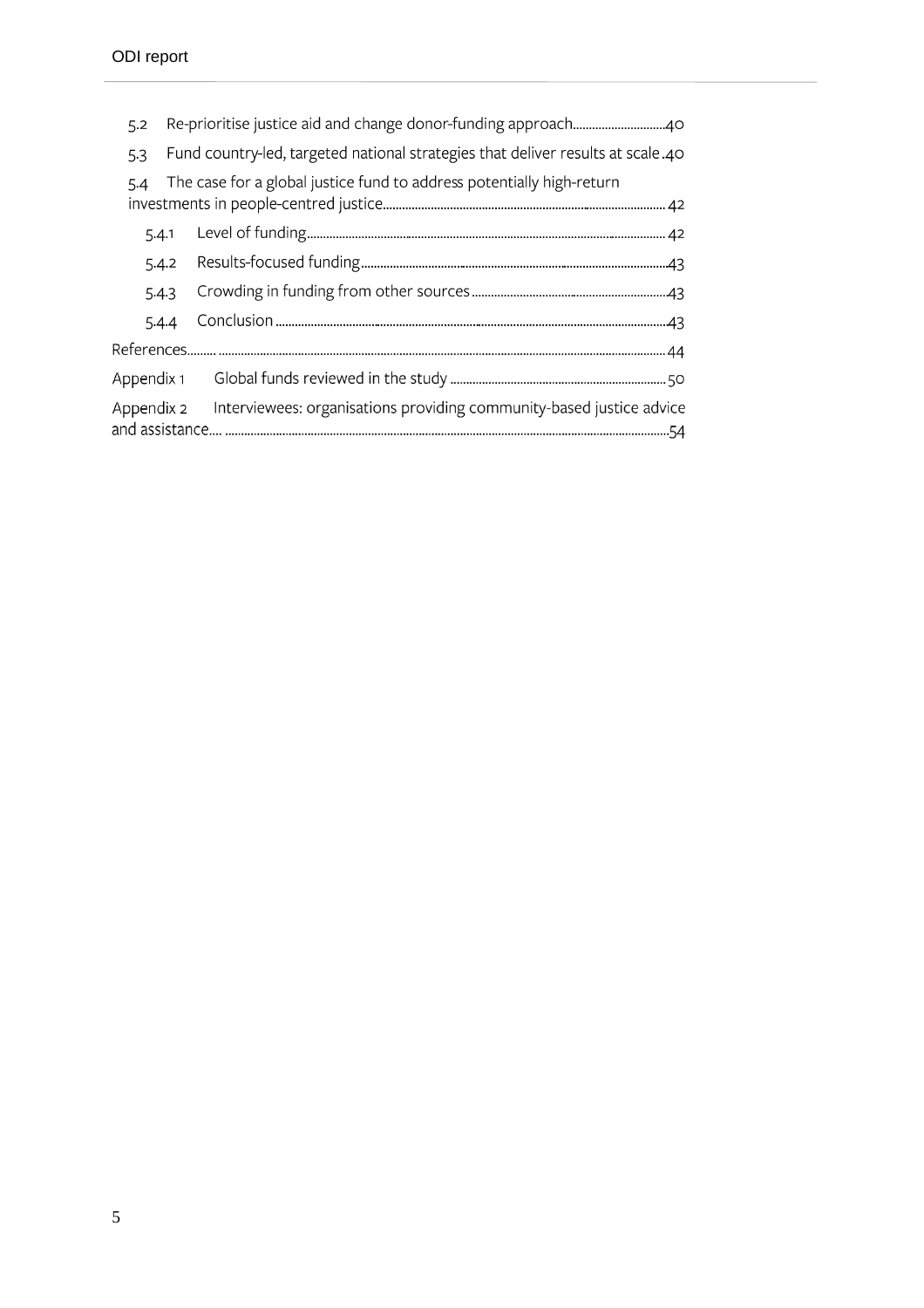## Acronyms

| <b>CSO</b><br><b>BRAC</b><br><b>DAC</b><br><b>DFID</b> | civil society organisation<br><b>Building Resilience Across Communities</b><br>Development Assistance Committee<br>UK Department for International Development |
|--------------------------------------------------------|----------------------------------------------------------------------------------------------------------------------------------------------------------------|
| <b>GDP</b>                                             | gross domestic product                                                                                                                                         |
| <b>Global Health Fund</b>                              | Global Health Fund for AIDS, Tuberculosis and Malaria                                                                                                          |
| <b>IDLO</b>                                            | International Development Law Organization                                                                                                                     |
| <b>LDP</b>                                             | The Law & Development Partnership                                                                                                                              |
| <b>LEN</b>                                             | <b>Legal Empowerment Network</b>                                                                                                                               |
| <b>LIC</b>                                             | low-income country                                                                                                                                             |
| <b>LMIC</b>                                            | lower middle-income country                                                                                                                                    |
| <b>MDG</b>                                             | Millennium Development Goal                                                                                                                                    |
| <b>MIC</b>                                             | middle-income country                                                                                                                                          |
| <b>OECD</b>                                            | Organisation for Economic Cooperation and                                                                                                                      |
|                                                        | Development                                                                                                                                                    |
| <b>SDG</b>                                             | Sustainable Development Goal                                                                                                                                   |
| <b>UN</b>                                              | <b>United Nations</b>                                                                                                                                          |
| <b>UNDP</b>                                            | United Nations Development Programme                                                                                                                           |
| <b>WJP</b>                                             | <b>World Justice Project</b>                                                                                                                                   |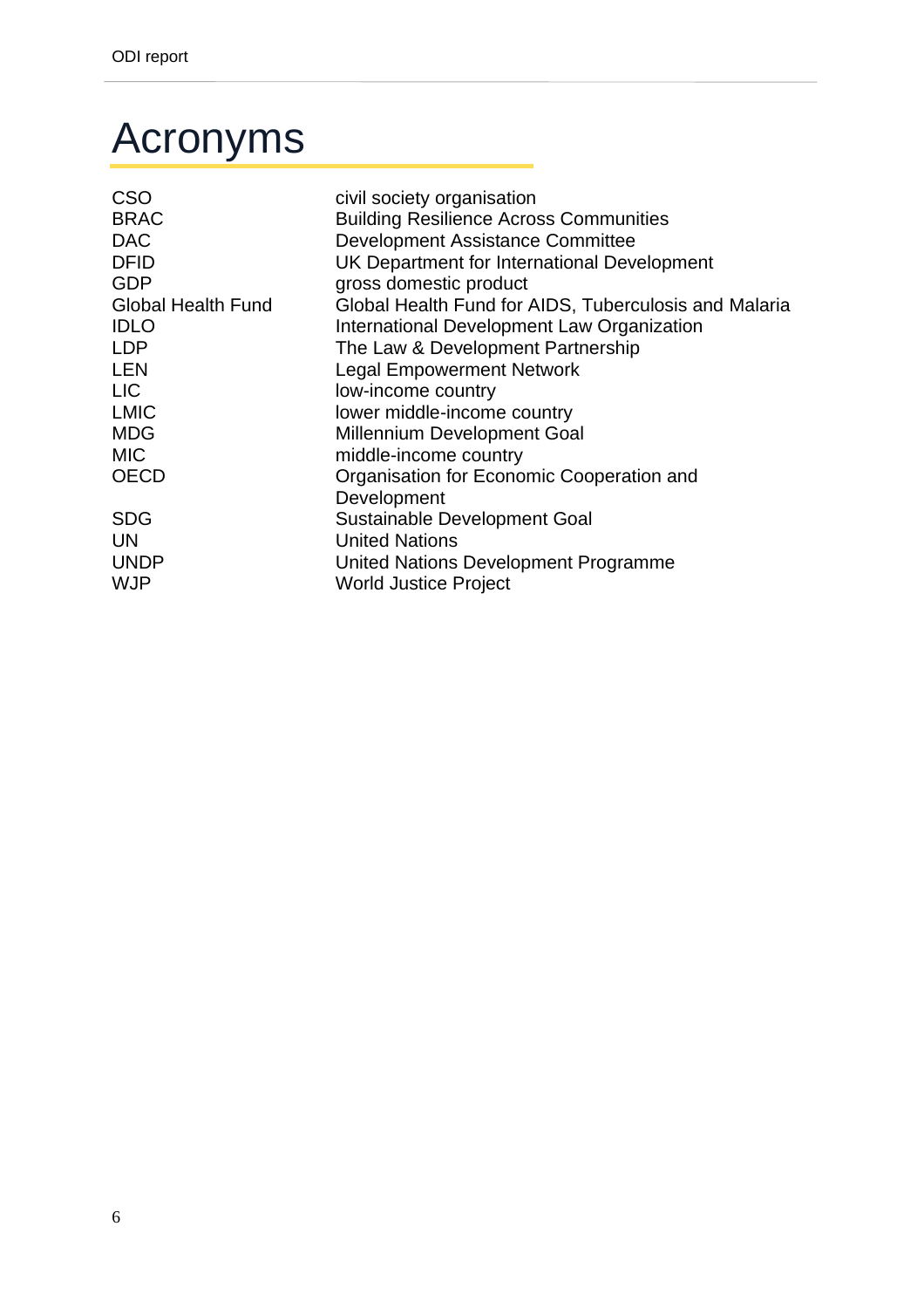## Executive summary

This paper is for members of the international community engaged on delivering Sustainable Development Goal (SDG) 16.3's promise of equal access to justice for all. The paper focuses on low-income countries (LICs) – where the financing issues are most pressing and the need for scaling up access to people-centred justice most pressing. The paper provides contrast with, and draw lessons from, other sectors that have successfully scaled-up service provision, particularly health and education.

#### **Access to justice remains extremely limited**

SDG 16.3 calls for equal access to justice for all. There is growing evidence of the importance of access to justice, both as an end in itself and as an enabler for other SDGs. But despite this, access to justice remains extremely limited in many countries and has been made worse by Covid-19. The challenge is particularly acute in LICs, which cannot afford to give people access to even a basic system of community-based, people-centred justice to deal with their everyday justice problems.

#### **Aid to justice has been cut**

Donors have cut their justice aid by a third in the last four years. If anything, the decline in aid seems to be accelerating, with the reduction in aid in 2019 larger than in more recent years. The small proportion of aid spent on justice – 1.5% of all aid – is markedly less than the proportion of their own budgets that Development Assistance Committee (DAC) donors spend on justice in their own countries. Much of this aid is spent in middle-income countries (MICs), with justice aid in LICs (excluding the special case of Afghanistan) now totalling just \$240 million, compared to an estimated need of \$13 billion. This amounts to 38 cents per person per year in LICs, far less than is provided for education (\$4) and health (\$11).

This limited donor investment reflects scepticism about impact and rising concerns over the political risk of supporting justice institutions. This is combined with competing priorities from sectors with a proven track record of results and a global trend where domestic political considerations increasingly shape donor priorities.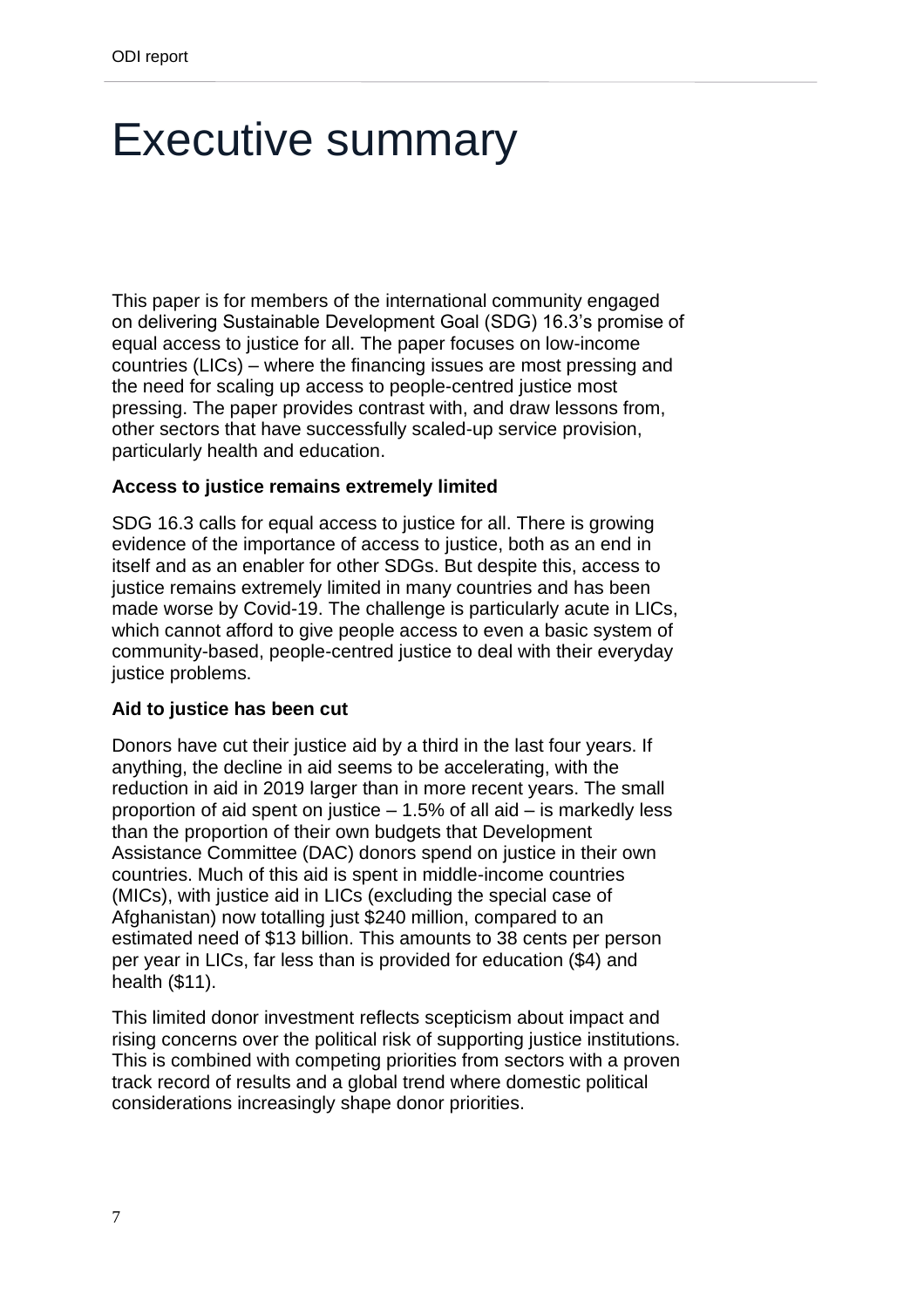#### **There are potentially high rates of return for justice investments, especially for community-based justice providers**

Yet our estimates set out in this paper – which we believe are the first that have been made – suggest that rates of return for investing in community-based, people-centred justice could be comparable to the returns achieved by investments in health and education.

Frontline providers of justice advice and assistance at the community level (often paralegals/community justice defenders) are a key component of people-centred justice. They are also affordable – accounting for just 2% of the total costs of a basic people-centred justice system – and there is emerging evidence that targeted investment towards this component could deliver extremely high rates of return.

#### **The inability to work at scale has resulted in unaffordable unit costs to date**

Severe funding constraints, especially in LICs, currently mean that providers of community-level justice advice and assistance struggle to operate at scale. Even in countries with well-developed networks, we estimate coverage is no more than 5% (compared to 50% for healthcare). This has resulted in high unit costs that are perceived to be too expensive.

#### **But Sierra Leone shows low-cost scaling up is possible**

However, our research also reveals examples of new approaches in LICs that have taken service provision to scale and that have achieved affordable unit costs. A key example is the new, mainly government-funded, Sierra Leone Legal Aid Board: this has scaled up community-based justice advice and assistance by a factor of 10 and has done so affordably, reducing unit costs by a factor of 5 compared to previous donor-supported programmes.

While our evidence base is too limited to make strong recommendations, targeted donor funding of community-based justice advice and assistance appears to offer prospects of high returns and would avoid the political risks of broader engagement in the justice sector. It would also be a relatively affordable first step towards meeting SDG 16.3 and achieving people-centred justice for all. We estimate the costs to support all LICs at \$230 million a year.

#### **Lessons from other sectors point to the case for a targeted results-focused global fund**

Learning from how other sectors have scaled up their services, and building on the *Justice for all* report's call for a new global fund for justice (Pathfinders, 2019a), we recommend channelling donor funds through a results-focused global fund. This offers the potential to catalyse new country-led approaches to scaled-up, community-based justice advice and assistance, implemented by combinations of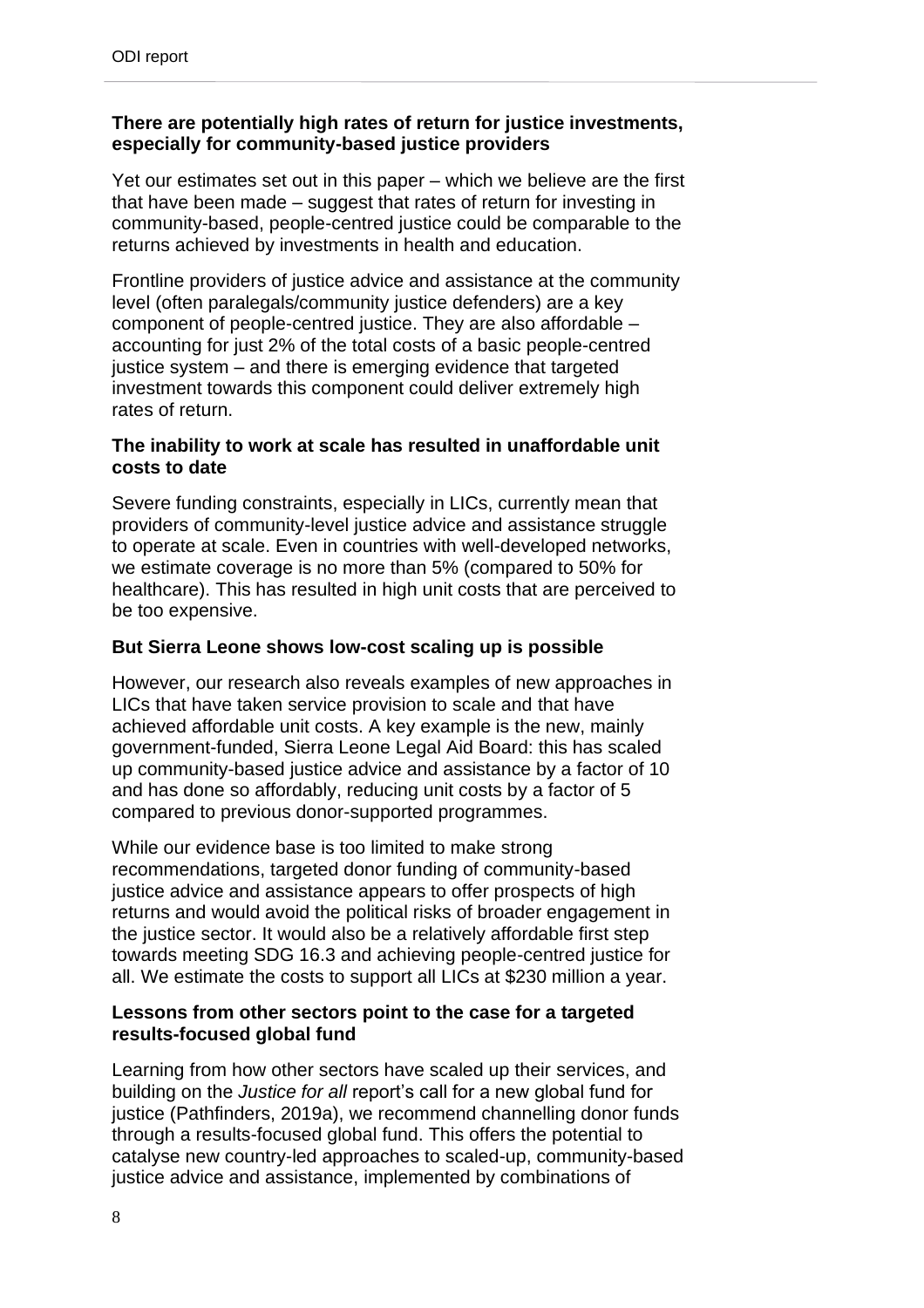government institutions and civil society organisations (CSOs) that countries deem to be most appropriate and cost-effective in their particular context.

A global fund would also catalyse changes in donor approaches that other sectors such as health and education have used to support scaled-up services to target universal coverage. A key element has been the use of multilateral channels, which account for 37% of all health aid, compared to only 7% for justice. Such a 'coalition of the willing' – pooling their efforts and their funds – could kick-start a more ambitious approach to achieving SDG 16.3.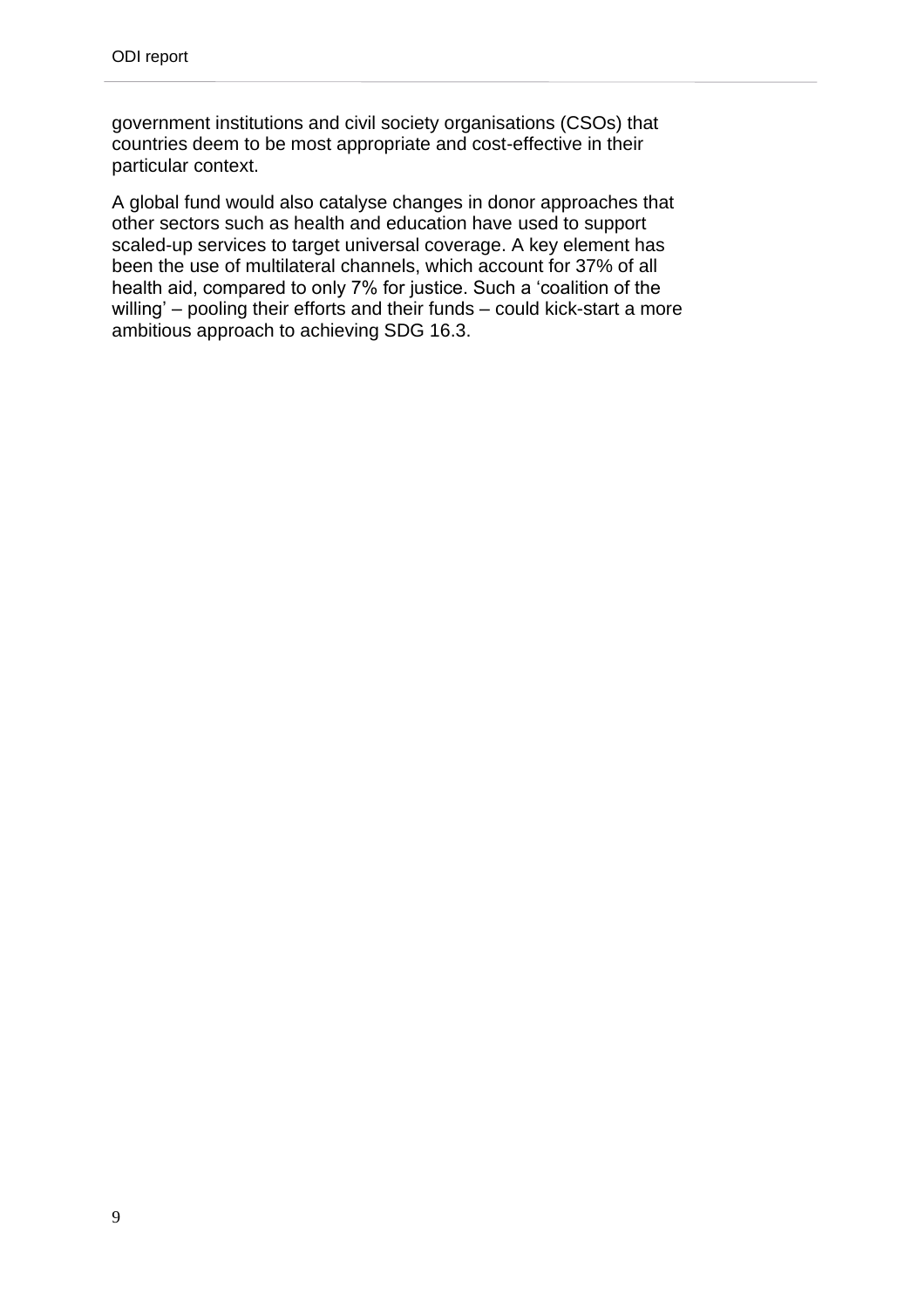## 1 Introduction and context

### **1.1 Growing recognition of why equal access to justice for all matters**

Access to justice is a core state function. It is associated with peacebuilding and state-building, economic growth and investment, as well as equity and social justice. Justice has been seen as the *opposite of poverty* (Stevenson, 2014), because limited access to justice disempowers individuals and communities from claiming their rights and defending themselves from injustice. In 2000, the pathbreaking report *Voices of the poor* recorded that the ability to access justice is one of the top priorities for the poorest (Naraya et al., 2000). And the provision of justice can be a key building block in reducing fragility (UN and World Bank, 2018).

The creation six years ago of Sustainable Development Goal (SDG) 16.3 – *equal access to justice for all by 2030 –* marked a decisive change in the level of international attention to justice. Justice was not included as a Millennium Development Goal (MDG) in 2000. But in 2010, justice was recognised as one of the five Peacebuilding and Statebuilding Goals (PSGs) by all United Nations (UN) agencies, major donors of the Organisation for Economic Cooperation and Development (OECD) and the g7+ intergovernmental organisation of fragile states (International Dialogue on Peacebuilding and Statebuilding, 2010). This recognition helped pave the way for the creation of SDG16 in general, and 16.3 in particular with its call for equal access to justice for all. The creation of all the SDGs also revealed how justice is a key enabler for many other SDGs, including poverty (SDG1), hunger (SDG2), gender equality (SDG5), inequality (SDG10) and protecting the environment (SDG 14 and SDG 15).<sup>1</sup>

The inclusion of justice as an SDG prompted new thinking about how to achieve scaled-up access to justice for all. This culminated in an internationally agreed policy framework for SDG 16.3, set out in the Task Force on Justice's *Justice for all* report in 2019 (Pathfinders, 2019a), which was subsequently endorsed by a wide range of countries and international organisations in The Hague Declaration, the Buenos Aires Declaration and the g7+ Joint Action Plan (Pathfinders, 2019b; c; d).

In summary, enabling people to have access to justice is now acknowledged as being at the heart of sustainable development, vital

<sup>&</sup>lt;sup>1</sup> See Steven (2016), WHO (2017) and The Elders (2019) for fuller discussion.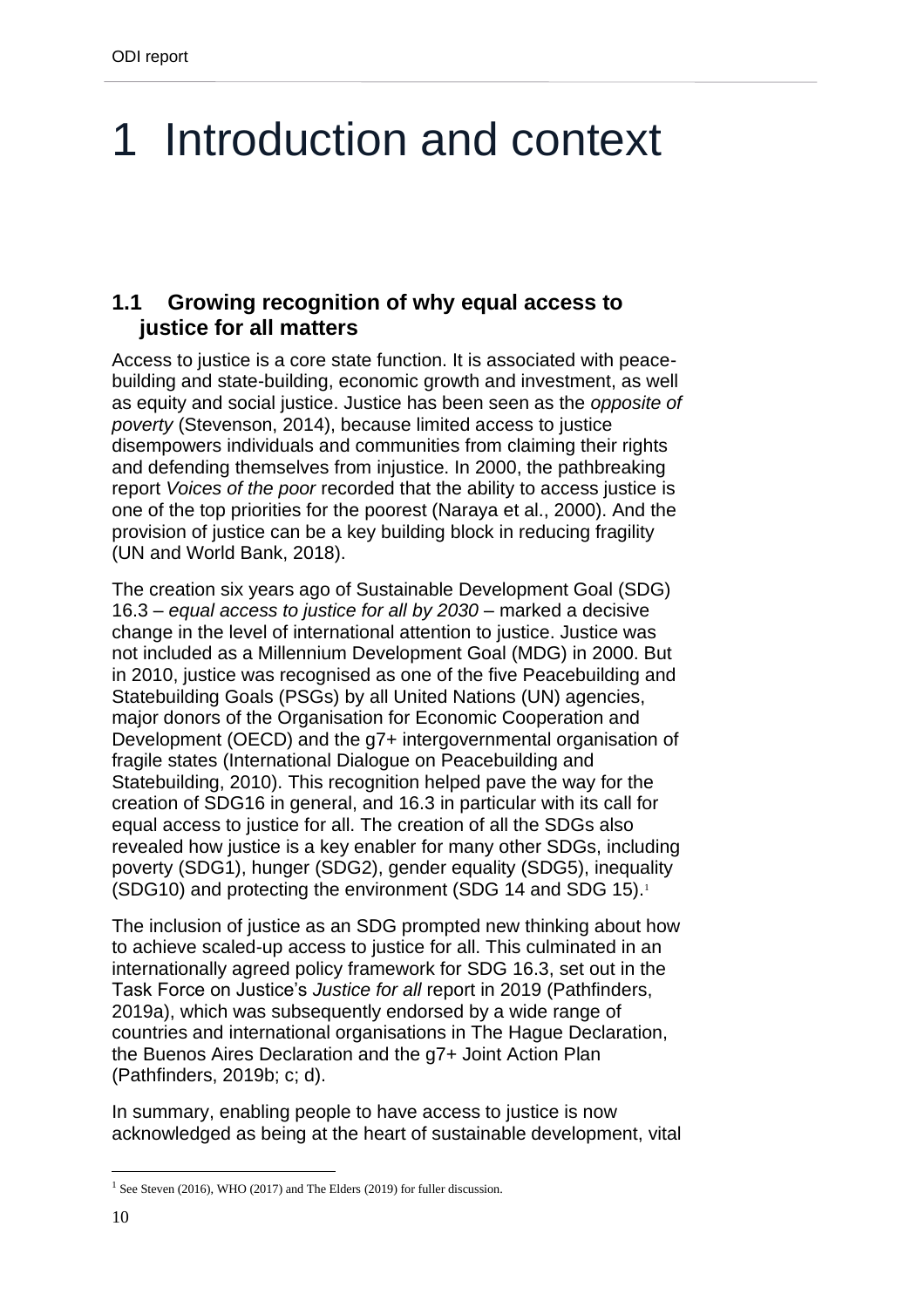to addressing inequality and central to the SDG's overall vision of a world in which *the needs of the most vulnerable are met.*

#### **1.2 Access to justice is still extremely limited and made worse by Covid-19**

Despite progress at a policy level, billions of people continue to lack access to justice. The UN Commission on the Legal Empowerment of the Poor (2008: 1) revealed that 4 billion people worldwide were 'robbed of the chance to better their lives and climb out of poverty, because they are excluded from the rule of law'. The 2019 *Justice for all* report estimated that 5.1 billion people – two-thirds of the world's population – lack meaningful access to justice (Pathfinders, 2019a). Vulnerable groups including women, children, minority groups and people with disabilities find it hardest to access justice.<sup>2</sup> The need to scale up access to justice is clear and is reflected in the *Justice for all* report's call for a transformation in ambition at a global level (ibid: 2).

Meanwhile, the Covid-19 crisis has tragically reduced people's access to justice exactly as their [need for it rises](https://www.justice.sdg16.plus/justice-in-a-pandemic) (Pathfinders, 2020; UN Office on Drugs and Crime and UNDP, 2020). Lockdowns have resulted in a surge of domestic violence, while the economic crisis is increasing [disputes over land,](https://www.theweek.in/news/india/2020/05/20/amid-covid-19-lockdown-land-disputes-arise-in-bihar.html) [employment and debt.](https://covid19-report.hiil.org/) [Women](https://www.project-syndicate.org/commentary/covid19-must-not-widen-gender-justice-gap-by-sandie-okoro-and-paul-prettitore-2020-06) are particularly [at risk.](https://www.idlo.int/publications/justice-women-amidst-covid-19) The only encouragement is that, at the same time, countries have shown they are capable of rapid and radical policy responses to justice problems, including, for example, speedy reductions in prison populations and experimentation with virtual courts.

### **1.3 Purpose of this paper**

This paper is for members of the international community who are engaging with how to deliver on SDG 16.3's promise of equal access to justice for all. The focus is on the part that development aid could play, particularly in low-income countries (LICs). The paper shares previously unpublished research: first providing a 'bird's eye' view on global aid to justice, and then exploring the situation from a 'bottom up' perspective of financing for community-based, people-centred justice – the focus of the *Justice for all* report (Pathfinders, 2019a). The paper looks particularly at the situation in LICs, as this is where the financing issues are most pressing and where the need for scaling up provision is most obvious. It contrasts with, and draws lessons from, other sectors that have successfully scaled-up service provision, particularly health and education.

Chapter two provides an overview of the emerging policy framework for SDG 16.3 and initial estimates of implementation costs. Chapters three and four then explore the status of current financing of peoplecentred justice services in LICs from two different perspectives. Chapter three takes a global, bird's eye view of trends and prospects for justice finance. Chapter four looks at the situation on the ground

<sup>2</sup> For more detail see, for example, UN Women et al. (2019).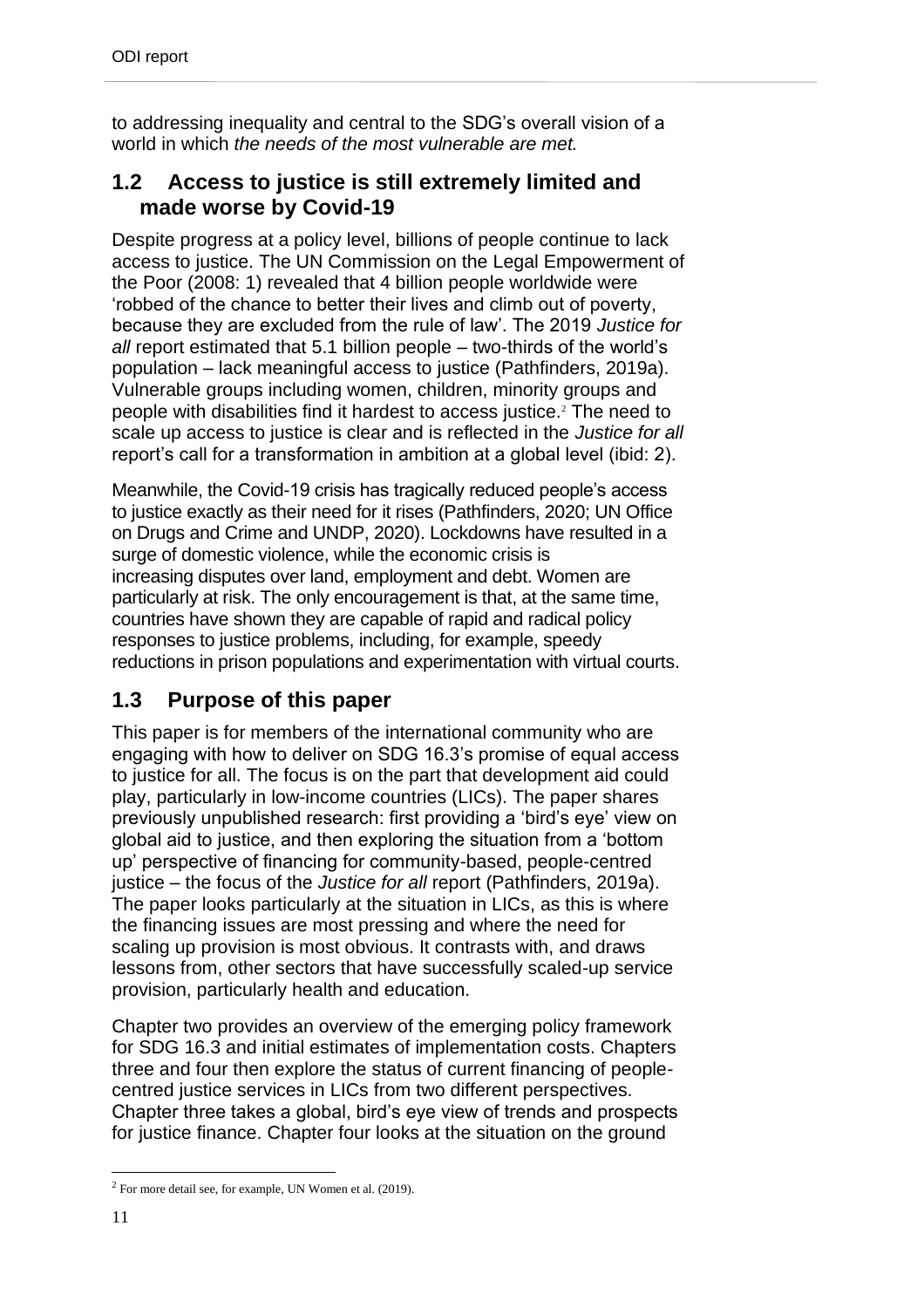and focuses on one key aspect of people-centred justice provision – community-level justice advice and assistance that empowers people to understand and use the law – discussing the financing gap and prospects for increased investment. Drawing on these bird's eye and bottom-up views, the final chapter reflects on how to shift the dial on financing to begin to address the growing justice gap.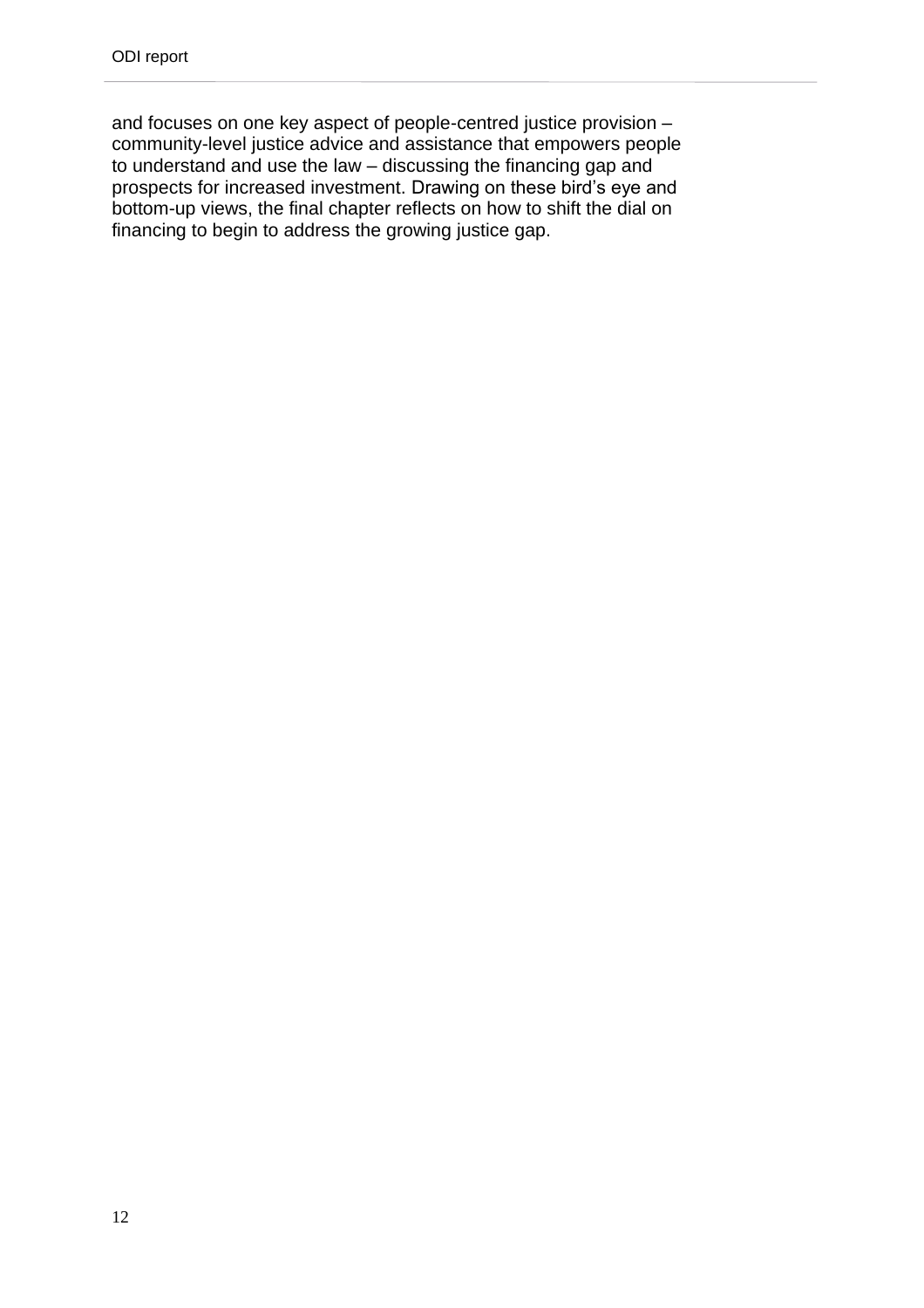## 2 Universal access to people-centred justice

#### **2.1 People-centred justice as a new policy framework**

Building on the Commission on Legal Empowerment of the Poor  $(2008)$  and the results of a growing number of legal needs surveys,  $3$ the 2019 *Justice for all* report (Pathfinders, 2019a: 20) provides the foundation for international agreement on the need for peoplecentred justice, with the explicit acknowledgment that people rather than institutions are at the heart of justice systems. The policy framework focuses on people's everyday justice problems<sup>4</sup> and improving the quality of their justice journeys, which means empowering people to understand and use the law; providing justice services that are people-centred; and enabling fair outcomes and remedies. This approach is mirrored in the development of the new SDG 16.3 indicator (SDG 16.3.3) that tracks the proportion of the population who have experienced a dispute in the past two years and who accessed a formal or informal dispute resolution mechanism.

Prioritising 'everyday justice problems' implies prioritising basic community-level justice, sometimes described as 'primary justice'. How this precisely maps to the current system and set of institutions still needs further research and consultation. For the purposes of the initial estimates of the costs of a 'basic' justice system that we were asked to provide for the *Justice for all* report (Manuel et al., 2019), we defined basic or primary community-level justice as including: (1) community-level justice advice, assistance and empowerment that enables people to understand and use the law; (2) traditional and non-formal dispute mechanisms, the lowest tier of formal state courts and community-oriented police; and (3) organisations that provide oversight of state institutions (such as ombudsmen, the Human Rights Commission and independent police oversight authorities). This framing was designed to deliver universal basic justice that is affordable and accessible to address people's everyday justice needs. Basic justice is also key for delivering on other goals – poverty, health, inclusion and the environment. We acknowledged that this meant that aspects of standard justice service provision were not covered by the framework. Omissions include commercial

<sup>&</sup>lt;sup>3</sup> For example, World Justice Project (2019a; b).

<sup>&</sup>lt;sup>4</sup> The Justice for all report identifies the top six justice problems as being: (1) violence and crime; (2) disputes involving land, housing or neighbours; (3) family disputes; (4) money, debt and consumer issues; (5) accessing public services; and (6) employment/business disputes.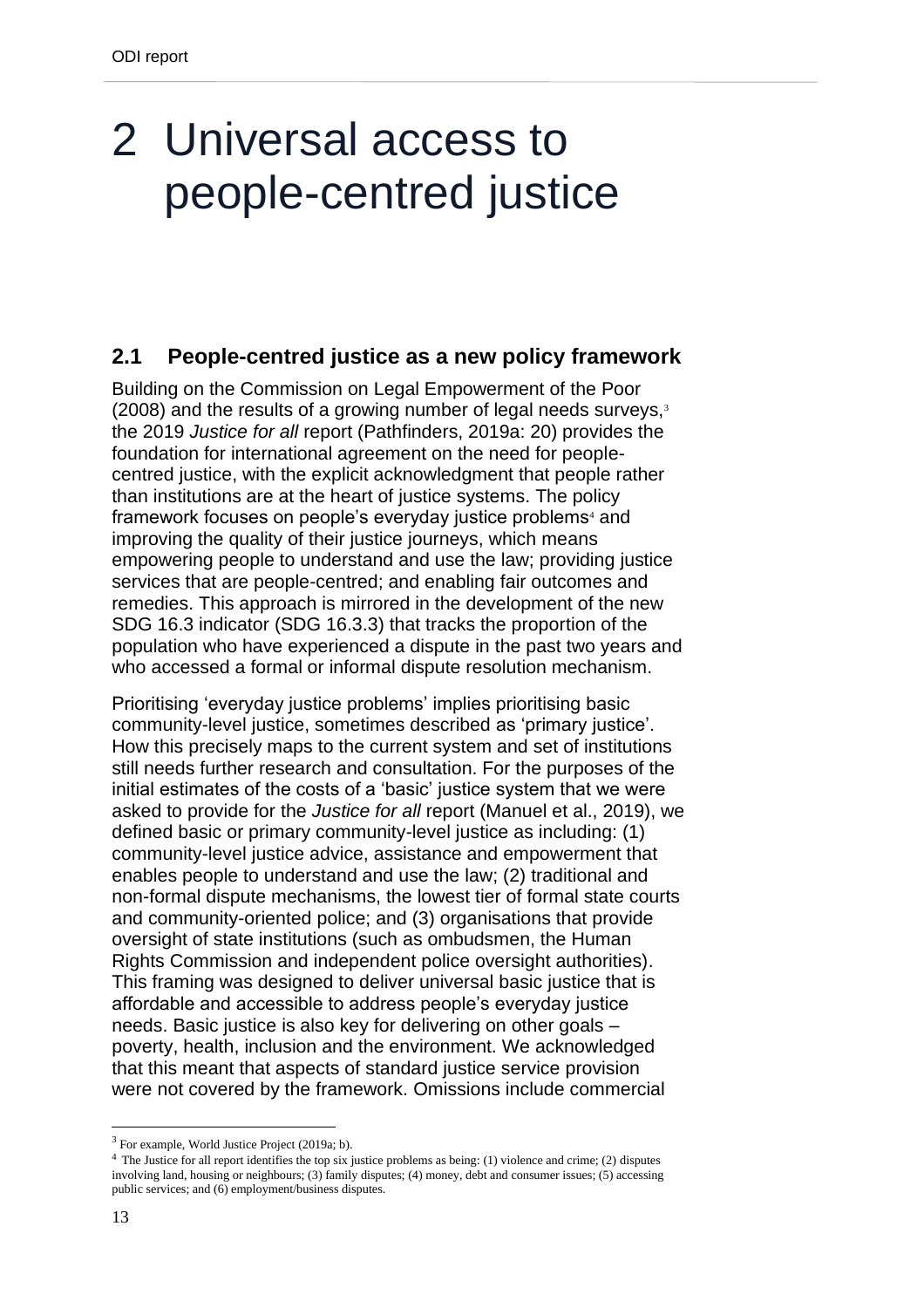justice (apart from small claims), higher/appellate courts and contextspecific needs such as transitional justice (in part because these already tend to attract separate funding).<sup>5</sup>

This focus on universal 'basic' service provision follows the example of the health and education sectors where the creation of the MDGs in 2000 centred on community- and primary-level service provision. The decision to focus efforts on basic service provision for all meant a de-prioritisation of hospitals (in favour of primary health centres) and secondary education and universities (in favour of primary schools). The focus at community level was associated with a massive scale-up in service provision in these two sectors. Since the mid-1990s, child mortality rates have halved in LICs (from 17% to 7%) (World Bank Group, n.d.); and the proportion of children not in primary school has also halved (from 46% to 20%) (Roser and Ortiz-Ospuba, 2013).

The contrast with justice is stark – two-thirds of the world's population were estimated to lack access to justice in 2019, a billion more than the 2008 estimate (Pathfinders, 2019a; Commission on Legal Empowerment of the Poor, 2008). While the 2008 and 2019 figures used different methodologies, sadly no one is arguing that billions or even millions more people received access to justice over that period.

#### **2.2 Costing and affordability of people-centred justice**

The estimates we provided for the *Justice for all* report are of the cost of providing universal access to 'basic' people-centred justice services (Manuel et al., 2019). We estimated this would cost \$20 per person per year in LICs (compared with a cost for essential healthcare in such countries of \$76 per person). As salary costs rise with a country's income, we estimated the costings for middle-income countries (MICs) at \$64 per person per year and \$230 per person per year in OECD countries. We also estimated the costs of different components of the basic justice system. For example, a national system to provide universal access to basic justice advice, assistance and empowerment is estimated to cost just 2% of the total costs of the whole basic justice system (40 cents per person in LICs and \$5 in OECD countries).

We then drew on other research (Manuel et al., 2018 and 2020) to analyse countries' ability to pay for these services from their own resources. Our calculation assumed countries maximise their total domestic revenues (in line with estimates by the International Monetary Fund (IMF) and World Bank of what is feasible) and then allocate 4% of these revenues to the justice sector (to match what OECD countries do).

<sup>5</sup> We recognise there is inevitably an inherent tension between prioritising everyday legal problems of the whole population and critical needs for particular groups, for example those suffering severe human rights abuses. Further research is needed on measuring the relative severity of legal needs.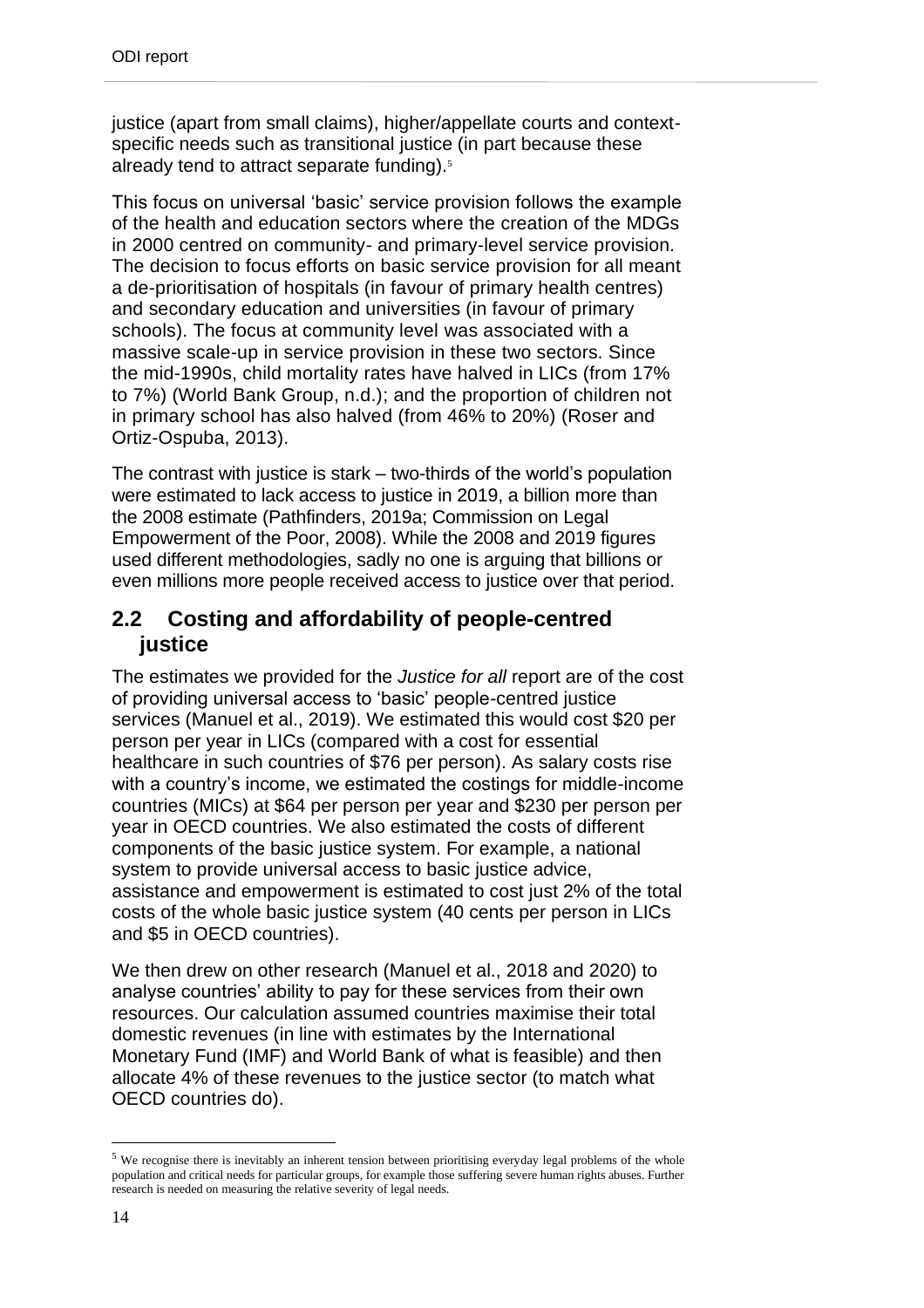Our analysis revealed that, for all LICs, even basic people-centred justice provision is totally unaffordable. None of these countries are able to fund even half the costs; LICs collectively face a funding gap of \$13 billion a year. And as our estimates were based on pre-Covid-19 data, the gap will be even wider as needs have increased, revenues have fallen and many LICs are also facing a deepening debt crisis. In contrast to LICs, we estimate that all upper-middle-income countries and all OECD countries can afford the full costs of basic peoplecentred justice provision, even post-Covid-19. For these countries, the level of funding for basic people-centred justice is not an issue of affordability, but rather a matter of political choice as to the prioritisation of their total spend on justice.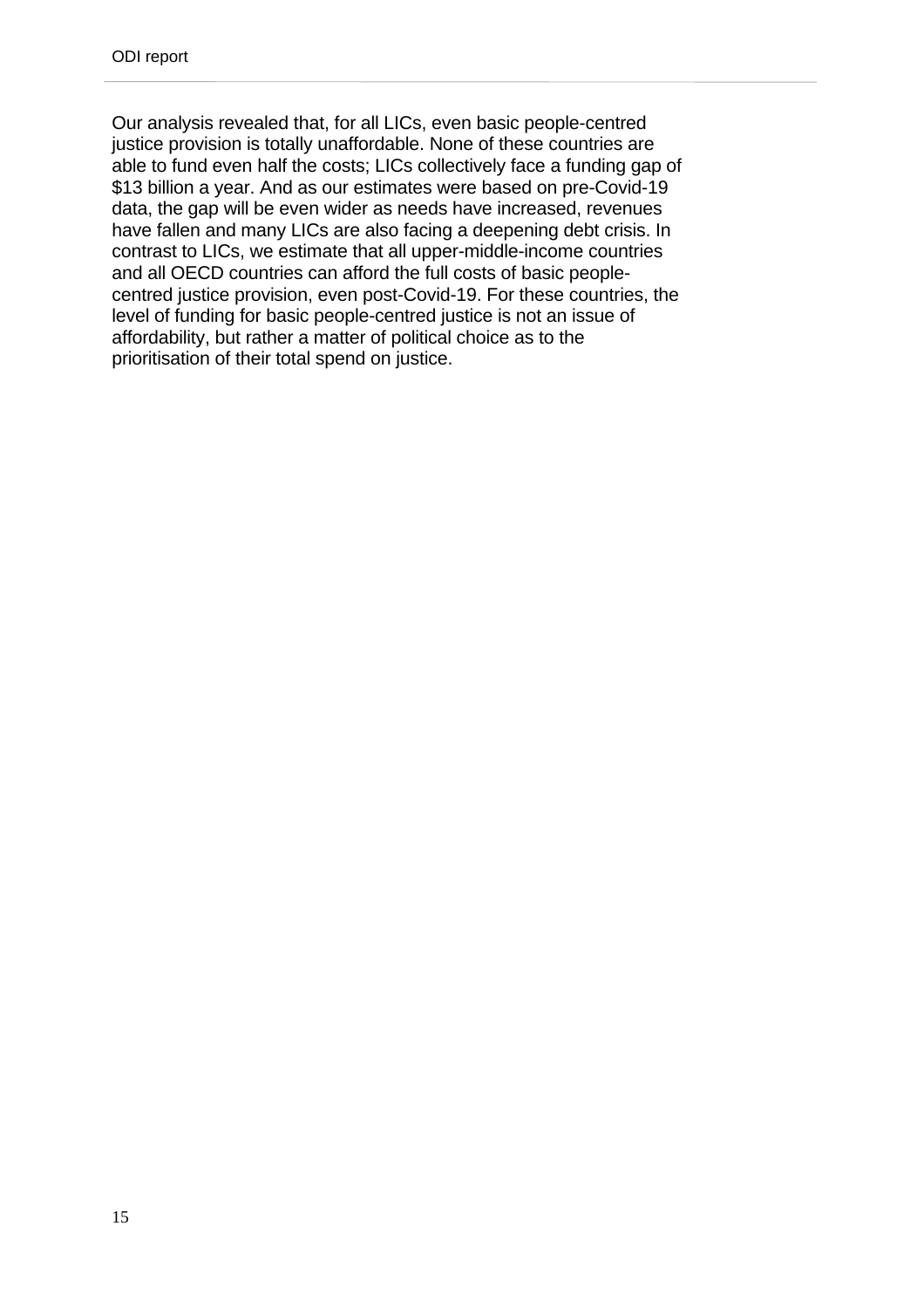## 3 A birds' eye view: global finance for the justice sector in LICs

Our estimate of at least a \$13 billion funding gap to provide a basic people-centred justice service in LICs stands in stark contrast to current justice aid flows to LICs, which amount to only \$240 million a year.<sup>6</sup> This underfunding is the result of long-term trends in justice aid and also its current allocation, both of which are reviewed in this chapter (Sections 3.1 and 3.2). We also consider two other issues inhibiting increased justice financing: the need for better articulation of the business case for investment (Section 3.3); and the need for changes in aid architecture (Section 3.4). The chapter ends with consideration of the prospects for increasing global aid flows to justice

#### **3.1 Trends in donor financing of justice from the 1950s to date**

Donor recognition of the broad linkages between justice and development goes back at least 50 years. The Law and Development movement in the 1950s and 1960s focused on the potential for 'law itself to be an engine for change' with a particular focus on Latin America. Subsequent legal and judicial reform efforts in the 1980s focused more on institutions – the courts, ministries of justice, bar association and law schools. The focus then shifted again in the 1990s to the 'rules of the game', with Nobel Laureate Douglass North famously arguing that poor contract enforcement was the most important reason for lack of development. Around the same time, Hernando de Soto also argued that it was lack of formal land titles that was keeping the poor trapped in poverty. In the latter part of the 1990s, the end of the Cold War prompted a massive investment in democracy and rule-of-law programmes, especially in Eastern Europe.

The OECD's Development Assistance Committee (DAC) disaggregated aid data for legal and judicial development, $\tau$  starting in

<sup>6</sup> Latest three-year average (2017–2019); OECD DAC data for aid for legal and judicial development (purpose code 15130). Total aid by DAC donors. Figures exclude Afghanistan, which is an outlier and special case (discussed later in the paper). Se[e https://stats.oecd.org/Index.aspx?DataSetCode=crs1.](https://stats.oecd.org/Index.aspx?DataSetCode=crs1)

 $^7$  Aid for legal and judicial development includes support to the judiciary, ministry of justice, police, prisons and civil society organisations (CSOs). It covers support to institutions, systems and procedures of the justice sector, both formal and informal; support to ministries of justice, the interior and home affairs; judges and courts; legal drafting services; bar and lawyers' associations; professional legal education; maintenance of law and order and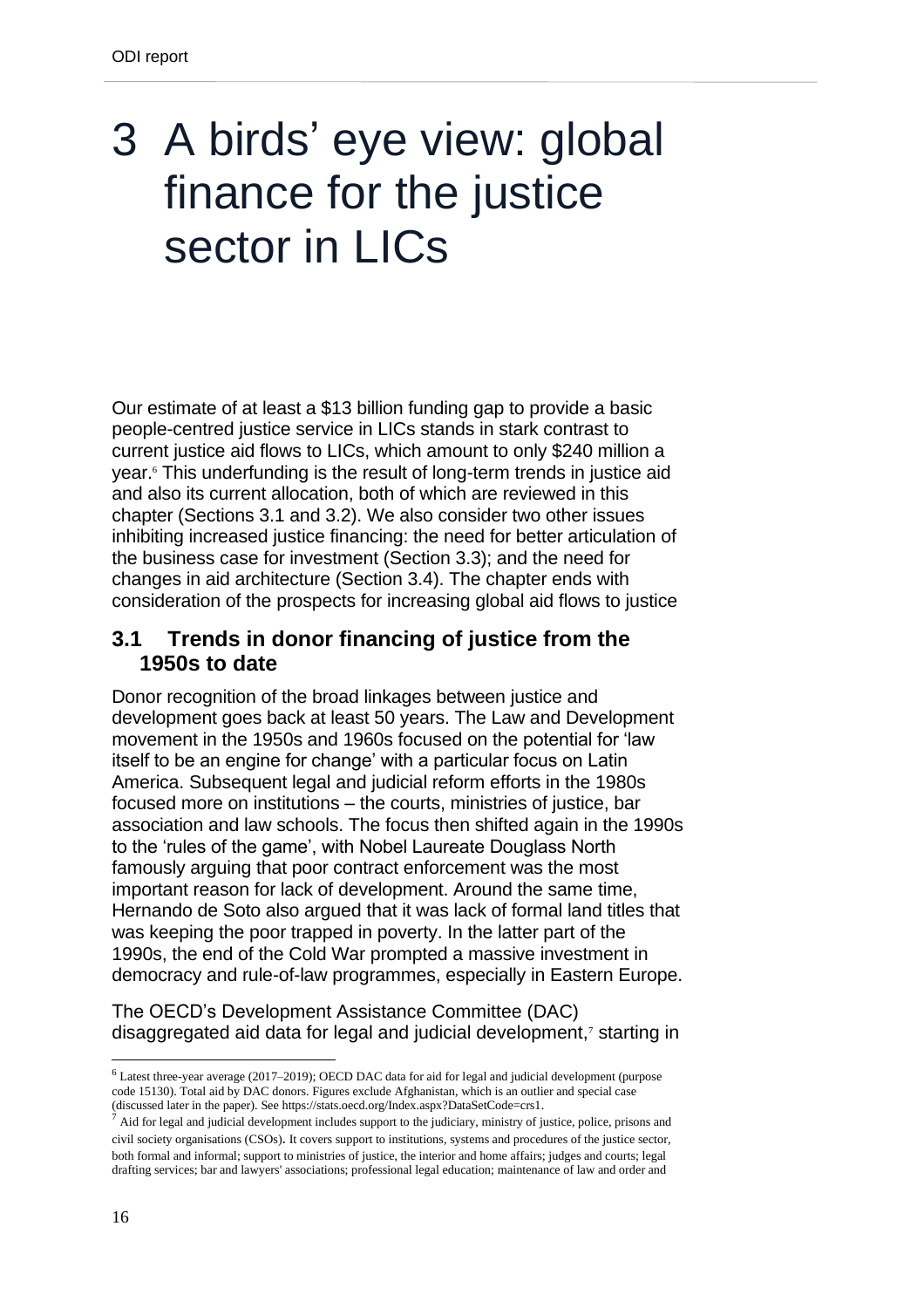2002. This shows a rapid scaling up of funding to the sector – from \$300 million in 2002 to a peak of \$3.3 billion in 2012. It hovered around this level until 2015.<sup>8</sup>

Although interest and engagement in SDG 16.3 has been mounting, and justice financing needs have become clearer, donor funding started to decline from 2015 onwards. Funding is now 36% below the peak.<sup>9</sup> The US, which has consistently been the largest donor by far, accounting for more than half of all justice aid, has cut its funding by 55% since its peak. The second largest justice donor, the European Union (EU), is down by only 7%. But most others have cut their funding by between 15% and 40%, with Australia cutting it by 60%. Among the top 15 donors, the only ones to increase their aid in recent years are Canada (by 15%) and France (by 45%, albeit from a low base). If anything, the decline in aid seems to be accelerating, with the reduction in 2019 being larger than in more recent years (see Table 1 below).

| Table 1                                    | Annual rates of change in total justice aid |           |           |           |
|--------------------------------------------|---------------------------------------------|-----------|-----------|-----------|
| Justice aid                                | 2002-2012                                   | 2012-2015 | 2015-2018 | 2018-2019 |
| Annual %<br>change<br>(constant<br>prices) | 29%                                         | $-6\%$    | $-4\%$    | $-9%$     |

Source: Authors' calculations based on OECD DAC creditor reporting systems data.

Justice aid continues to be dominated by just a few donors, with the US accounting for 44% and the EU for 18%. The top five donors account for 79% of the total \$2.2 billion funding per year.

Donors attach much less priority to justice in other countries than they do in their own. The small proportion of aid spent on justice – 1.5% of all aid<sup>10</sup> – is markedly less than the proportion that DAC donors spend on justice in their own countries. The average share of justice spending in OECD countries is 4% of their budgets.<sup>11</sup>

public safety; border management; law enforcement agencies, police, prisons and their supervision; ombudsmen; alternative dispute resolution, arbitration and mediation; legal aid and counsel; traditional, indigenous and paralegal practices that fall outside the formal legal system; measures that support the improvement of legal frameworks, constitutions, laws and regulations; legislative and constitutional drafting and review; legal reform; integration of formal and informal systems of law; public legal education; dissemination of information on entitlements and remedies for injustice; and awareness campaigns. This does not include projects that are primarily aimed at supporting security-system reform or undertaken in connection with post-conflict and peace-building activities or capacity-building in border management related to migration.

<sup>&</sup>lt;sup>8</sup> All figures in constant US dollars (2018) so they take into account inflation. Figures in this section refer to aid by all official donors (mainly DAC members) unless otherwise stated.

<sup>9</sup> OECD data for aid for legal and judicial development (purpose code 15130) – latest year 2019.

<sup>10</sup> All figures OECD DAC average 2017–2019.

 $11$  OECD data on government spending – spend on public order, law and safety.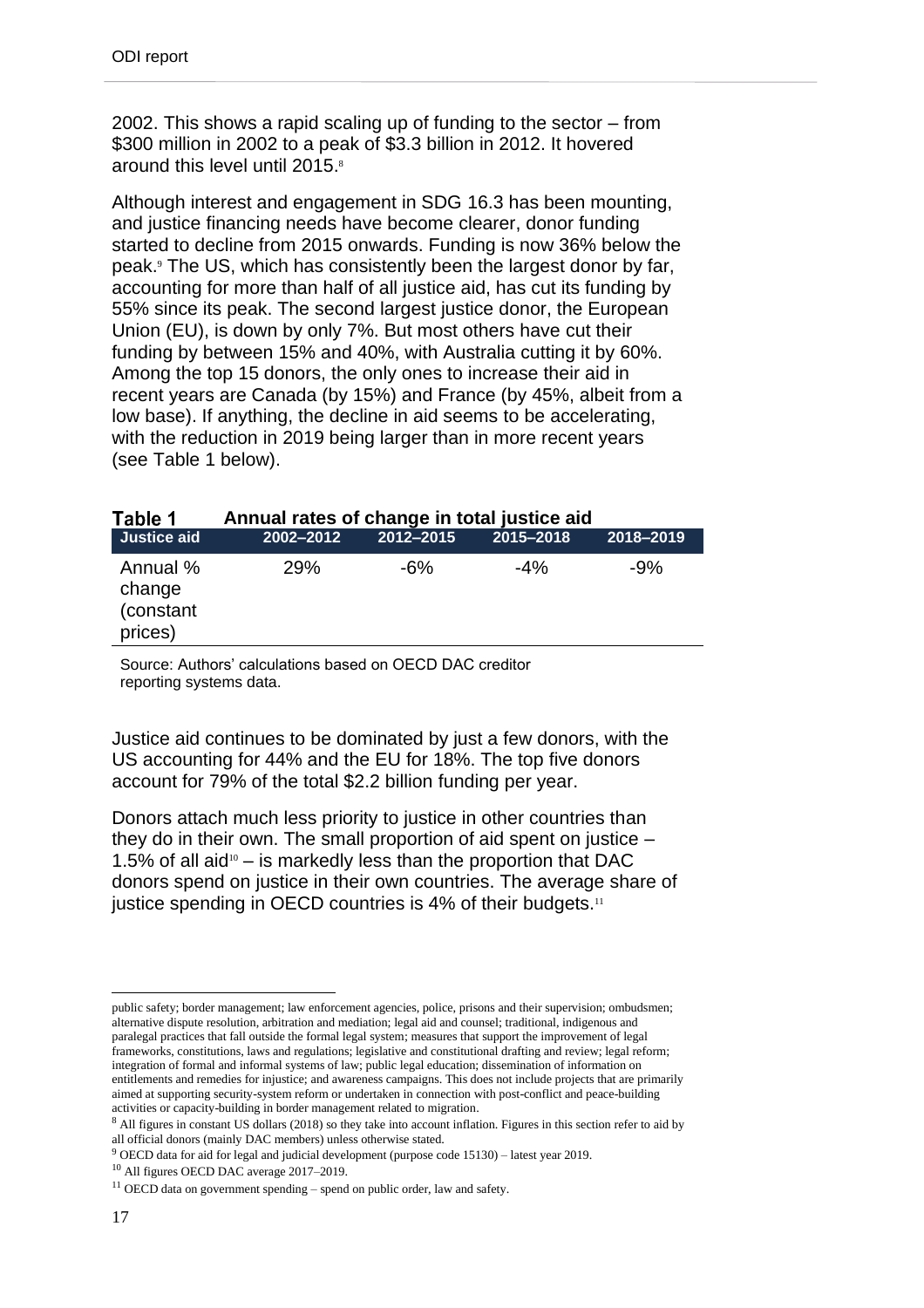### **Box 1 Overview of UK justice aid**

The history of UK justice aid illustrates the global trends described in this chapter, as support for the justice sector in the UK has also waxed and waned. In the 1970s the UK funded many judges; in the 1990s, the focus was more on police reform. There was then a gap for some years before a raft of pioneering access-to-justice programmes were launched in the early 2000s, for example in Sierra Leone. The UK became the fourth largest donor in 2008 and a White Paper in 2009 recommended treating justice as a basic service on a par with other basic services such as education and health (DFID, 2009).

However, particularly after the bomb attacks in London on 7 July 2005, security increasingly became the primary focus for the UK. Access to justice took second place as a new set of security and justice programmes were started. In some instances, this set up a problematic contradiction between coercive programmes focused on degrading terrorist movements and access-to-justice programmes that aimed to build trust within communities.

An additional challenge was that the rise in interest in justice in the 2000s coincided with headcount pressures and the move away from budget support in the late 2000s. This meant that much of DFID's security and justice spending was outsourced (75% compared to 10% DFID average) and was delivered through standalone projects. Implementation was undertaken by a small number of consultancy firms who tended to be more client focused than country focused and who had a small number of core staff who tended to be 'risk averse rather than innovative … emphasising technical over political approaches' (Denney and Domingo, 2014: 2). DFID's oversight capacity was limited as advisers in country were rarely justice experts: DFID only appointed its first Rule of Law adviser in 2014 and, in contrast to health and education, DFID never had any 'justice economists'.

When the general drive in DFID to measure results started in 2010,<sup>12</sup> justice programmes struggled to respond, with targets based in part on the number of people being aware of a service regardless of whether that led to increased use.<sup>13</sup> The chronic limits on in-house staffing are likely to have been one of the factors in the poor performance of many of its projects, highlighted in the deeply critical review by the Independent Commission for Aid Impact (2015: 1): 'the portfolio suffers from a lack of management attention, leading to unclear objectives and poor supervision of implementers'. While the review was critical of DFID's support for institutional reform ('there is

 $12$  For more detail on the politics around this results agenda see Valters and Whitty (2017).

<sup>&</sup>lt;sup>13</sup> The project completion report for the Sierra Leone access to security and justice project recorded that 530,000 people had received improved access to justice based on estimated listening figures to radio series and radio publicity for a new telephone advice line (which only received calls from 2,500 people) (DFID, 2018). The Independent Commission for Aid Impact (2015) review was critical of this approach to measurement.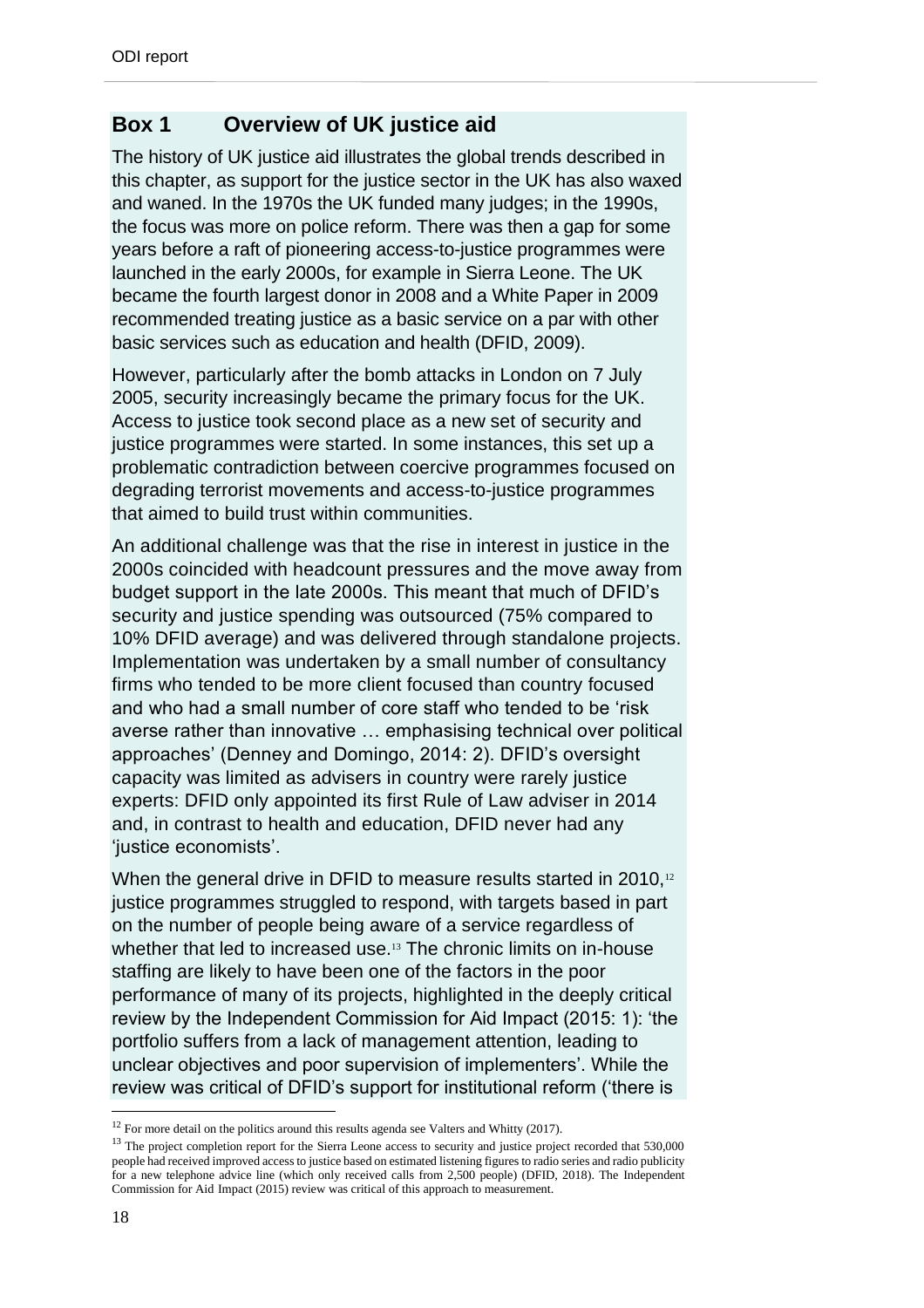little sign that its institutional development work is leading to wider improvements in security and justice outcomes for the poor' (ibid)), it did commend programming on community justice. This review coincided with major problems in several high-profile projects, for example in Ethiopia, and DFID's justice funding peaked in that year. While total UK aid increased by 15% over the next four years, aid to justice fell by 30%.<sup>14</sup> The UK is now the seventh largest justice donor.

### **3.2 Allocation of justice aid**

Aid for justice is mainly targeted to just a few countries, primarily MICs. The exception is low-income Afghanistan, which receives by far the most justice aid at one-sixth of the global total. This is two and a half times more than the next largest recipient, Mexico, and the same as the combined total for all sub-Saharan African countries. Afghanistan accounts for half of all justice aid from Canada, Japan and Germany.<sup>15</sup>

Excluding Afghanistan, 90% of justice aid is provided to MICs with only 10% of aid provided to other LICs. This compares to an average of 30% for all aid (and the 50% target that OECD, civil society and our research suggests is desirable for aid in general). Excluding Afghanistan, other LICs receive an average of just 38 cents per person a year for justice (compared to \$11 for health and \$4 for education).<sup>16</sup>

Allocation of justice aid also seems to reflect donors' own geo-political priorities, such as security and drug trafficking. Focusing on universal basic people-centred justice would imply a major shift, which would include a shift in funding towards LICs. Standard welfare economics points to the value of focusing on the poorest countries, where the value of small benefits is greatest. In addition, the lower unit costs in LICs means that more people can be reached for the same level of aid spend (Kenny, 2021). Indeed, our research shows that unit costs for basic people-centred justice are six times lower in LICs (Manuel et al., 2019), so six times more people can be supported for each dollar of aid. Because LICs are much less able to self-finance services, however, equity considerations and rights-based approaches have resulted in other sectors focusing much more on LICs than is the case for justice. For example, as LICs had the highest proportion of children not in school, the MDG target of primary education for all implied that funding should be focused there.

The exceptionally low level of donor support for justice in most LICs means that donor finance only covers 2.3% of the justice financing needs in these countries. This is not only inadequate, but also much worse than the support provided for other sectors. In fact, this 2.3%

<sup>&</sup>lt;sup>14</sup> All changes based on constant prices.

 $15$  Latest (2019) figures.

<sup>16</sup> All figures OECD DAC average 2017–2019.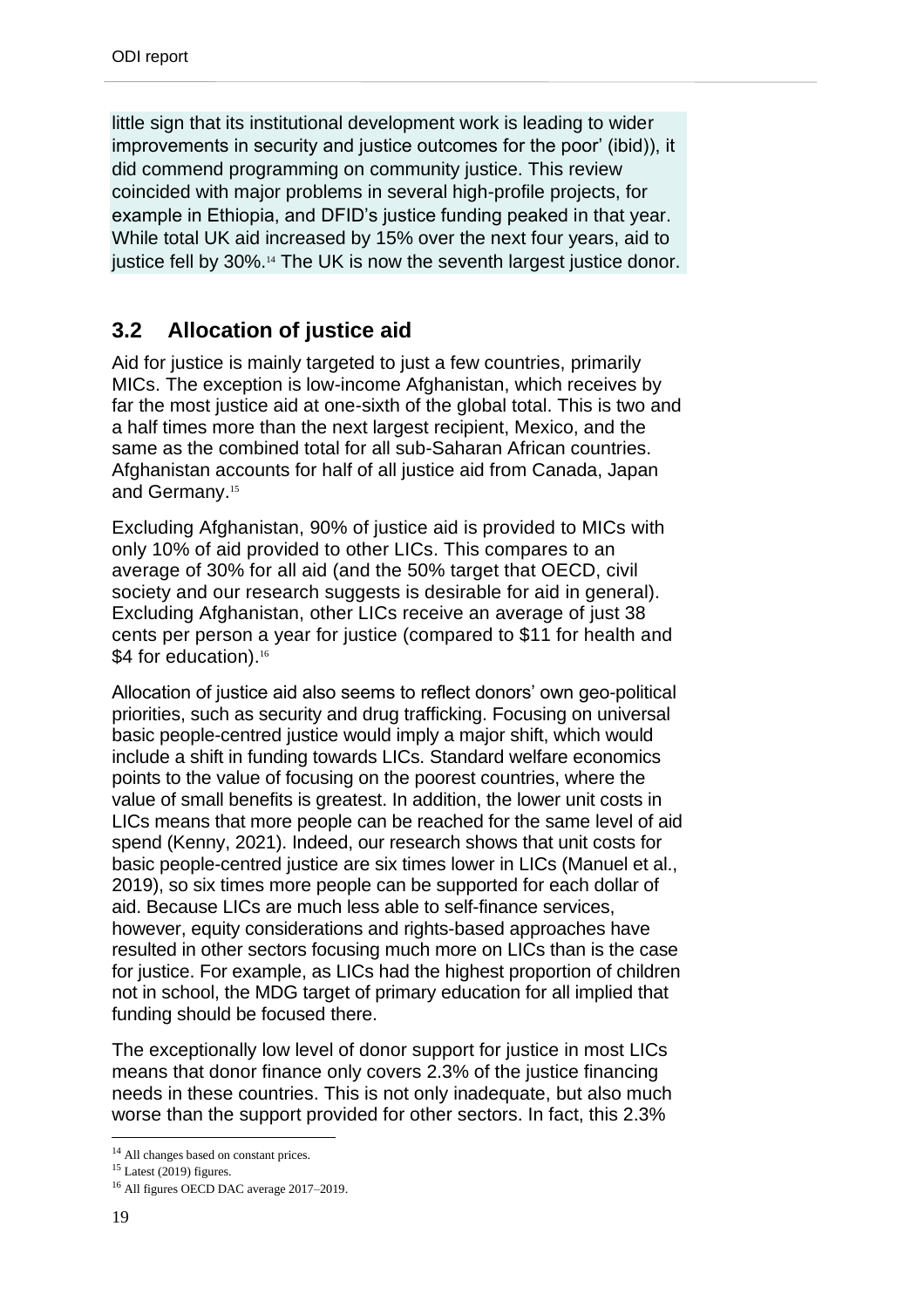coverage of financing needs is three times less than the coverage for education (7.7%) and seven times less than for health (16.4%) (see Table 2 below).

| financing in LICs                                                                                                                   |                  |                                |                |  |  |
|-------------------------------------------------------------------------------------------------------------------------------------|------------------|--------------------------------|----------------|--|--|
|                                                                                                                                     | <b>Education</b> | <b>Health and</b><br>nutrition | <b>Justice</b> |  |  |
| Costs of basic<br>services                                                                                                          | 70               | 84                             | 20             |  |  |
| International<br>target for sector's<br>% share of<br>government<br>revenue                                                         | 18%              | 14%                            | 4%             |  |  |
| Share of<br>government<br>revenue<br>(International<br>target multiplied<br>by maximum<br>feasible total<br>revenue of \$113<br>pp) | 21               | 15                             | 5              |  |  |
| Financing gap<br>(costs less share<br>of govt revenue)                                                                              | 49               | 68                             | 15             |  |  |

| Table 2 | Education, health and justice costs and their |  |
|---------|-----------------------------------------------|--|
|         | financing in LICs                             |  |

Note: All figures US\$ per person a year (median).

Donor finance

development assistance (ODA)

Donor finance as % of financing

(official

excluding humanitarian)

gap

Source: Authors' estimates on costs, international targets and feasible revenue (Manuel et al., 2018, 2019 and 2020) and OECD DAC aid data (average 2016– 2018 for education and health; 2017–19 for justice).

4 11 0.4

7.7% 16.4% 2.3%

### **3.3 Quantifying the global investment case for funding people-centred basic justice**

One reason for the overall low donor spend on justice is the current limited understanding of the returns to investment in justice, certainly compared to other sectors. Recent work has usefully described how access to basic justice is vital to the success of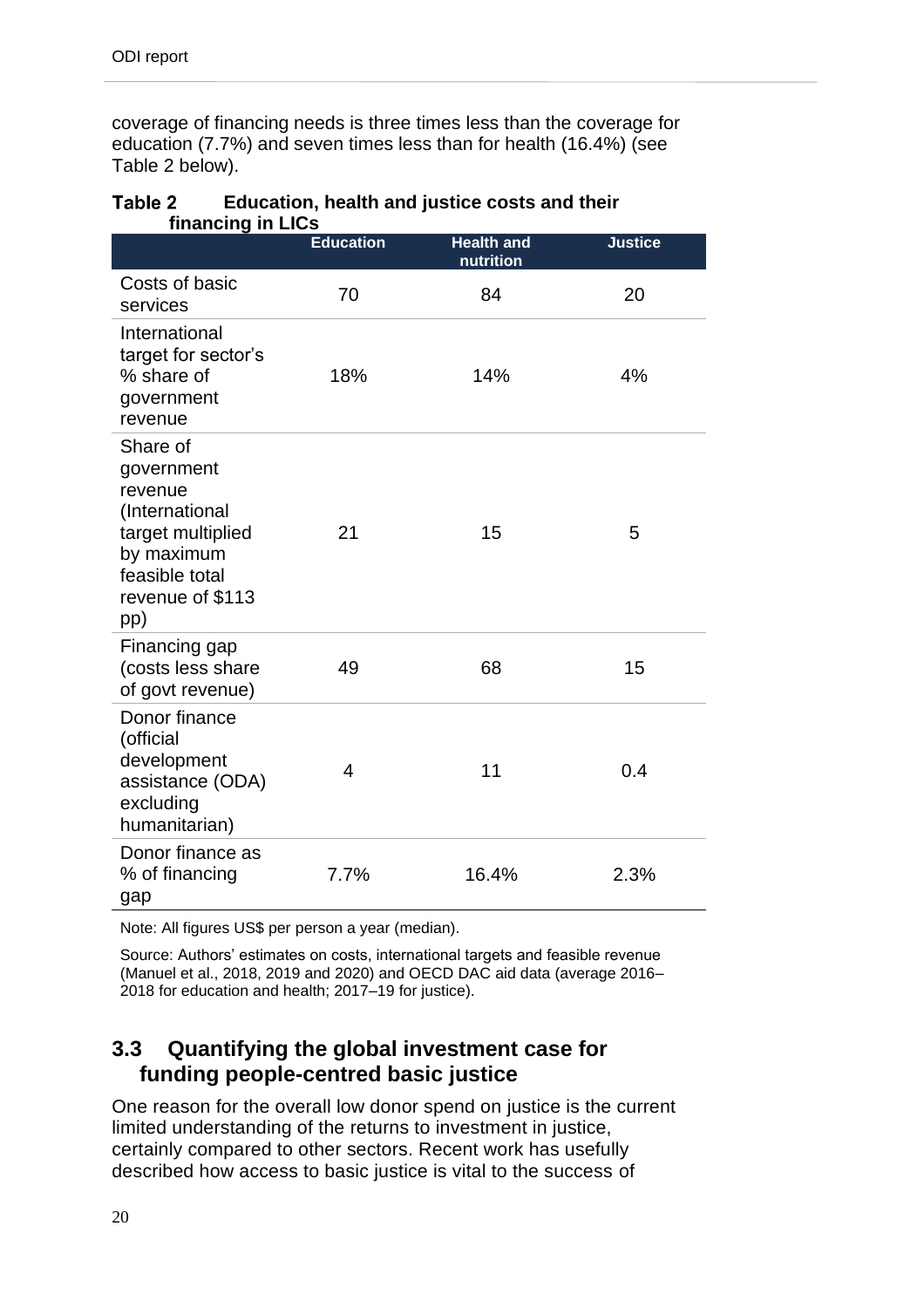health, climate change and social protection interventions. But the investment case for health and education has been supported by efforts to quantify the value of their interventions. For example, the Copenhagen Consensus project's<sup>17</sup> review of the investment case for interventions across a range of SDGs particularly highlights interventions where there is robust evidence for benefits more than 15 times higher than costs, describing this level of return as 'phenomenal'. These interventions include immunisation (60 times), tackling tuberculosis (43) and malaria (36), and pre-school education in sub-Saharan Africa (33). As discussed in more detail in the next section, all of these interventions are attracting support from large-scale global funds.

The justice sector is now beginning to undertake this kind of quantified analysis. A World Bank report (Harley et al., 2019) cites over 40 examples of benefit–cost ratios, but also notes the need to develop more consistent methodology to enable comparisons. The literature review for Justice Taskforce (Moore and Farrow, 2019) cites 20 examples, with benefits ranging from 2 to 10 times costs. All of these studies are from OECD countries except for South Africa, where the benefits of community-based advice offices are six times their costs. There has since been one more non-OECD study in Argentina (Ministerio de Justicia y Derechos Humanos, 2020), from which we calculate the benefits of access to justice centres with multi-disciplinary teams as being 6.7 times their costs.<sup>18</sup> One study  $$ on community legal centres in Australia – yields benefits 18 times their costs, placing it in the Copenhagen Consensus 'phenomenal' category. A recent OECD White Paper, *Building a business case for access to justice* (OECD, 2020), produced in collaboration with the World Justice Project, cites this Australian study, as well as a UK study on a group of Citizens Advice services in England and Wales, which is estimated to provide benefits that are 33 times the costs.

The OECD White Paper also provides the first estimate of the costs generated by legal problems in a wide range of OECD and non-OECD countries (including five LICs). This has two elements: direct expenditures related to legal problems (lawyer and court fees, transport, etc.) and secondary costs (the cost of adverse consequences on people's health, income and employment situations, as reported by survey respondents). Their conservative estimate places the annual costs of legal problems in a range from 0.5% to 3% of the gross domestic product (GDP) in most countries. These estimates tend to be lower in OECD countries (given their much larger GDPs), with higher ratios mainly found in LICs. The White Paper notes that these costs are likely to be an under-estimate and 'only a fraction of the burden imposed on societies by the lack of

<sup>&</sup>lt;sup>17</sup> See, for example, their review of a wide range of SDG-related interventions (Copenhagen Consensus Center, 2015). While they have not quantified the returns to improving policing and reducing gender-based violence, they have assessed the returns as 'likely to be high'.

<sup>&</sup>lt;sup>18</sup> Our calculations are based study on access to justice centres (CAJ). Individual costs (travel etc.) and collective costs (state budget) =  $$15.6$  m. +  $$632.7$  m. =  $$648.3$  m.; individual benefits and collective benefits =  $$3.3688$  bn + \$1.0193 bn = \$4.3881 bn, implying benefits are 6.7 times costs (Ministerio de Justicia y Derechos Humanos, 2020).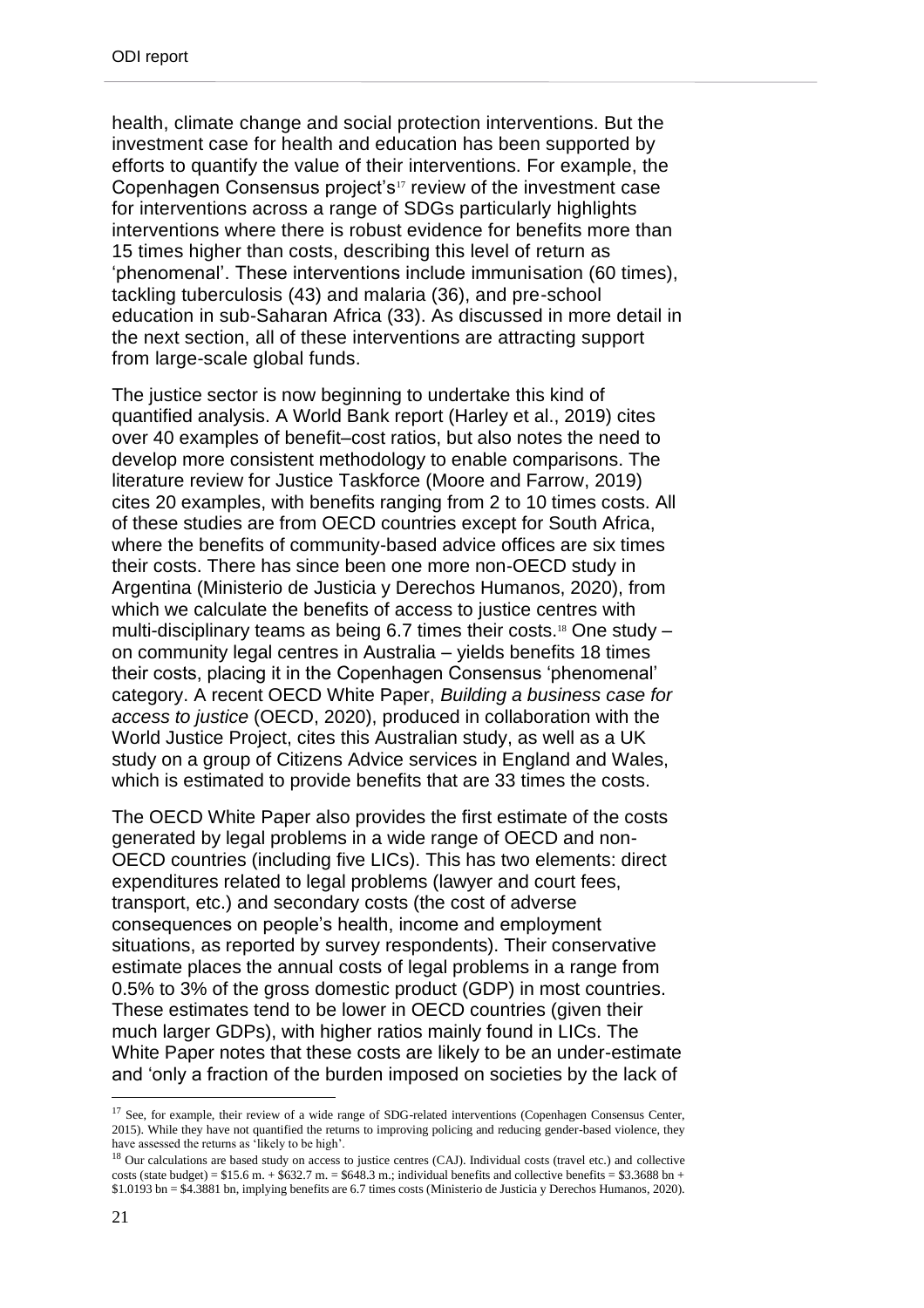access to justice' (ibid: 13). Work is underway to revise these estimates, expanding the costing in the first instance to include more than just the single largest problem in each country.<sup>19</sup>

Building on the OECD White Paper, we have made an initial attempt to estimate the benefit–cost ratio for investing in people-centred justice. The second element of the OECD's estimated costs of legal problems – the cost of secondary impacts on health and employment – are, in effect, also the estimated benefit of solving these legal problems. We have therefore compared these benefits with our estimated costs of the elements of the basic people-centred justice system that would be required to solve these problems: (1) community-based legal advice and assistance; (2) traditional/nonformal dispute resolution mechanisms and primary courts in formal state institutions; and (3) internal and external accountability (e.g. ombudsmen).<sup>20</sup> These are \$22 per person (0.06% of GDP) in OECD countries and \$1.9 per person (0.31% of GDP) in LICs. These represent 7.5% of the total basic justice costs in LICs and 9% in OECD countries. Comparing these costs with the potential value of solving legal problems implies benefits that are five times the costs in LICs and four times those in OECD countries, as Table 3 shows.

| investment                                                                                                                                                                                                                                                                     |             |                       |
|--------------------------------------------------------------------------------------------------------------------------------------------------------------------------------------------------------------------------------------------------------------------------------|-------------|-----------------------|
|                                                                                                                                                                                                                                                                                | <b>LICs</b> | <b>OECD countries</b> |
| Benefit of solving legal problems<br>(cost of secondary impacts on<br>health, employment etc. in OECD<br>White Paper)                                                                                                                                                          | 1.5%        | 0.25%                 |
| Cost of providing solution (cost of<br>legal advice and assistance,<br>traditional/non-formal dispute<br>resolution mechanisms and<br>primary courts in formal state<br>institutions; accountability<br>institutions in ODI's SDG 16.3<br>costing study (Manuel et al., 2019)) | 0.31%       | 0.06%                 |
| Implied benefit: cost ratios                                                                                                                                                                                                                                                   | 5 times     | 4 times               |

#### Table 3 **Initial benefit–cost ratio of broad justice sector investment**

Note: Figures % of GDP.

Source: OECD (2020) and authors' calculations based on Manuel et al. (2019).

While the above estimated rates of return would be described by the Copenhagen Consensus as providing only a 'fair' case for broad investment in people-centred justice, we would expect the rates of

<sup>&</sup>lt;sup>19</sup> Pers. communication, Alejandro Ponce, Chief Research Officer, World Justice Project, 3 February 2021.

 $20$  Costs are taken from Manuel et al. (2019). As this paper noted further research is needed to cost all the institutions that collectively improve accountability of formal state institutions, including police and the courts. For the purposes of this initial analysis we have assumed one third of those costs relate to solving everyday justice problems.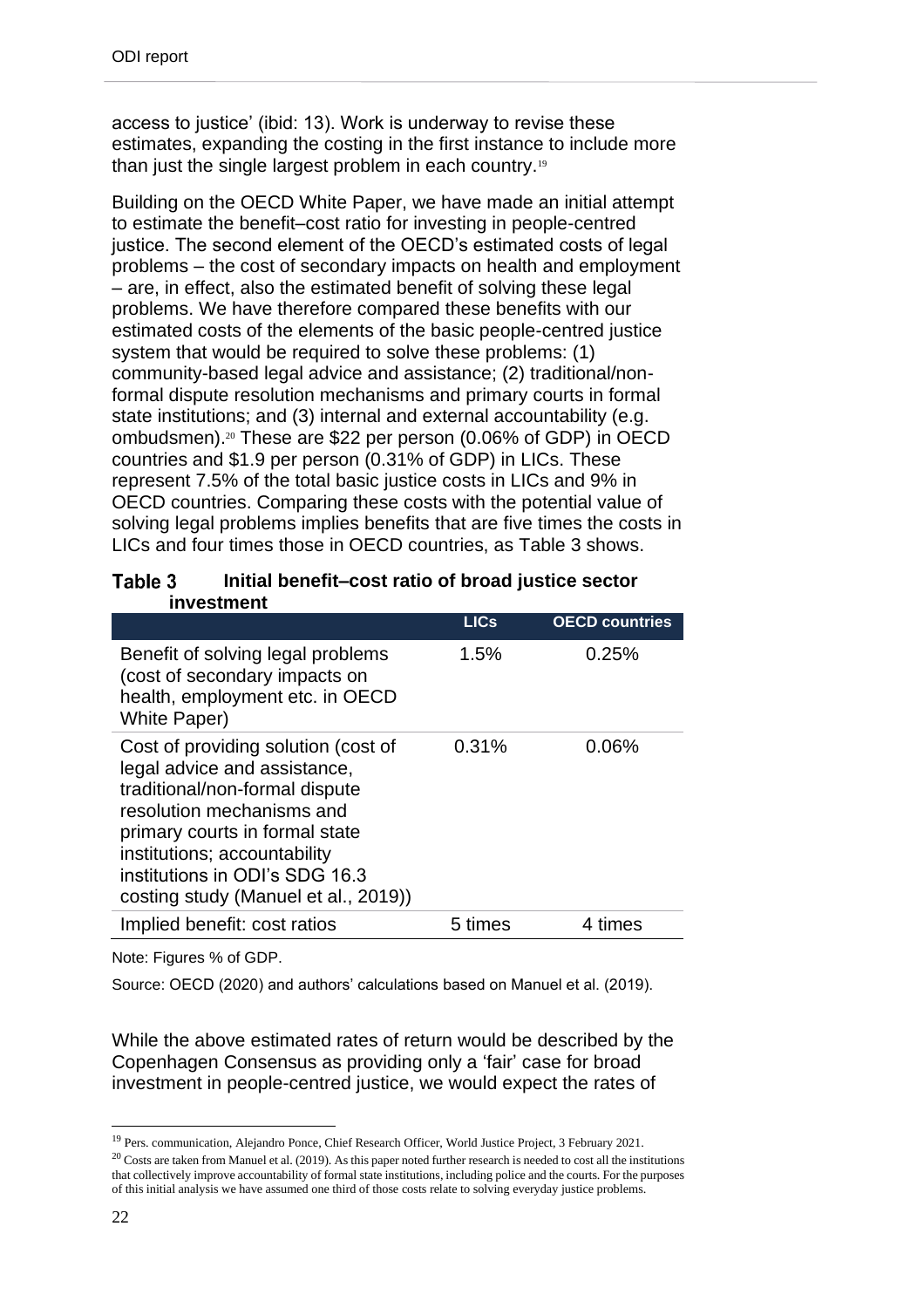return from a more focused, targeted set of investments to be significantly higher for two reasons. First, as the OECD White Paper notes, the costs of the legal problems – and hence the benefits of solving them – are likely to be underestimated. Second, experience from other sectors suggests the returns from targeted investments are 5–10 times higher than broad investments.<sup>21</sup> For example, the return on investments in malaria reduction are 36:1, nine times more than the 4:1 return from a broad increase in health spending for the poorest 2.5 billion people. Similarly, returns from pre-school investment are 33:1, which is eight times more than the 4:1 returns for secondary education. While the justice sector has yet to make such quantitative assessments, the White Paper does conclude that 'the burdens imposed by legal problems can be efficiently reduced by targeted investment in justice' (such as legal aid) (OECD, 2020: 2).

There is encouraging analysis too in the growing number of studies of the returns from what we term 'public justice' interventions. These are interventions that aim to reduce or prevent justice problems from arising by changing behaviour through public messaging. This approach is well recognised in health – a recent obvious example being public messaging around Covid-19 to encourage social distancing. In justice there is promising emerging evidence of the impact of behavioural change on the levels of gender-based violence. <sup>22</sup> Meanwhile, the latest research by the Copenhagen Consensus project in Rajasthan that drew on models used in Uganda and South Africa suggests returns on investment of 10:1 (Raghavendra et al., 2018).

In summary, while quantitative and qualitative assessments of the value of investing in justice are still in their infancy, especially in  $LICs<sub>1</sub><sup>23</sup>$  emerging analysis does suggest that highly targeted interventions could yield comparable returns to those for other SDGs.

### **3.4 The global aid architecture**

As well as the limited understanding of the investment case for people-centred justice, another striking difference between justice and other sectors that have achieved scaled-up services relates to aid delivery mechanisms.

There has been a growing recognition of the poor quality of justice programming (see, for example, ADE, 2011; Cox et al., 2012; Desai et al., 2011; Domingo and Denny, 2012; OECD, 2016). Criticisms include limited local ownership and limited engagement with scale and sustainability. Our recent review of a range of critiques (Manuel

<sup>&</sup>lt;sup>21</sup> Some broad investments, for example in 'health systems', are impossible to quantify directly, outside of the targeted intervention. Thus, the UK Foreign, Commonwealth and Development Office (FCDO) always references the business case for the cost effectiveness of an intervention, even if this represents a fraction of a much larger programme of unknown effectiveness.

 $22$  See, for example www.whatworks.co.za/resources/evidence-reviews.

<sup>&</sup>lt;sup>23</sup> This is why forthcoming research from the Canadian Forum on Civil Justice is of such interest. It will provide the first ever benefit–cost ratio for community-based justice in a LIC (Sierra Leone) and a lower-middle-income country (LMIC) (Kenya). See https://cfcj-fcjc.org/our-projects/community-based-justice-research-cbjr/.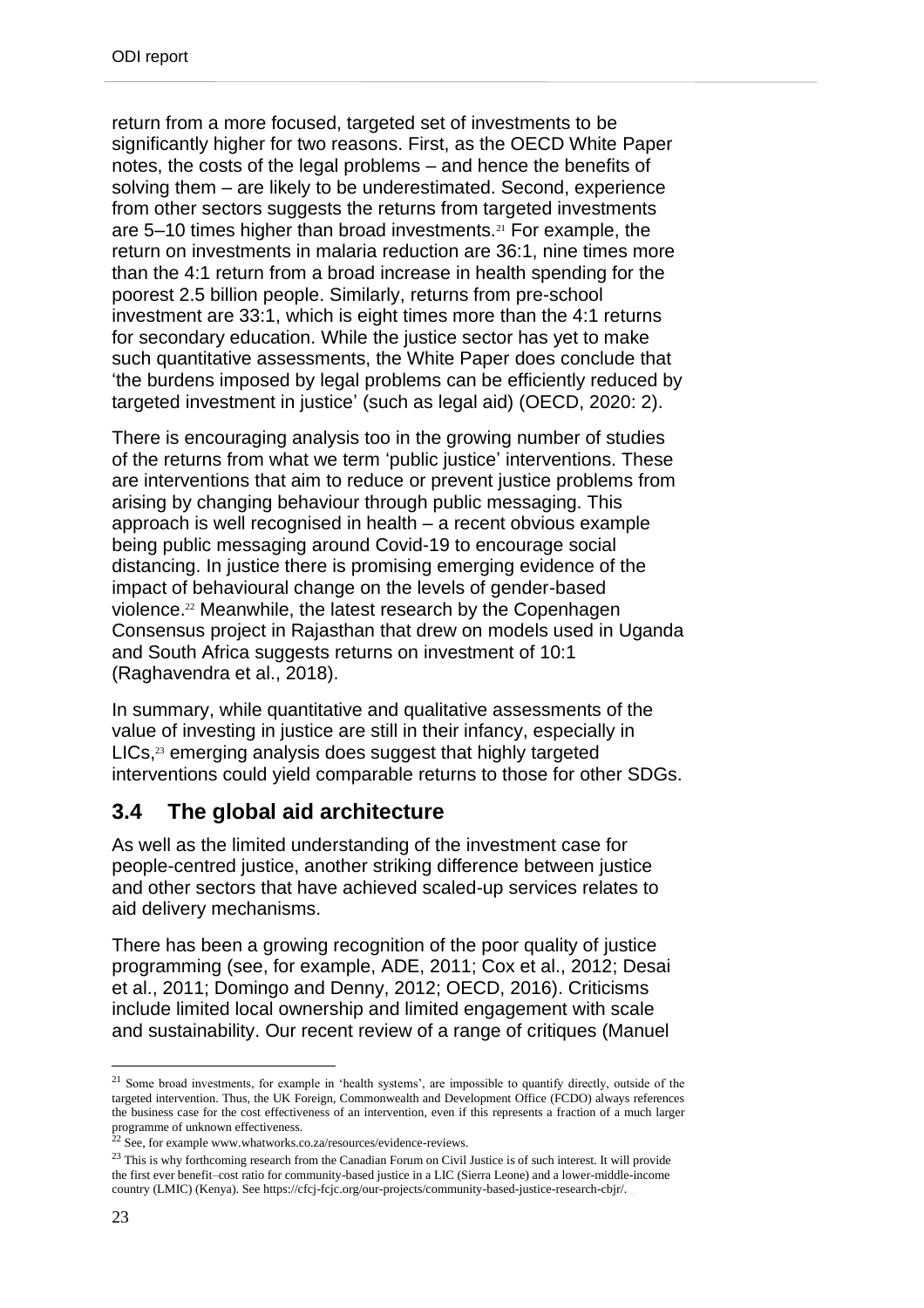and Manuel, 2018) concludes that although individual donor-funded justice projects may have succeeded on their own terms, there are few examples of significant, positive, sustained impact.

Our analysis of donor justice programming reveals its 'old-style' delivery mechanisms, which constrain scaled-up service provision. The sector has been slow to learn from developments in other sectors such as health and education, which have adopted strategic, joined-up global approaches, with donors pooling their funds and then targeting them to achieve huge shifts in the number of people receiving basic services.

In contrast, donor justice funding is highly fragmented. Most justice sector funding tends to be project-based and relatively short-term.<sup>24</sup> and is contracted out to consultancy firms or other organisations. This constrains the level of ambition, and the focus tends to be on capacity-building rather than on achieving scaled-up, sustainable step changes in service provision.

Furthermore, in contrast to the health and education sectors, little justice aid is delivered through multi-donor funding mechanisms. Apart from the EU, multilateral mechanisms account for just 7% of the justice total compared to 20% in education and 37% in health.<sup>25</sup> Multi-donor funding mechanisms in the justice sector are listed and summarised in Appendix 1. The largest is the International Development Law Organization (IDLO), which raises \$50 million a year, having tripled in size in the last ten years. IDLO is an inter-governmental organisation and a channel for funds from various donors. It does not operate as a pooled fund, as each of its projects are all funded by just one donor in each case (with the US and the Netherlands accounting for threequarters of the total).<sup>26</sup> Most projects are implemented by IDLO itself and focus on specific policy reforms, training and capacity-building initiatives. Relatively little is spent on directly addressing legal needs, with the IDLO's latest annual report stating that only 10,000 people directly benefited from its support. Relatively little is spent in LICs; most large projects (over \$2 million) are in MICs (IDLO, 2020).

The next largest global funding mechanism in the justice sector is the United Nations Development Programme's (UNDP) Rule of Law and Human Rights Programme, which raises \$20 million a year. As with IDLO, while UNDP benefits from multi-donor funding, much of it is earmarked for specific countries/programmes. Programming tends to

<sup>&</sup>lt;sup>24</sup> There are, of course, some welcome exceptions we have come across, such as the Open Society Foundation funding of a coalition of non-governmental organisations (NGOs) in Sierra Leone to scale up their support, a Dutchfunded Security and Rule of Law programme by an NGO in Mali over five years and Swedish funding of the International Development Law Organization (IDLO) to support two NGOs in Uganda. It would be useful to conduct a systematic analysis of such examples, including why they happened and what they achieved.

 $25$  Education share is much lower than health – and is falling – partly because of the specific weaknesses of the Global Partnership for Education, certainly compared to the Global Fund. Multilateral figures for justice are adjusted by the authors to include spending through IDLO as OECD DAC data does not treat IDLO as a multilateral organisation. Without this adjustment, the ratio would be 5%. All health aid figures in this paper refer to OECD DAC data for aid to health total and aid for population policies/programmes and reproductive health.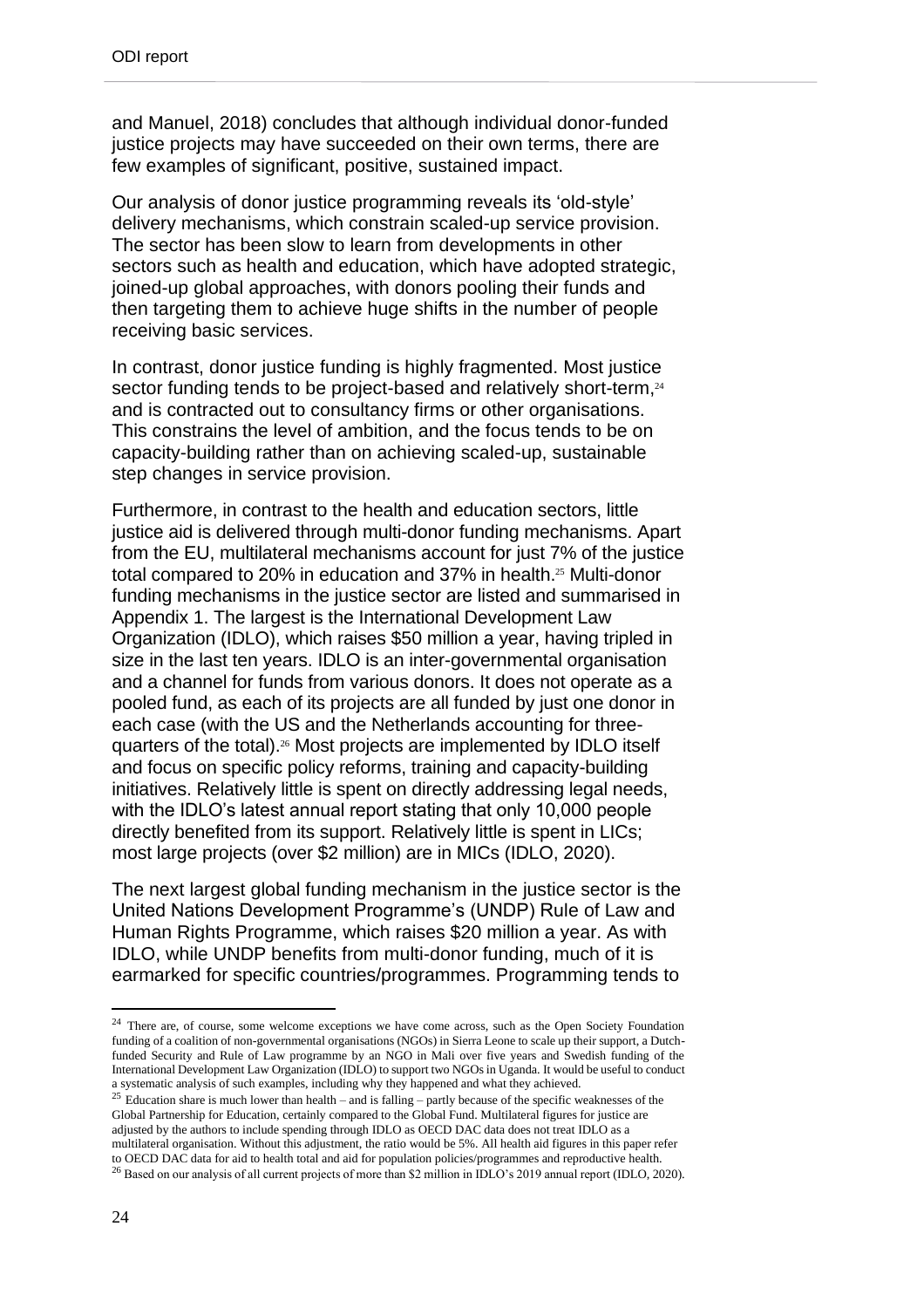be implemented by UNDP and in 2018 around half (43%) is spent on technical capacity-building (UNDP, 2018). Although UNDP states that 28 million have access to justice because of its work, the methodology for this estimate and its robustness are not clear.

Donor funding for IDLO and the UNDP's rule-of-law programme echoes past patterns of donor support for health and education, which focused mainly on policy reforms (such as developing better curricula) and capacity-building (such as teacher training). The shift to funding scaled-up service provision resulting in millions of people having access to health and education services involved a major change in donors' approaches to funding. This began in the 1990s with donor recognition of. the need to provide core funding to address the underlying issues that were preventing scale up. In the case of health and education, an important element was providing funding for more health workers and teachers and paying them a sustainable living wage. Other innovative examples include donor funding of cash bursaries to encourage girls to attend school, to address the financial barriers preventing the poorest from accessing education. And even the Global Fund for AIDS, Tuberculosis and Malaria (the 'Global Health Fund'), which focuses on specific diseases, has also funded universal primary health insurance schemes.

The major shift of approach in the health and education sectors, with the focus on scaling up and willingness to provide core funding to address underlying constraints, was associated with new aid delivery mechanisms. Old-style projects were ill-suited to deliver the scaledup core funding needed to shift the dial in service provision.

Since the early 2000s, scaled-up service delivery in health and education has been accelerated by the expansion of pooled funding mechanisms ('global funds'). These are now a common feature of the aid architecture in many sectors (Gartner and Kharas, 2013) – we list some of the largest ones in health, education and climate change in Appendix 2. This list is far from comprehensive, however, as we have not attempted to cover every sector or all of the latest announcements. There are now funds for a diverse range of sectors including agriculture, environment, oceans and sanitation. This analysis, together with our earlier research, $27$  shows how global funds have supported scaled-up service delivery through several mechanisms, as discussed below:

1 **Ability to attract large-scale funding.** In health and education, the Global Health Fund and the Global Partnership for Education have raised \$4 billion and \$500 million a year, respectively. This contrasts with IDLO's \$50 million a year. COVAX has already raised \$11 billion for Covid-19 vaccinations.<sup>28</sup>

 $27$  See, in particular, Manuel and Manuel (2018) and also Sachs and Schmidt-Traub (2017) and Schmidt-Traub (2019).

<sup>&</sup>lt;sup>28</sup> COVAX figures as at 7 March 2021 (see [www.who.int/initiatives/act-accelerator/funding-tracker\)](http://www.who.int/initiatives/act-accelerator/funding-tracker).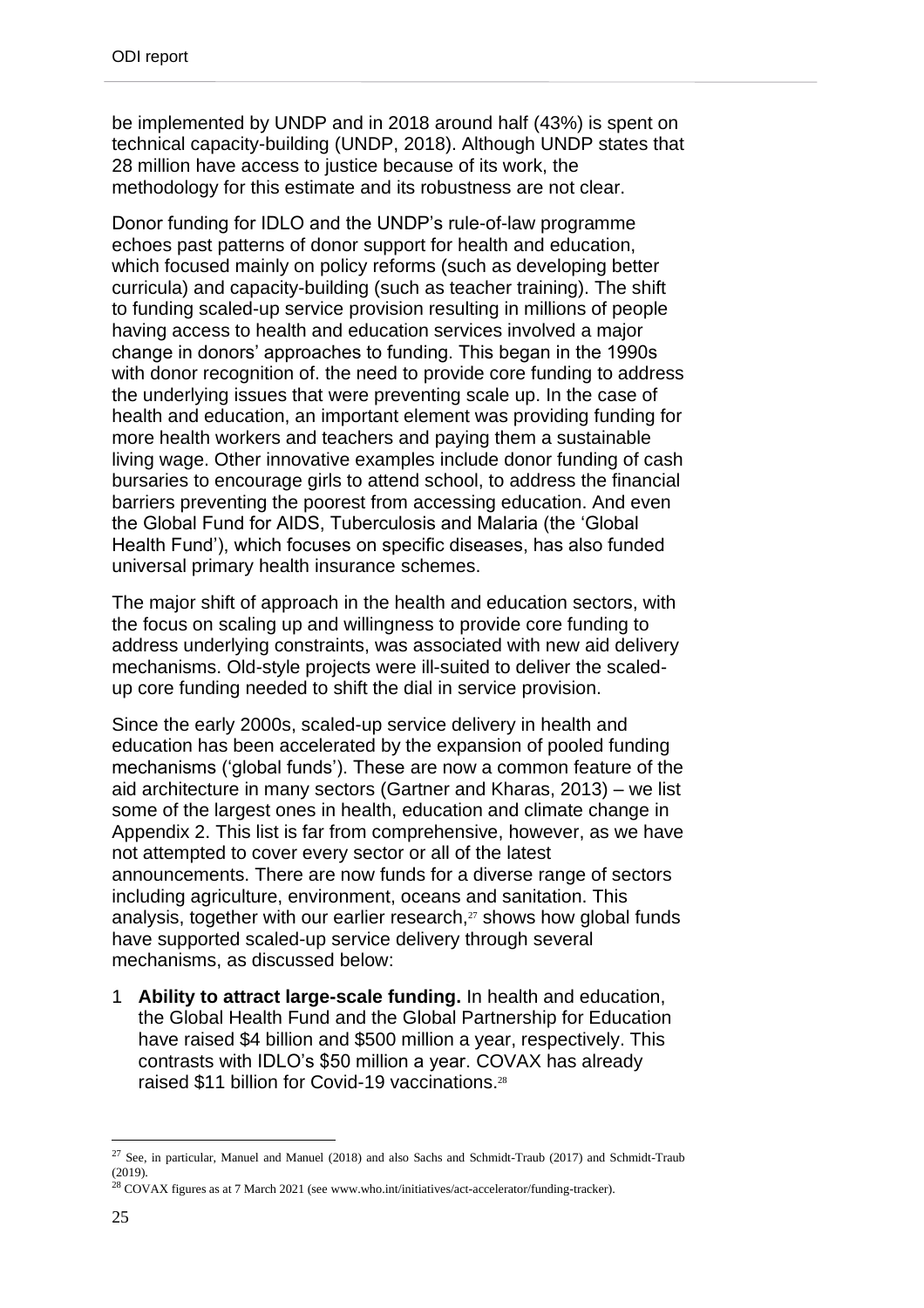2 **Targeted support for a limited number of proven high-return interventions.** As discussed above, it is targeted interventions that deliver the highest returns on investment. Global funds have responded to this insight, with donors willing to pool their funding for interventions targeted at delivering specific, demonstrable results. The Global Health Fund targets three diseases; the Global Alliance for Vaccines and Immunisations (GAVI), which has raised \$2 billion a year, just targets vaccinations.<sup>29</sup> The Copenhagen Consensus analysis suggests all these targets offer 'phenomenal' rates of return. The Global Partnership for Education does not focus on specific interventions but is focused on basic education (80% of total funding compared to an average of 45% for bilateral donors (Akmal et al., 2021). New education funds will be even more targeted. The Education Outcome Fund will focus on just three interventions: one of these is early childhood education, which the Copenhagen Consensus project also estimates will offer 'phenomenal' rates of return.

One key lesson from global funds in other sectors is that while a 'horizontal' or systemic change is the ultimate goal, narrow 'vertical' interventions that are focused on specific outcomes have proven to work well to catalyse much needed initial funding and reform (Manuel and Manuel, 2018). For example, the Global Health Fund's initial, highly issue-specific approach has been seen as critical to its ability to attract high levels of political (and public) support, and thus to crowd in very significant funds (ibid.).<sup>30</sup>

3 **Funding for results-focused national plans.** The most successful global funds take government proposals for nationalscale strategies with measurable goals as their starting point for support. The Global Health Fund was particularly successful with its transparent challenge fund mechanism for fund allocation. This was based on technical analysis of national plans from a panel of experts focusing on what works (Schmidt-Traub, 2019), together with a peer review mechanism enabling countries to learn from each other.<sup>31</sup> As the Global Health Fund has noted, when it started it did not know what a cost-effective malaria reduction programme looked like (ibid.). But everyone had a much better idea after reviewing proposals from 30 countries. A key moment in the Global Health Fund's history was the decision to reject China's first two proposed plans for tackling HIV/AIDS before an acceptable version was agreed (ibid.).

<sup>&</sup>lt;sup>29</sup> The World Health Organization's (WHO) COVAX facility just raises funds for Covid-19 vaccinations.

<sup>&</sup>lt;sup>30</sup> It has taken a decade for a broader approach to health system strengthening to become a key spending area for the Global Fund. The delay in part was due to the need for the Global Health Fund to differentiate itself at the beginning, when there were already other agencies with mandates to provide broader support to systems (e.g., the World Bank and the United Nations Children's Fund (UNICEF)).

<sup>&</sup>lt;sup>31</sup> The original process involved countries competing for funding. This was replaced over time with countries submitting to peer review in order to be able to access pre-allocated levels of country funding. See Schmidt-Truab (2019).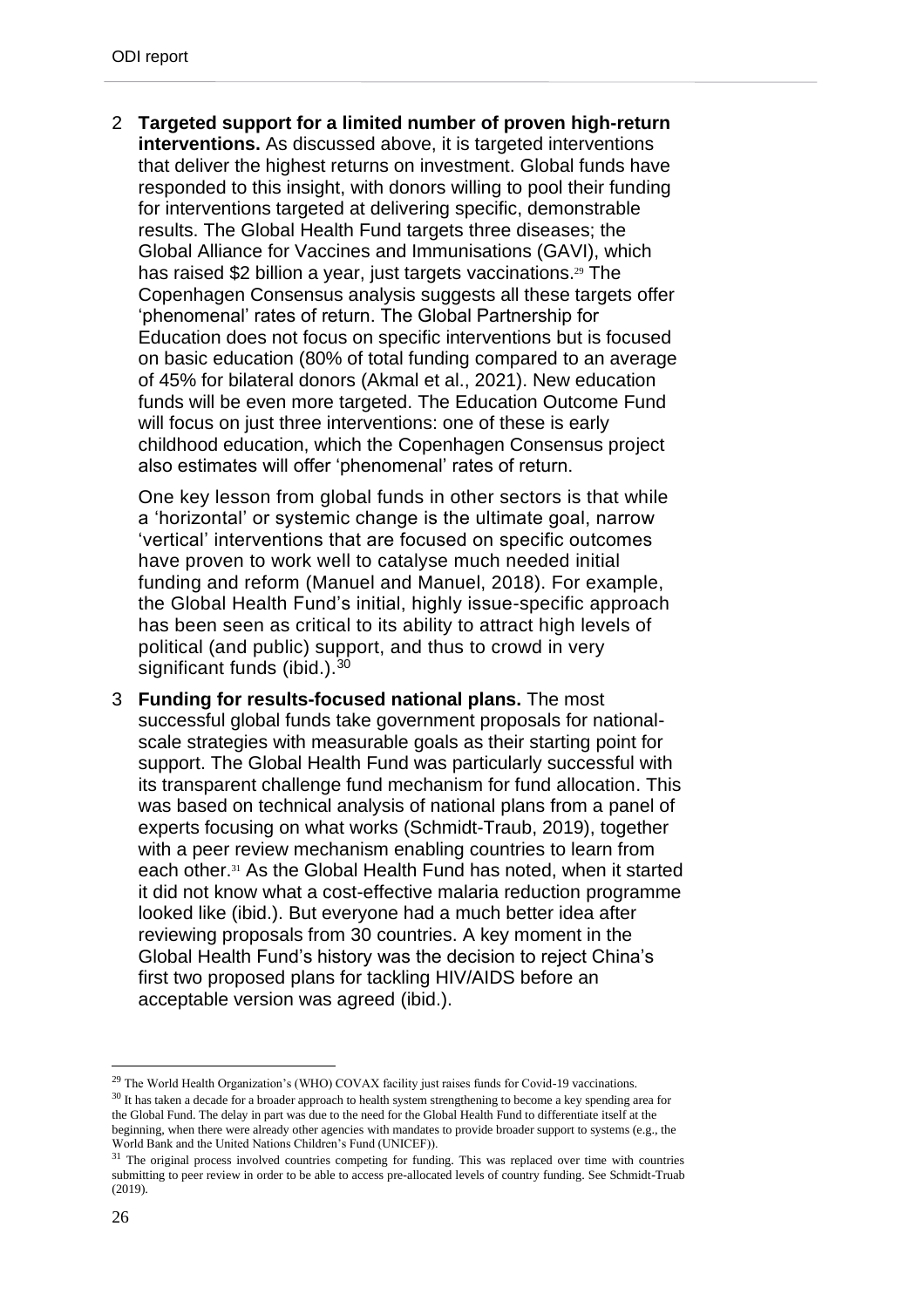- 4 **Provision of core funding.** Funding national plans was linked with donor willingness to provide core funding for salaries and other recurrent costs. This involved the ability to channel funds through governments and supporting government delivery mechanisms. This was a learning process $32$  and required the development of tougher safeguards by the Global Health Fund. But the Global Health Fund is now able to disburse funds in most LICs, including in contexts as challenging as Afghanistan and Somalia.
- 5 **Inclusive global governance structures**. The most successful funds have governance structures that provide a voice for poorer countries as well as donors – and they involve the private sector, foundations and CSOs.

Our earlier research (Manuel and Manuel, 2018) has found that large global funds are also associated with wider benefits, including strengthened international political commitment, more effective collective donor effort, and the creation of new partnerships between national governments, civil society, the private sector and academia.

#### **3.5 Conclusions: the prospects for increasing justice aid**

This chapter has shown that donor aid to the justice sector is low and falling, and that it is targeted mainly towards Afghanistan and a few MICs. Only \$240 million a year goes to LICs.<sup>33</sup> Rather than a concerted effort to achieve SDG 16.3 and universal people-centred justice, aid is more aligned with donor geo-political priorities.

Justice is underfunded both in absolute and relative terms (compared to other sectors). Learning from other sectors, we argue that prospects for turning this around would be improved by: (1) strengthening the investment case for people-centred justice, and (2) improving aid delivery mechanisms. Despite some recent progress (for example the scale up of IDLO), the remit, scale and ways of working of the justice sector's aid delivery mechanisms bear little relation to the global funds. Justice aid does not target best-buy interventions for people-centred justice or support scaled-up service provision.

The prospects for increasing justice aid also need to be considered in the wider context of the stagnant levels of global aid (as a percentage of gross national income) combined with other pressing priorities for aid money, including the Covid-19 response, humanitarian appeals being at record levels and climate finance in the spotlight at COP26.<sup>34</sup> There also continues to be strong funding demands to tackle other off-track SDGs (UNDP, 2019a). The billions lacking essential healthcare is just one example; there are also other aid orphan

<sup>&</sup>lt;sup>32</sup> For example, two major bilateral donors to the Global Health Fund suspended their contributions in 2011 until tougher safeguarding approaches were adopted.

<sup>&</sup>lt;sup>33</sup> Latest three-year average (2017–2019); OECD data for aid for legal and judicial development (purpose code 15130). Total aid by DAC donors.

<sup>&</sup>lt;sup>34</sup> COP26 is the United Nations Framework Convention on Climate Change (UNFCCC) Conference of the Parties, to be held in Glasgow, UK, in November 2021.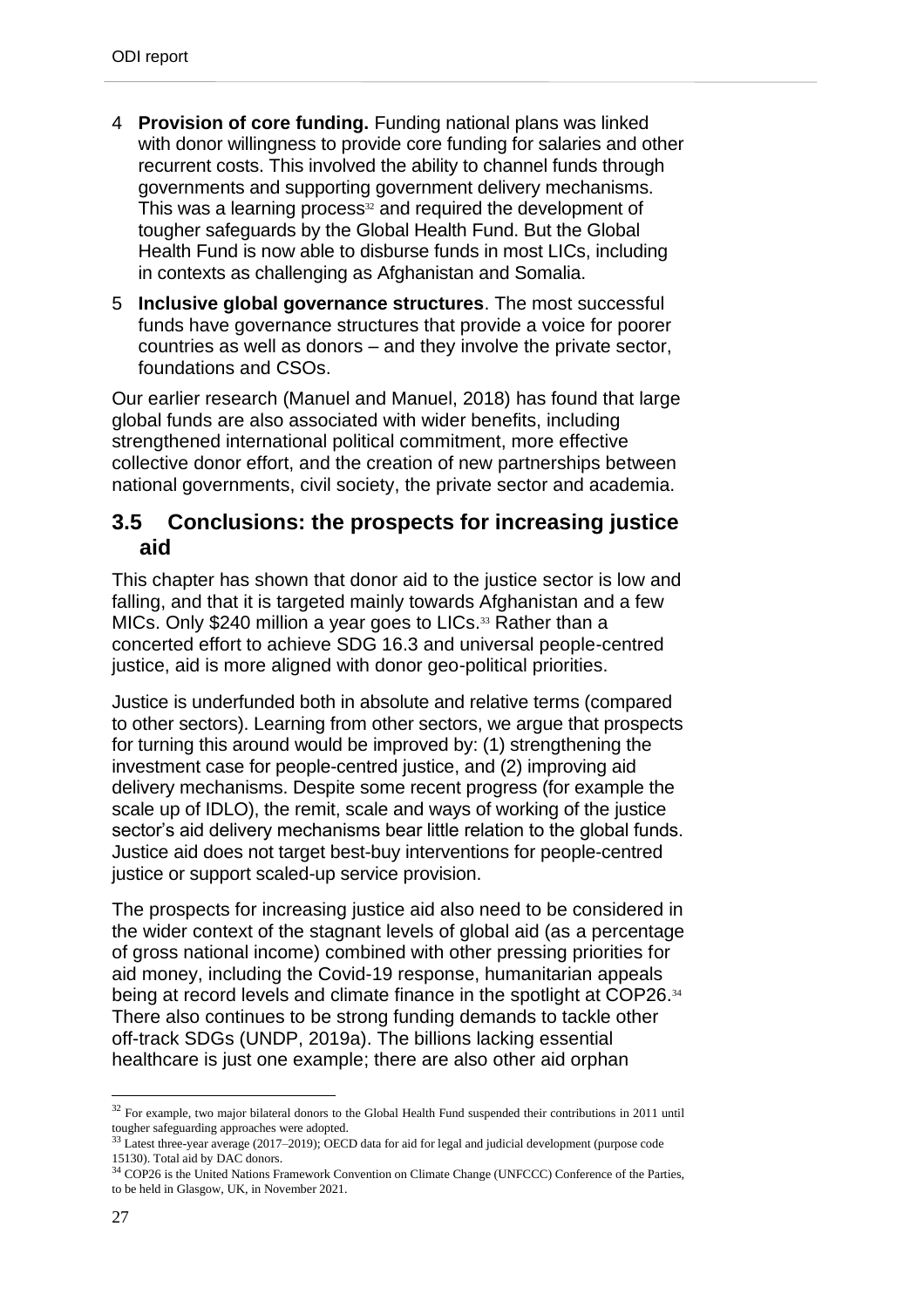issues, such as eyesight and mental health, which are struggling to increase funding despite strong, demonstrated benefit–cost ratios.

Another challenge for justice is that, rather than focusing on universal people-centred justice, current aid priorities tend to be geared towards specific issues or themes – for example climate change, environmental rights, land rights, health, slavery and violence against women and girls. Many of these themes involve funding justice actors and institutions, but at the same time they reinforce a fragmented approach to supporting access to justice for all. Making the case for *access to justice for all* as a priority theme for funding may be challenging, not only because of competing international aid priorities, but also in contexts where donor countries themselves have high levels of unmet justice needs and are cutting legal aid budgets.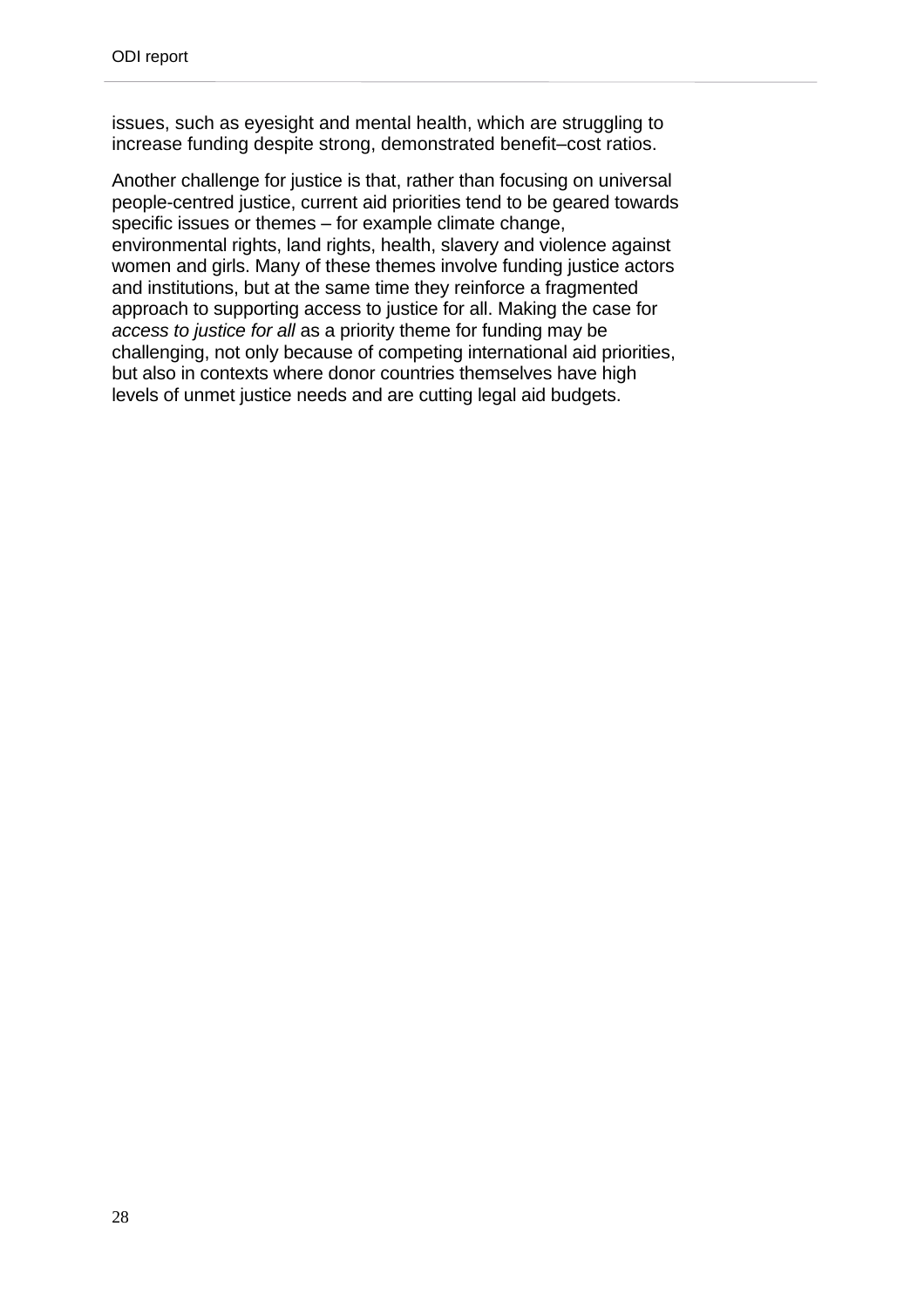### 4 A bottom-up view: finance for communitybased, people-centred justice in LICs

This chapter switches our focus from justice financing at a global level to financing issues for a key aspect of people-centred justice – namely, community-level justice advice and assistance that empowers people to understand and use the law to solve their everyday justice problems. As discussed in section 2.2, this is by far the most affordable element of people-centred justice provision, accounting for only 2% of the total estimated cost. Organisations providing such advice and assistance are often the first point of contact in people's justice journeys. They are often staffed by paralegals<sup>35</sup> and focus on problems that could typically include disputes and conflicts involving families and land, as well as lack of access to government services. This chapter examines the potential to finance the scaling-up of these frontline services.

The chapter draws on our research on organisations that provide community-level justice advice and assistance, mainly in LICs and LMICs, which in turn draws on extensive literature on these organisations (including Canadian Forum on Civil Justice, 2018; Chapman and Leering, 2015; Denney and Laws, 2019; Global Health Fund, 2019a; b; Golub, 2014; Goodwin and Maru, 2014; IDLO, 2018; 2019; Jürgens et al., 2017; Justice for All, 2019; Kolisetty, 2014; LDP, 2015; Maru and Gauri, 2018; Maru et al., 2019; Moy et al., 2019; Open Society Foundations, 2013; Teale, 2016). We investigated and interviewed 56 such organisations (see Appendix 2 for details).<sup>36</sup> This includes deep dives in Sierra Leone and Uganda. We also analysed the Legal Empowerment Network's (LEN) annual survey results from 400 of its members (Namati, 2019). <sup>37</sup>Our research covers examples

<sup>&</sup>lt;sup>35</sup> Rather than fully qualified lawyers. Paralegals have some basic legal training and knowledge.

<sup>&</sup>lt;sup>36</sup> This research was funded by a group of foundations and we are grateful to them for permission to draw on this body of work in this paper.

<sup>&</sup>lt;sup>37</sup> The LEN survey was carried out between late November 2018 and early February 2019. Our analysis is based on anonymised data that Namati kindly provided. The network has over 2,000 members and over 400 individuals from 80 different countries responded to the survey. The number of respondents varied depending on the questions but typically included around 200–300 members. As the LEN survey is still developing, there is not yet the same level of response in each country and region, so we have only used data based on broad categories. One point worth noting is that the LEN survey has far more members from anglophone African countries than francophone.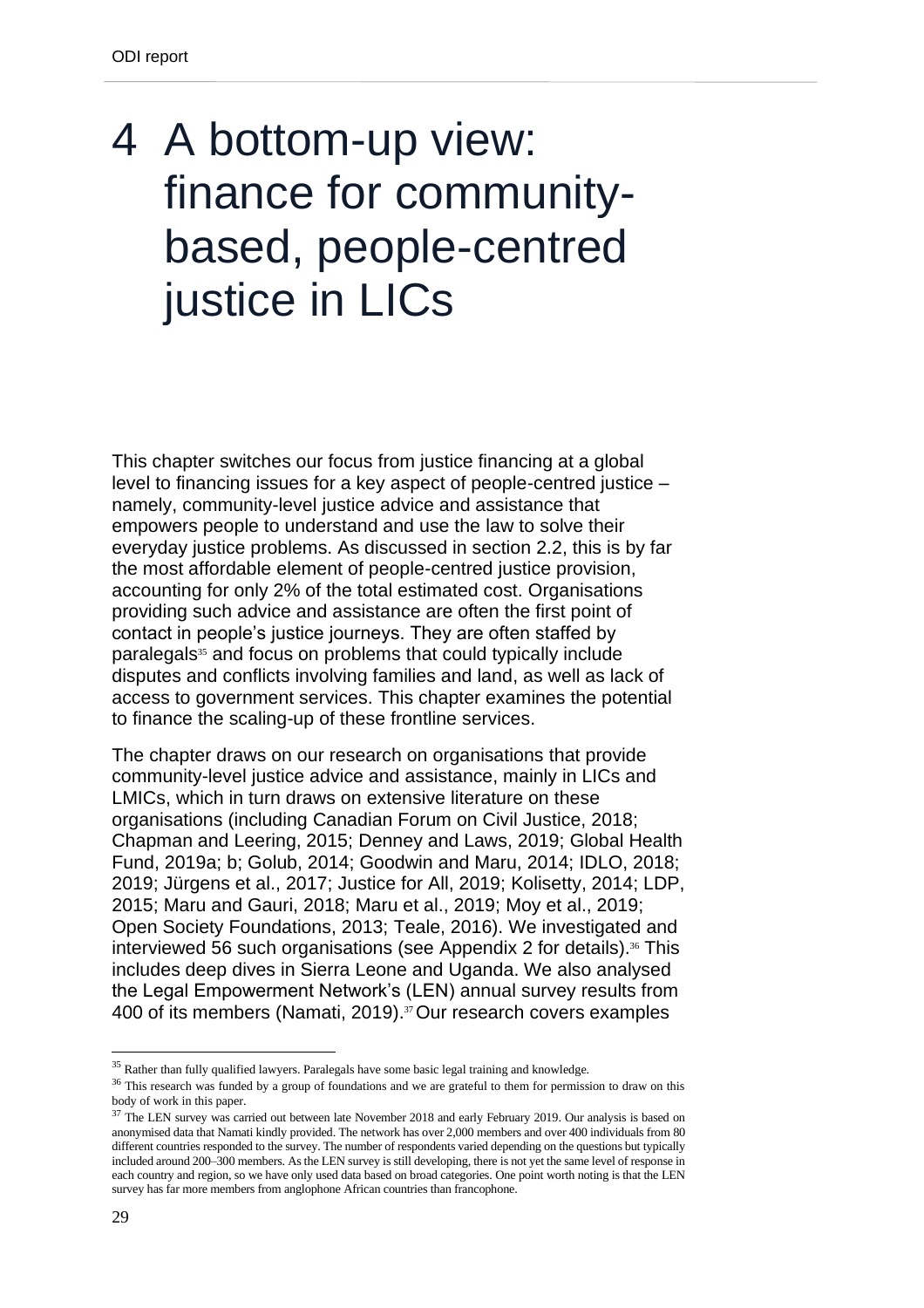from 19 countries from a range of regions and income levels, but we are conscious that francophone-based organisations are underrepresented, and it would be good to redress this balance in future research.

The rest of the chapter provides:

- a brief overview of the range of organisations currently providing community-level justice advice and assistance to solve people's everyday justice problems
- explores the potential for scaling up
- considers the potential for reducing unit costs
- and reviews the funding situation on the ground.

#### **4.1 Community-based justice advice and assistance organisations in LICs and LMICs**

The call for action in the *Justice for all* report identifies the wide range of partners involved in delivering SDG 16.3, including national governments, civil society, academia and the private sector (Pathfinders, 2019a). It is therefore encouraging to see examples of community-based justice advice and assistance involving all of these stakeholders.

The oldest examples of community-based justice advice and assistance in many LICs and LMICs are arrangements created and self-financed by pro-bono lawyers, often linked to university law schools (such as Kituo Cha Sheria in Kenya). We also interviewed new private sector, for-profit organisations, such as Uganda's Barefoot Law and Nigeria's Law Padi, which are using technology to provide low-cost solutions. In the last 40 years, there has also been a growth in independent CSOs with community-based paralegals/grassroots justice defenders – as the LEN list of more than 2,000 members illustrates. Governments are also increasingly recognising the merit – and popularity – of enabling their citizens to access justice advice and assistance. LMICs, including Indonesia, Ukraine and Kenya, are starting to provide state funding. And there are also examples in LICs of state provision – for example Rwanda's decentralised nation-side system of *Maisons d'Accès à la Justice,*  which is seen as part of the country's post-genocide peace-building and state-building efforts; and Uganda's Justice Centres, which are legal aid clinics under the auspices of the judiciary. Legal aid boards have been set up (for example in Sierra Leone and Kenya) with the remit of providing community level advice and assistance for justice problems. The Sierra Leone Legal Aid Board launched in 2015 is now the largest legal aid organisation in the country (see Box 2).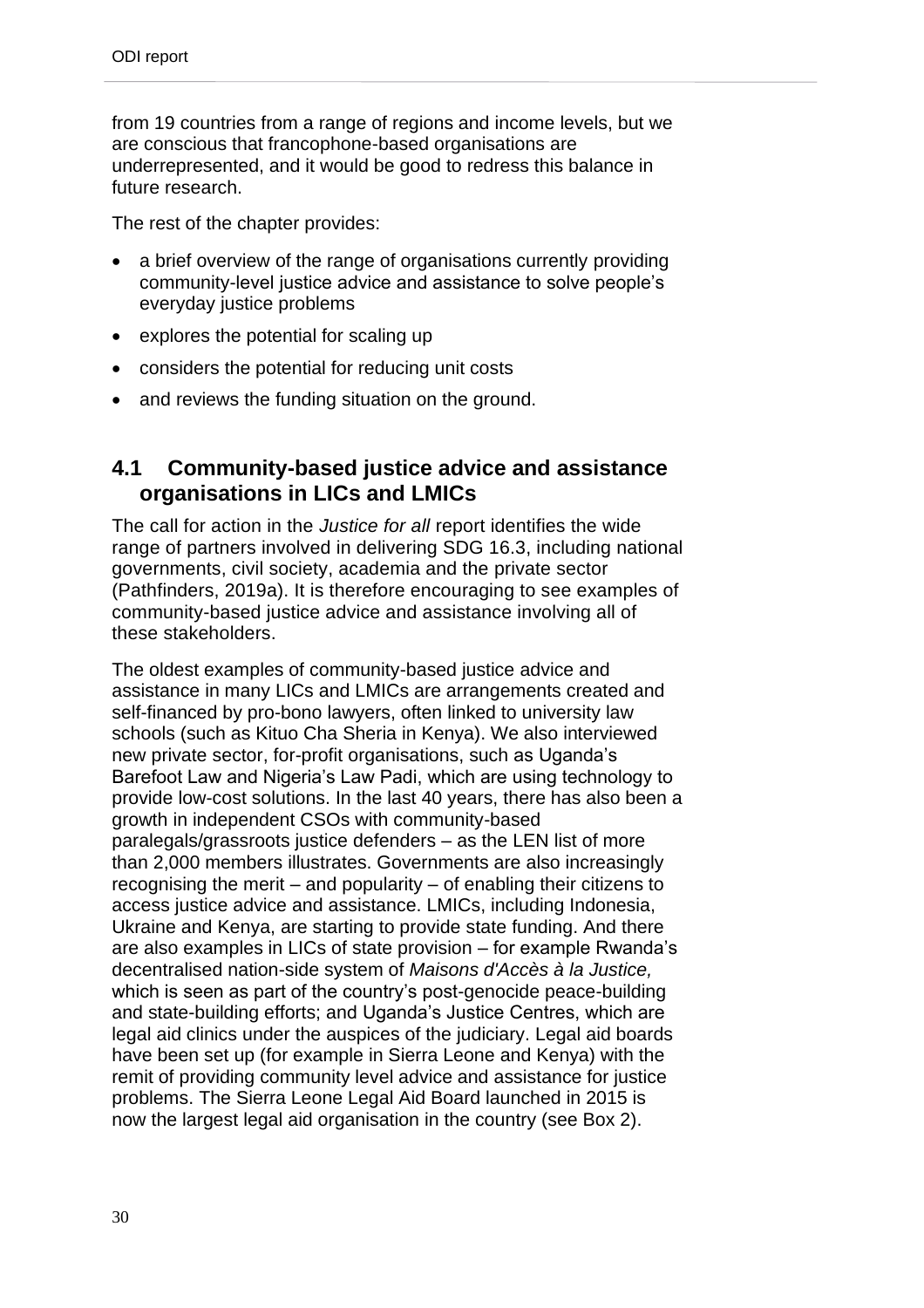### **Box 2 Creating the Sierra Leone Legal Aid Board**

The 20-year-long story behind the development of the Sierra Leone Legal Aid Board provides a vivid illustration of how the provision of legal advice and assistance has developed. The Board was the first to be established in a LIC and is now the largest legal aid institution in the country, employing 60 paralegals with offices in every district. Since 2016, the Board reports handling 60,000 cases a year. It is regarded by the public as the best performing legal institution by far: 47% of the population rate its performance as excellent (with the next best institution only scoring 10%). Most of its funding is from the government.

The genesis of the Board lay in an initiative by the Open Society Foundation (OSF) in 2002 to support transitional justice in Sierra Leone. When they shared experience from Street Law and Black Sash in South Africa, this sparked the interest of local CSOs in Sierra Leone as lack of access to justice was one of the drivers of conflict there. This led to the creation of a new local CSO 'Timap' that deployed community-based paralegals. Inspired by the 2005 Commission on Legal Empowerment of the Poor, OSF scaled up its support to Timap in 2005. In 2009 OSF and DFID led a group of foundations, bilateral donors, international CSOs and multilateral institutions to support the piloting of national legal aid provision and the scaling up of Timap and other local CSOs to provide communitybased paralegals. In 2010 this coalition of local CSOs were employing 76 paralegals and covering two-thirds of the districts, and by 2013 were handling 4,300 cases a year.

The success of this effort laid the foundation for the advocacy campaign to secure formal recognition of paralegals and to create the Sierra Leone Legal Aid Board. It coincided with the Sierra Leonean Attorney General being part of the process of drafting UN guidelines on Access to Legal Aid. After three years of debate, Sierra Leone's Legal Aid Act became law in 2012. This established the Board and formally recognised the role of paralegals; however, donors were reluctant to fund the Board until the government made clear its own commitment to funding. The Board was finally launched in 2015 with government funding of \$1 million a year, supplemented with another \$0.5 million from other sources, including the Global Health Fund and the Mott Foundation, but no bilateral donors.

Although the Board is now well established, it is still a work in progress. The Board has yet to determine how it will partner with CSOs to scale up further. And while it is encouraging that the government has consistently provided \$1 million a year over the last four years, it is not clear how sustainable this will be.

Source: Manuel et al. (forthcoming), based on interviews in Sierra Leone. Research for this paper was funded by the OSF.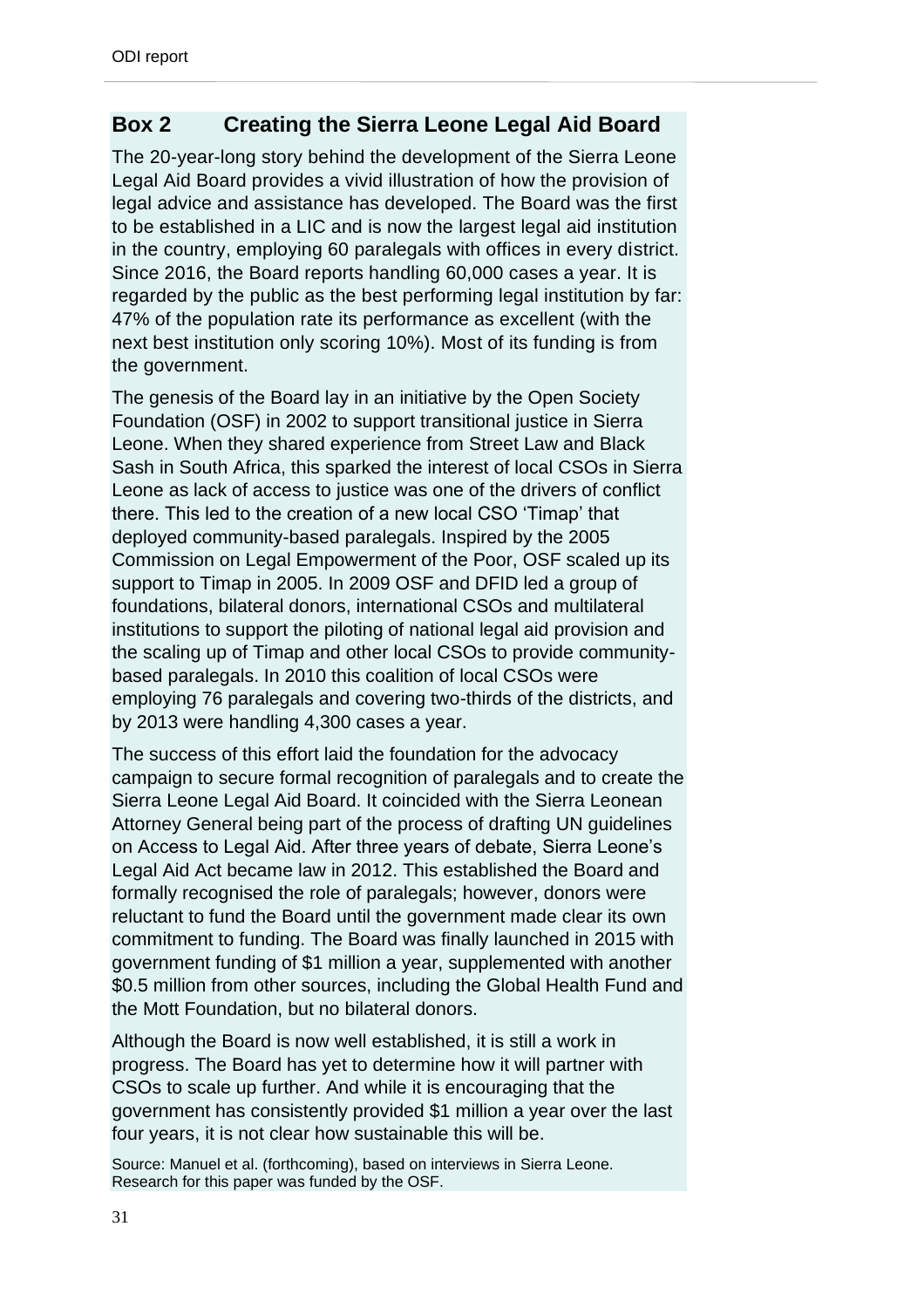Many of these organisations use paralegals, rather than fully qualified lawyers to provide justice services. Indeed, the policy, legislative and institutional framework is beginning to improve in some countries, with a growing acceptance of the role of paralegals (complementing fully trained lawyers) as part of the justice scene. In LICs and LMICs it seems that paralegals can be effective even with relatively limited training, with initial training as short as several weeks. This mirrors the experience in the health sector, which has increasingly recognised the value of community health workers and traditional birth attendants. While many of these paralegals work in communitybased justice organisations or government justice centres, they can also be embedded in local communities and sub-national government structures such as service centres. They can include farmers, teachers, local administrators and community health workers who receive paralegal training and make use of this knowledge in their communities and day-to-day work.<sup>38</sup>

The OECD White Paper (OECD, 2020) looking at the investment case for justice provides multiple examples of the impact of community-level justice advice and assistance, including:

- a meta-study of legal empowerment and literacy initiatives (such as training on access to information or advocacy support), which reveals their impact in terms of improved health, strengthened education and increased income, as well as more effective and transparent institutions (Goodwin and Maru, 2014)
- examples in Bangladesh and Sierra Leone showing that paralegals and CSOs improve the functioning of informal justice systems such as customary courts by empowering local nonelites (including women) and leveraging their knowledge of the formal law and justice system (Golub, 2014)<sup>39</sup>
- a review of paralegal work in six countries (Indonesia, Kenya, Liberia, the Philippines, Sierra Leone and South Africa) which shows they can be instrumental in helping newly established rights to be implemented and enforced in democratic and postconflict transitions. Paralegals appear to have the greatest impact in situations of power imbalance (citizens vs. the state or vs. large corporations) and of systematic biases in existing justice institutions (e.g., against women's rights) (Maru and Gauri, 2018).

Our research also reveals many examples of community-based organisations that not only provide advice and assistance, but also work to achieve legislative changes and strategic litigation. For example:

• in Liberia, Namati, in partnership with national CSO the Sustainable Development Institute, advocated a new National

<sup>&</sup>lt;sup>38</sup> For example, see report to 1st East and Horn Africa regional paralegals conference that was funded by IDLO (IDLO, 2019) by the Awkeni Wakenya Project in Kenya (this project was funded by UNDP).

<sup>&</sup>lt;sup>39</sup> See also emerging conclusions from research in Sierra Leone, which suggests paralegals are being perceived as more legitimate and respected than local courts (Ibrahim et al., 2020).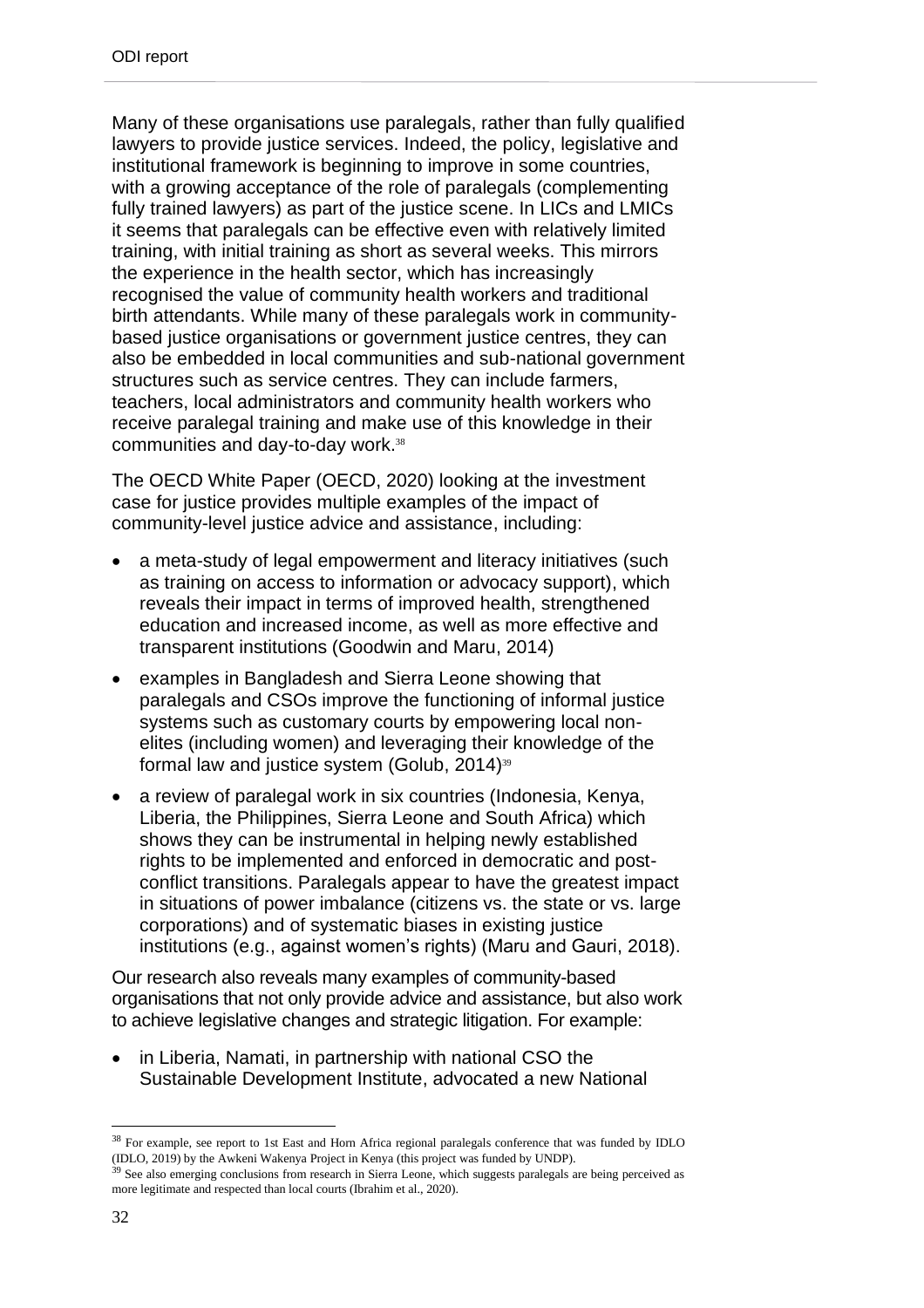Land Rights Act (including providing the initial draft). The 2018 Act recognises community rights to land for the first time

• in Bangladesh, organisations worked with the *bosti bashees* who live in low-income settlements (*bosti*) in Dhaka, using strategic litigation amongst other strategies to achieve stay orders against arbitrary evictions and demolition of their settlements, thus protecting the shelter and livelihoods of thousands of individuals.

New emerging research is also revealing the impact that investment in justice advice and assistance has beyond justice outcomes, including in LICs and LMICs. For example, the Chronic Poverty Advisory Network has revealed how often basic justice problems are causing people to fall into extreme poverty (Diwakar and Shepherd, 2018). And ongoing research by the World Bank is highlighting the cost of the lack of access to justice in terms of its impact on health, housing, family and loss of income. These costs fall disproportionately on the poor (Prettitore, 2018), which is particularly evident when poverty is viewed through a multidimensional lens (World Bank, 2018). Research is also revealing the positive impact of access to justice, with a randomised control trial study in Peru finding that introducing a Women's Justice Centre within 1 km of a school caused both an increase of 3% in the total number of children enrolled in primary schools and an improvement in test scores in reading and mathematics (Kavanaugh et al., 2018).

### **4.2 Potential to scale up**

The growing number of legal needs surveys, with their evidence of the widespread, un-met justice problems, points to the need for scaling up justice advice and assistance. Our research highlights several examples of organisations working at national scale. For example, South Africa's Foundation of Human Rights funds 100 community-based advice offices across the country; and Rwanda has Maisons d'Accès à la Justice in all 30 districts.

Bangladesh illustrates both what has been achieved but also how much further there is to go. Building Resilience Across Communities' (BRAC) Human Rights and Legal Aid Services now has 400 legal advice clinics covering 90% of the country's districts. with reportedly more clinics than police stations (The Economist, 2012). They receive 20,000 requests for support each year (BRAC, 2018a). At the same time, their website cites a recent legal needs survey in Bangladesh estimating that 31 million people a year face legal issues (BRAC, 2018b). Our own methodology, which we developed in 2015 and which fed into the *Justice for all* report,<sup>40</sup>

<sup>&</sup>lt;sup>40</sup> Our methodology was first developed in 2015 for the costing for the LDP basic legal services paper. Drawing on the limited number of legal surveys available at the time, we estimated that in a typical LIC/LMIC 30% of households had a legal need that required legal advice and assistance every three years, corresponding to 10% of households each year. On the basis of UN figures that each household comprised five people on average in such countries, this is equivalent to 2% of the total population (including children). In view of the limited number of surveys, we were deliberately conservative in our estimate of the proportion of households needing support. We hope it will be possible to update these estimates using latest legal needs surveys.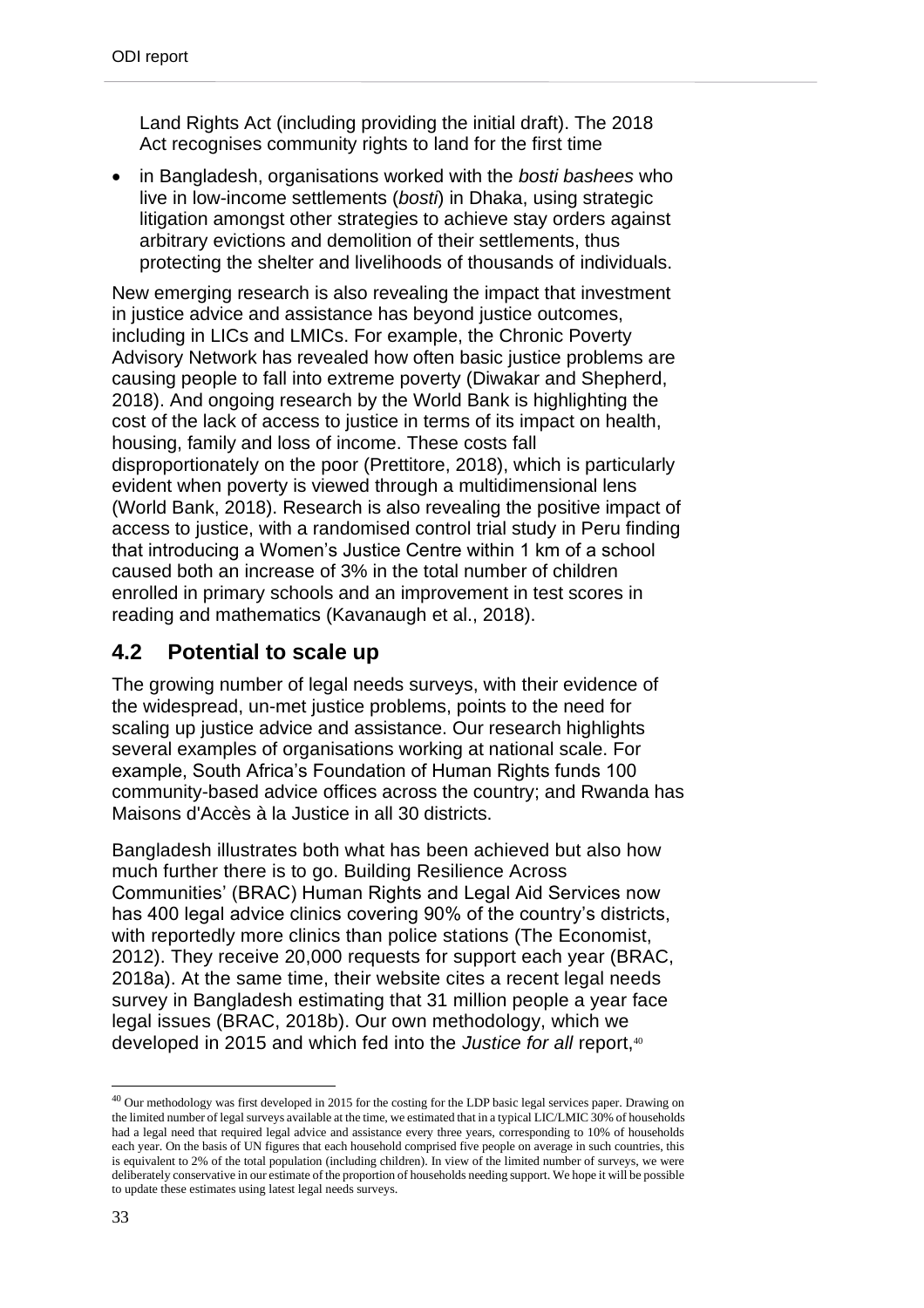estimates the proportion of these problems needing justice advice and assistance: our estimate for Bangladesh is 3.2 million, which implies BRAC is covering less than 1% of total demand for justice advice and assistance.

We reach a similar conclusion from our research in Sierra Leone. As Box 2 notes, following a deliberate investment in scaling up, a group of CSOs were able to collectively deploy more than 70 paralegals across much of the country, with a presence in two-thirds of all districts. They handled 4,300 cases in 2013 (Maru et al., 2019). While this is an impressive achievement, our methodology suggests that justice needs would have been 138,000 a year in 2013,41 implying the CSOs were covering only 3% of estimated demand. Our preliminary analysis of the latest legal needs survey by the World Justice Project (WJP), suggests that justice needs might have been even higher and hence the coverage even less.<sup>42</sup> While our analysis in Uganda is less comprehensive, scaling up our data in line with the number of members of LEN in the country suggests that the current nationwide level of support is unlikely to be more than 40,000 cases a year. One of the most well-established providers managed just 500 cases a year. As our methodology implies annual demand of 884,000 cases, our estimates equate to a coverage rate of 5%.

Our estimated coverage rates of between 1% and 5% are based on limited data. We hope these estimates will be refined as legal needs surveys are developed further. However, it is nonetheless striking that these preliminary estimates suggest coverage rates that are way below those for other sectors. In LICs, the average rate of access to essential healthcare is 50% and to primary education is 80%.

The establishment of the Sierra Leone Legal Aid Board appears to have been a potential game changer in terms of scale. The Board's annual caseload of 60,000 is 14 times the number managed by the group of CSOs in 2013 (Manuel et al., forthcoming). Based on our original methodology and the latest population figures, we estimate the Board is covering a third of the total demand. Interestingly, our estimates match the Board's own self- assessment. While Sierra Leone's Legal Aid Act envisaged paralegals in all chiefdoms, the Board notes that it is has only been able to place paralegals in onethird of them (Manuel et al., forthcoming).

<sup>41</sup> Based on a population of 6.9 million in 2013.

<sup>&</sup>lt;sup>42</sup> The latest WJP survey for Sierra Leone shows 54% of households have a legal need every two years, i.e. 27% every year. Pending further analysis by WJP and ODI, Alejandro Ponce, Chief Research Officer (pers. communication, 3 February 2021) suggested removing consumer cases (28% of the total) as this is the category of needs that is least likely to require legal advice and assistance. He also suggested removing another 30% of cases as this is the global average proportion that are assessed not to be severe (i.e., are scored by survey respondents as less than 4 on a severity scale of 1–10). Such cases are also unlikely to need legal advice and assistance. The net result of these changes is to reduce the number of households needing legal advice and assistance to 13.6% of the population and hence the proportion of the total population (including children) requiring such support to 2.7% compared to our earlier estimate of 2% (se[e http://data.worldjusticeproject.org/accesstojustice/#/country/SLE\)](http://data.worldjusticeproject.org/accesstojustice/#/country/SLE).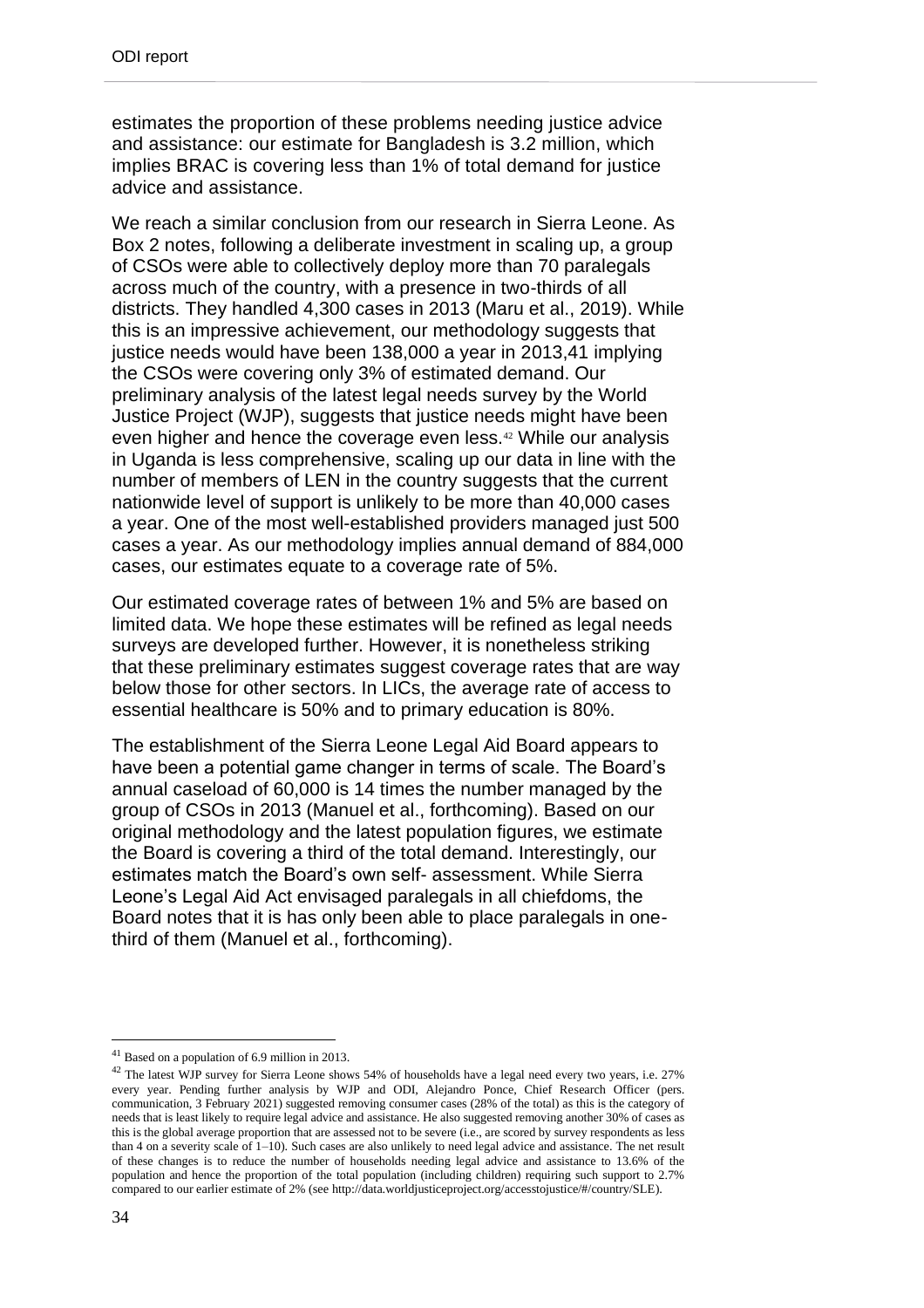#### **4.3 Potential to reduce unit costs**

The ability to scale up justice advice and assistance is linked to achieving realistic unit costs (see Barendrecht, 2020). Our research in Sierra Leone and Uganda on CSOs reveals the very wide variation in the high unit costs of community-level justice, depending on the service delivery model. The average (median) cost achieved by CSOs is \$500 per client – this high cost in part reflects that fact that most organisations are trying to cover a wide range of activities, including advocacy as well as client support. A separate study on CSOs that focus more on supporting clients suggests unit costs of around \$120–\$150 per client (DFID, 2018). Such costs would rule out national scaling up.

One reason for these high unit costs is that organisations providing justice advice and assistance have never had enough funding to operate at national scale and so have not been designed to reach large numbers at a low cost. This is in part because it is only recently that legal needs surveys have enabled estimates of the scale of demand. Before this happened, neither the donors nor the organisations themselves were able to assess how many clients needed support.

Our research suggests that scaling up to a national level would enable unit costs in low-income contexts to be cut from the current estimate of \$500 to just \$20 per client,<sup>43</sup> a reduction of 25 times. This estimate is based in part on earlier research on costings (LDP,  $2015$ ), $44$  which worked with Namati to review their plans in 2012 to scale up Timap in Sierra Leone to reach national coverage. More recently, two other examples from our research have confirmed that this level of costs is indeed achievable. First, our research found one innovative CSO using mobile phone technology to reach across their country, with costs as low as \$19 per client (on a client base of 17,000).<sup>45</sup> Secondly, as mentioned previously, the Sierra Leone Legal Aid Board has been consistently handling 60,000 cases over the last few years with average unit costs of \$22 per client. A possible reason for this low-cost model may be the Board's current focus on one type of case – child maintenance.

### **4.4 Financing challenges**

Our research highlights the link between CSOs' high unit costs per case, and their funding pattern of fragmented, short-term financial support. This severely limits the scale of the organisations, despite the expressed desire of several CSOs that we spoke that have the ambition to scale up (for example in Kenya, Nepal and Sierra Leone).

<sup>&</sup>lt;sup>43</sup> If you include the proportion of the population that do not need assistance each year (including the proportion of the population that are children), the cost per person is 40 cents. Confusingly, \$20 also happens to be the cost per person of the whole basic justice system, of which community-based justice advice and assistance accounts for just 2% of the total.

<sup>44</sup> At the time C. Manuel was the director of LDP and M. Manuel was the economist working on the research.

<sup>&</sup>lt;sup>45</sup> As interviews were conducted on a confidential basis we are unable to cite the organisation or country.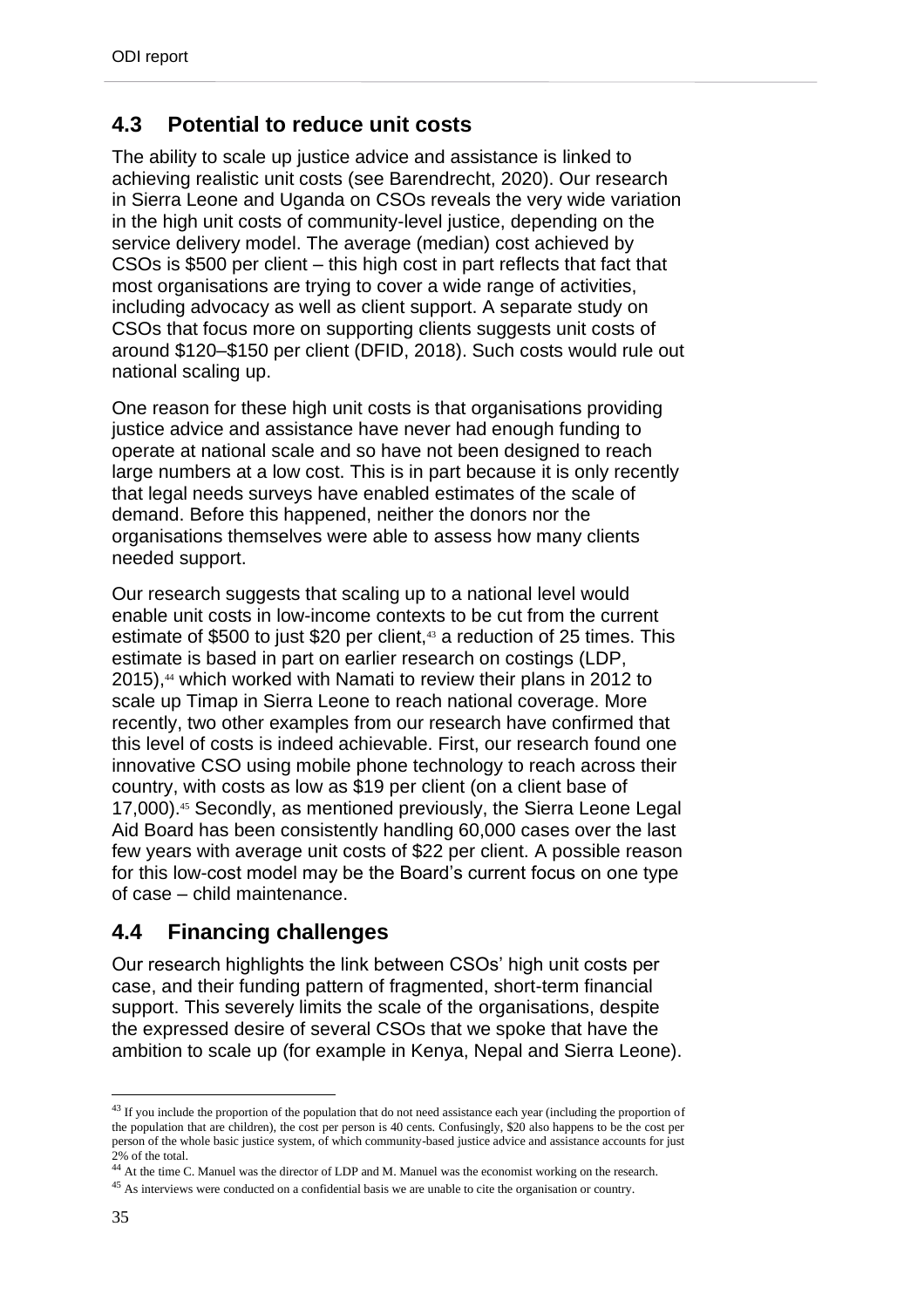In fact, our research reveals the severity of the financial challenges faced by CSOs that are providing justice advice and assistance in LICs and LMICs. Most are financially fragile and in urgent need of better and more sustained support. Even before the Covid-19 crisis, one-third reported they may not be able to operate next year due to lack of financing. Their funding comes predominantly from international donors and is mostly short-term and project-based<sup>46</sup> (rather than core or general-purpose funding), which makes it hard to plan for the long term. Realistic opportunities to diversify their funding sources (for example through user fees or local fundraising) are extremely limited in LICs. We came across organisations in Nepal, Sierra Leone and South Africa that have had to cut back significantly in recent years – or expect to do so imminently – as external funding falls. In our deep dives in Uganda and Sierra Leone we found longterm core funding from donors is increasingly rare, with an estimated 90% of funding being project-based. The ongoing existence of even well-established organisations, founded over 30 years ago, is due to their ability to juggle a patchwork of mainly project-based grants from philanthropic, bilateral and multilateral donors.

And while there are growing examples of CSOs providing communitylevel justice advice and assistance that receive funding from governments, overall this is severely constrained.<sup>47</sup> Over 90% of LEN members surveyed in LICs, LMICs and sub-Saharan African countries receive no government funding. All organisations we interviewed reported that they see financial independence and sustainable, longterm local funding as a key aspiration.<sup>48</sup> But the contributions reaped from efforts to secure sustained funding have been minimal in LICs and most of the examples of significant contributions come from upper-middle-income countries (e.g. funding from mining companies in South Africa and from Google in Argentina).

As discussed in Box 2, the Government of Sierra Leone provides twothirds of the funding for its Legal Aid Board – consistently providing \$1 million a year over the last four years. But the potential for government to fund further expansion is severely constrained. We estimate that the Board's share of total government funding is nearly twice the share that EU countries provide from their budgets for legal aid.<sup>49</sup>

One lesson from the history of the Board is the role of consistent external financial support before government funding starts. The

<sup>46</sup> We have come across some welcome exceptions, such as the already noted OSF funding of a coalition of NGOs in Sierra Leone to scale up their support, the Dutch-funded Security and Rule of Law programme in Mali and the Swedish funding of IDLO support to two NGOs in Uganda. It would be useful to conduct a systematic analysis of such examples, including why they happened and what they achieved.

<sup>47</sup> See Domingo and Pellini (forthcoming) for consideration of the political economy of domestic resourcing of access to civil justice.

<sup>48</sup> For a review of possible diversified funding models see Teale (2016).

<sup>49</sup> EU member states spend 47% of GDP on all government spending and 1.7% of GDP on the justice sector [\(https://ec.europa.eu/eurostat/cache/infographs/cofog/\).](https://ec.europa.eu/eurostat/cache/infographs/cofog/).) Only 0.33% of GDP is spent on the judiciary and courts, of which 11% (i.e., 0.036% of GDP) is for legal aid according to the latest report from the European Commission for the Efficiency of Justice (CEPEJ, 2020: 42). So legal aid is 0.077% of total EU government spending. This compares with the \$1 million per year spent in Sierra Leone, which corresponds to 0.144% of the current budget.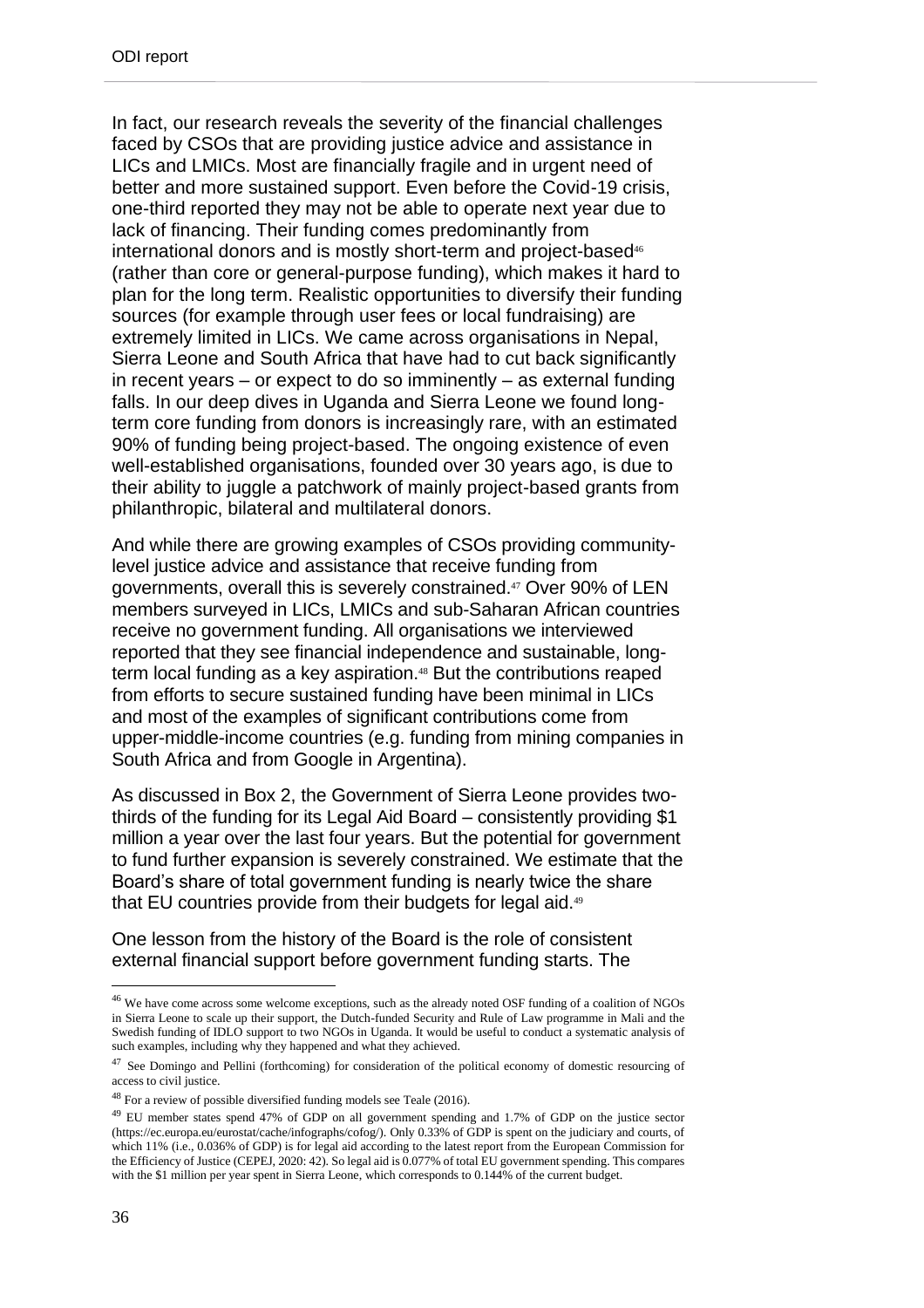willingness of both OSF and DFID to fund a succession of programmes over 15 years was critical to the pilot, scaling up and institutionalisation of community-based paralegals in Sierra Leone. While the success has been due to the persistence and skill of a group of committed Sierra Leoneans primarily, they drew inspiration from other countries and needed external funding to enable their work.

#### **4.5 Conclusions: the prospects for increased funding for community-based justice advice and assistance in the poorest countries**

Our research suggests that the scaling up of community-based justice advice and assistance is desired and is possible. But it requires coherent long-term, scaled-up core funding, and a move away from current fragmented, short-term funding patterns. The story of the Sierra Leone Legal Aid Board demonstrates the strategic role that a committed national government – working in partnership with donors and CSOs – can play in achieving scale-up. But the Sierra Leone experience also demonstrates the limits of a LIC government to provide the funding needed for levels of service provision comparable to that achieved in health and education. Despite the government providing more than its sustainable share of funding for the Board, only a third of demand for community-based justice advice and assistance is currently being met in the country.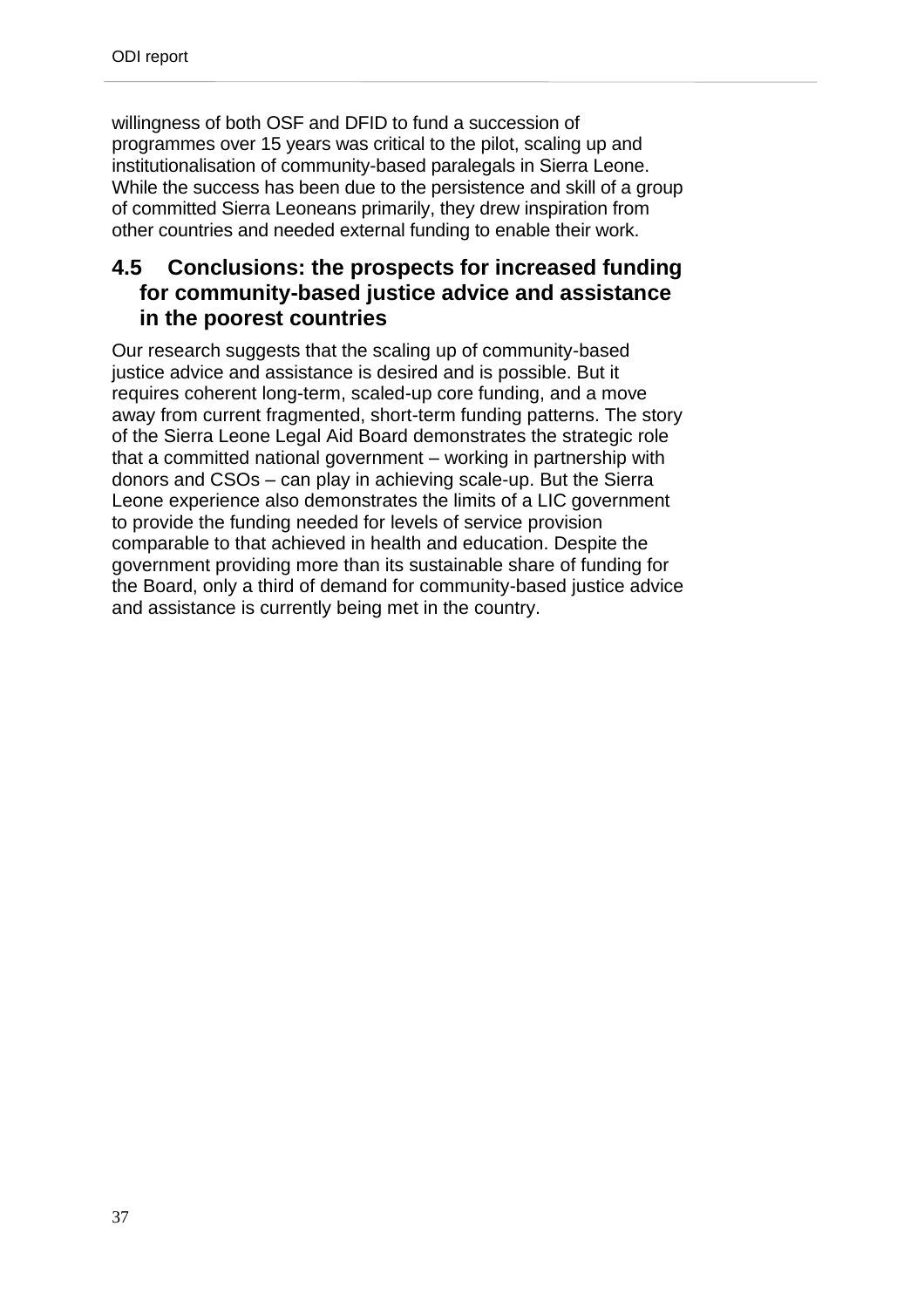## 5 Reflections on scaling up people-centred justice for all in low-income countries

Global recognition of the importance of access to justice has increased in the last five years, but this has yet to impact levels of donor support, especially in LICs that are least able to fund access to justice themselves. Our research reveals the scale of the justice needs, and the scale of financing challenges that LICs face, with a collective funding gap of \$13 billion to provide basic people-centred justice services.

The size of this financing gap has constrained scale-up and aspirations for universal community-level service provision. At the same time, the low and falling level of donor funding reflects donor scepticism about the efficacy of justice programming. This has combined with competing priorities from sectors with a proven track record of delivering results and from political priorities at home that are increasingly shaping donor programmes (Gulrajani and Silcock, 2020).

In this context, we suggest below a set of feasible first steps that could start to deliver targeted scaling-up of people-centred justice and that could lay the foundation for long-term and much broader reengagement of donor support.

#### **5.1 Catalyse scale-up with initial targeted aid for community-level justice advice and assistance**

Faced with these realities, we suspect that the best first step in seeking to scale up access to people-centred justice is to focus initially on the element of basic service provision discussed in section 4 – community-level justice advice and assistance that empowers people to solve their everyday justice problems. We have four reasons for this proposal.

First, as the discussion in section 3.3 on the investment case suggests, this is the aspect of the justice sector where emerging evidence (from the OECD) suggests that targeted interventions could deliver the greatest (potentially 'phenomenal') returns on investment. This element is also one of the seven game-changing initiatives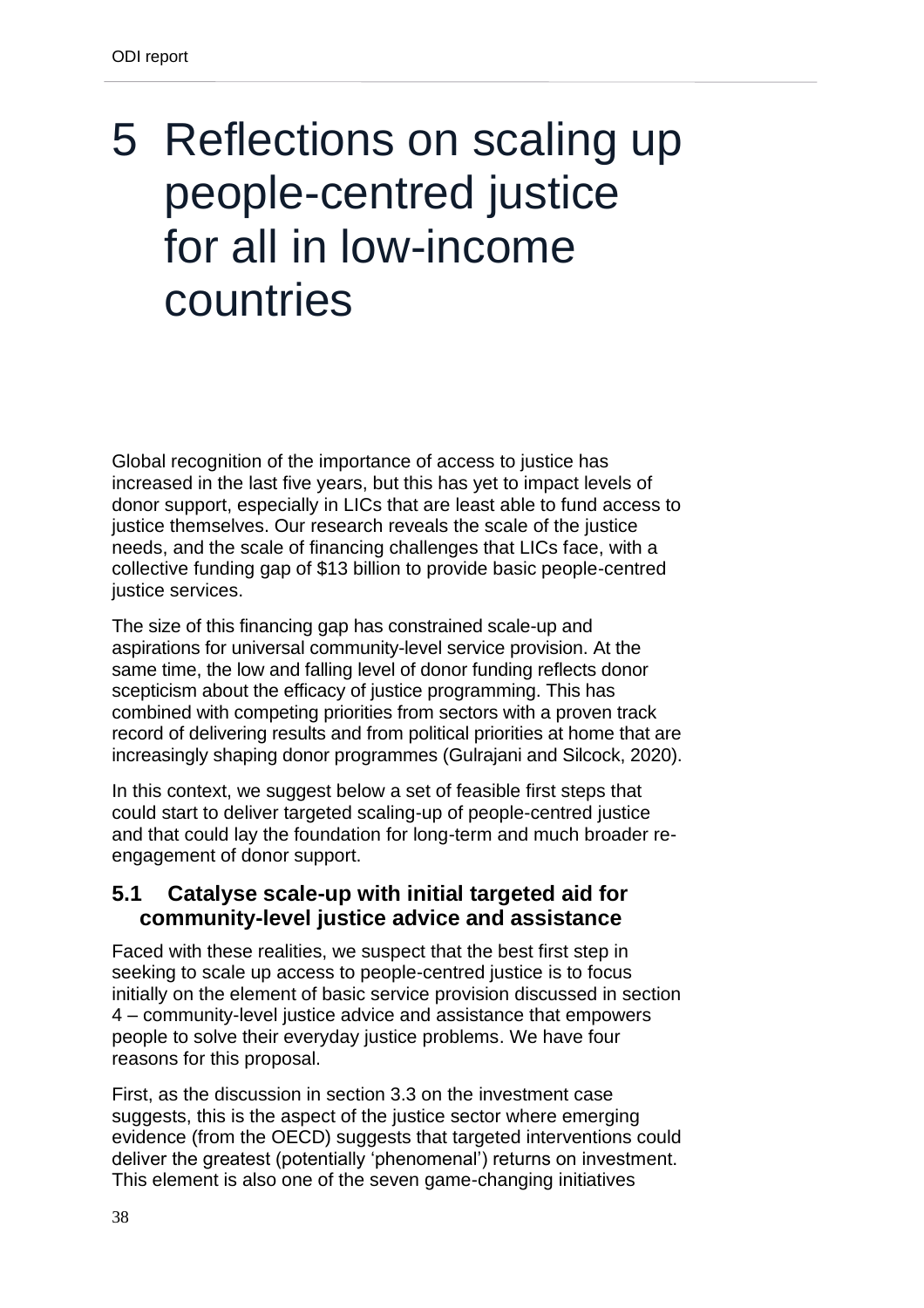identified by the Hague Institute for Innovation of Law at their 2021 'Innovating justice forum'.<sup>50</sup>

Second, as our analysis in chapter 4 shows, there is growing evidence of the impact and potential for scaling up support, including from both government organisations (such as the paralegal work of the Sierra Leone Legal Aid Board) and innovative CSOs (such as those found to be using mobile technology). 51

Third, this is a relatively affordable element. In LICs, the funding gap for community-based justice advice and assistance is \$230 million, which is just 2% of our estimated total cost of basic people-centred justice (see Section 2.2).

Finally, fourth, this is the element of people-centred justice that would be most likely to attract donor funding. This is important because the scale of the challenge of achieving widespread donor re-engagement with justice should not be underestimated, especially in countries with aid budgets under pressure, budget cuts to legal aid at home, and where there are no comparable 'magic bullets' of imported technology (such as vaccines) that attract the interest of donor-based suppliers. In this context, a focus on community-level justice advice and assistance would address one of the key drivers in the decline in donor justice funding: the level of risk related to the inherent political challenges of working in the justice sector, particularly when engaging with state institutions. Donor concerns about corruption in general, and in particular the use of justice institutions to reduce space for legitimate democratic opposition, are reasons why justice donors have withdrawn engagement and funding from governments. For example, in Uganda, donor support to the justice, law and order sector is now focused on CSOs. Supporting countries to provide justice advice and assistance to their citizens to address their everyday justice problems presents a more manageable risk, compared, for example, with engaging in police reform.

From a global political perspective, targeting justice advice and assistance sits well with the newly agreed SDG16.3.3 indicator on the number of disputes and everyday justice problems that are solved. The global adoption of this indicator reveals the growing common recognition of the importance of people-centred civil justice. It points to the value of justice advice and assistance, given the emerging evidence suggesting this is a cost-effective way to address everyday justice problems.

However, while the best first step may be to focus on communitylevel justice advice and assistance, this would hopefully not be the only step. Experience from the Global Health Fund is that that an initial, highly targeted approach can be the appropriate and politically savvy option to achieve initial buy-in to secure increased funding.

 $^{50}$  Se[e https://innovatingjusticeforum.hiil.org/.](https://innovatingjusticeforum.hiil.org/)

<sup>51</sup> As interviews were conducted on a confidential basis we are unable to cite the organisation or country.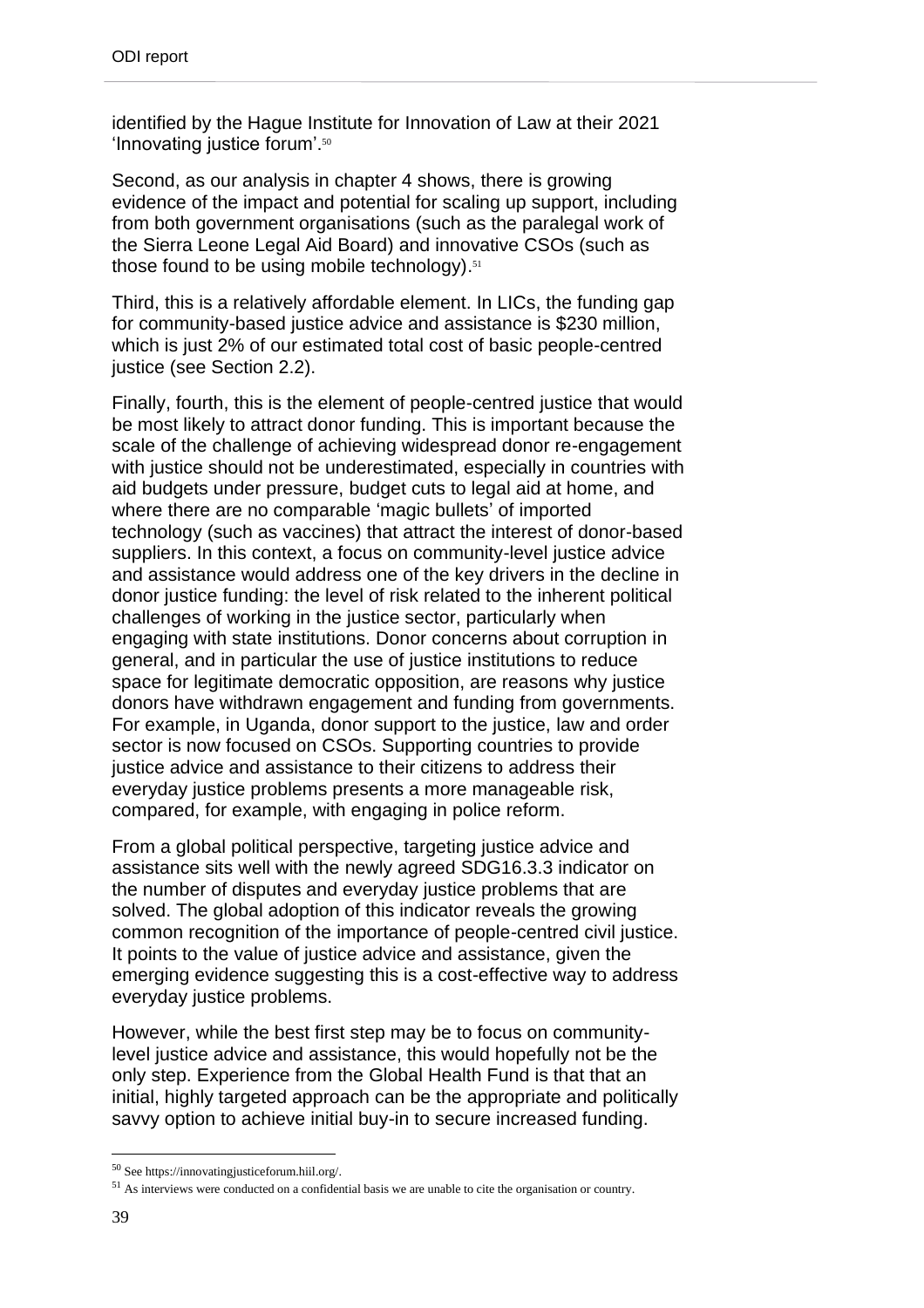The success of such a model then builds the foundation for funding to change and adapt over time to take on broader, more flexible and system-wide approaches.

### **5.2 Re-prioritise justice aid and change donorfunding approach**

This paper argues that re-focusing justice aid on LICs will deliver higher returns on investment and it is also the right thing to do for equity reasons, given the relative scale of the need in LICs. Fundamentally, such re-focusing requires donors to change their priorities – including the priority attached to justice, to LICs, to people-centred basic justice and to high-return interventions.

Even if donors do not change their current levels of justice funding to LICs, but just focus their aid on community-level people-centred justice advice and assistance, this would be sufficient to enable national scale-up in all LICs. As has already been noted, justice aid to LICs is \$240 million, $52$  while the total financing gap for justice advice and assistance is \$230 million. The result of targeting current funding in this way would be 13 million people a year who directly benefit from support and have access to community-level justice advice and assistance, compared to the few hundreds of thousands who do so now. While such a scale-up would take many years to achieve, the large number of organisations on the ground already providing these services, the experience of philanthropic foundations and other funders of supporting them, and the growing number of government institutions and initiatives suggest this would be possible.

In addition to changing their priorities, donors also need to change their approach. They need to be much more willing to work with and potentially through governments and commit to providing long-term financial support for both wages and capital spending. This requires agreement on stringent financial management. However, the experience of the Global Health Fund and the Global Partnership for Education is that it is possible to work in these ways, even in highly challenging contexts, with the design of sufficiently robust structures.

#### **5.3 Fund country-led, targeted national strategies that deliver results at scale**

If donors are willing to change their priorities and approach, it would be worth LICs making the investment to develop targeted national strategies to work out how scaling up can be achieved. Just as volume guarantees have helped to scale up in the health sector,<sup>53</sup> a clear financial commitment would provide LICs with the confidence to invest in developing targeted national strategies for justice, designed from the outset to scale up access.

<sup>52</sup> This figure excludes aid to Afghanistan as we consider this will remain a special case.

<sup>53</sup> See, for example, thinking behind the Gates Strategic Investment Fund [\(https://ww2.gatesfoundation.org/ideas/articles/strategic-investment-fund-vidya-vasu-devan\)](https://ww2.gatesfoundation.org/ideas/articles/strategic-investment-fund-vidya-vasu-devan).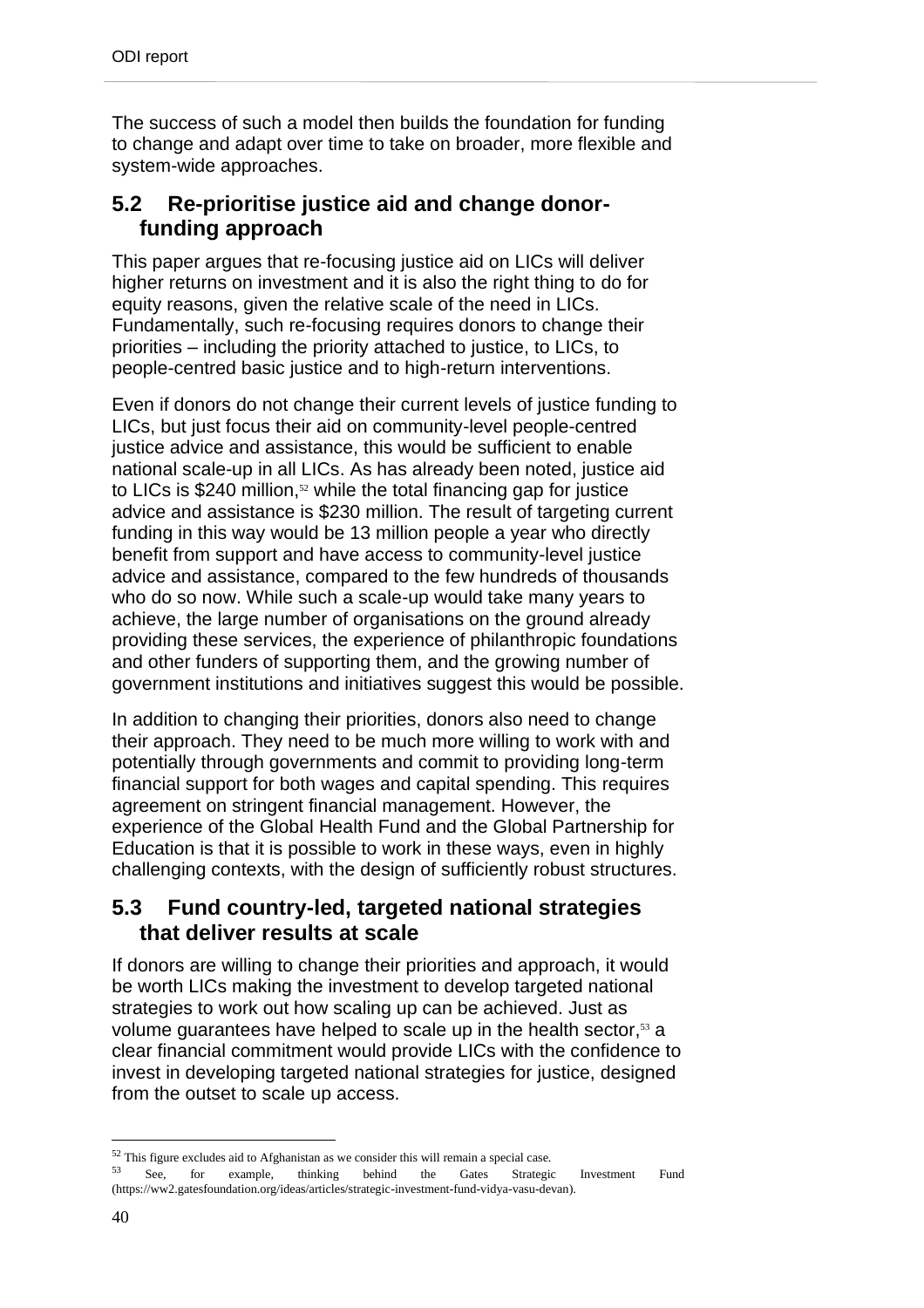Country-led and targeted national strategies have long been identified as the foundation for effective use of aid. Strategies that are genuinely developed locally and are country-led reflect the approach successfully adopted in health and education, and more recently in climate change,<sup>54</sup> and sit well with the increasing calls for aid in general to be localised and decolonised.<sup>55</sup> They also ensure that countries can choose their own path to scale-up and set out their commitments to provide funding, supplemented by donor support.

Some countries (for example Uganda, Sierra Leone and Rwanda) now have decades of experience of developing national, country-led justice strategies. A new departure would be the development of strategies that specifically target scaling up community-level justice advice and assistance – with, for the first time, a realistic prospect of their plans being underpinned by funding.

Based on the revenue capacity in LICs and the proportion of the budget that OECD countries spend on legal aid, advice and assistance, we consider it to be unreasonable to expect LICs to afford more than 13% of the costs of community-based justice advice and assistance.

The precise strategies to scale up would be highly context-specific. As the process leading to the creation of the Sierra Leone Legal Aid Board (see Box 2) illustrates, some elements may be politically contested (Domingo, 2016) and the process will need to be highly participatory.

A key issue will be consideration of the appropriate degree of state involvement in national community-level justice advice and assistance systems. There are likely to be a range of context-specific options as to how advice and assistance is delivered and how funding is channelled. For example, delivery of community-level advice and assistance could be provided by a single national CSO; or by a network of thematic and sub-national CSOs; or by a government organisation; or a combination of all three. On funding channels, the funds for CSOs could be provided directly to them or channelled through a pooled national mechanism such as a national CSO umbrella organisation (as exists in Tanzania); or a government organisation (such a Legal Aid Board that could channel funds to CSOs).

The degree of state involvement may well be a controversial issue. The role of the Sierra Leone Legal Aid Board and its interactions with CSO providers has caused some to question whether the state is undermining the role of civil society.<sup>56</sup> On the other hand, the Board has been able to reach many more people and has provided much more cost-effective support than CSOs were able to achieve alone. On-going ODI research is considering further the role of public

 $^{54}$  For example, nationally determined contributions, national adaption plans, etc.

<sup>55</sup> See the discussion in 'ODI Bites: Decolonising international development' [\(www.odi.org/events/17431-odi-bites](http://www.odi.org/events/17431-odi-bites-decolonising-international-development)[decolonising-international-development\)](http://www.odi.org/events/17431-odi-bites-decolonising-international-development).

<sup>&</sup>lt;sup>56</sup> More recently, there have been examples where CSO providers work well with the Legal Aid Board in plugging the gap where the Board cannot reach (pers. communication, Mott Foundation, February 2021).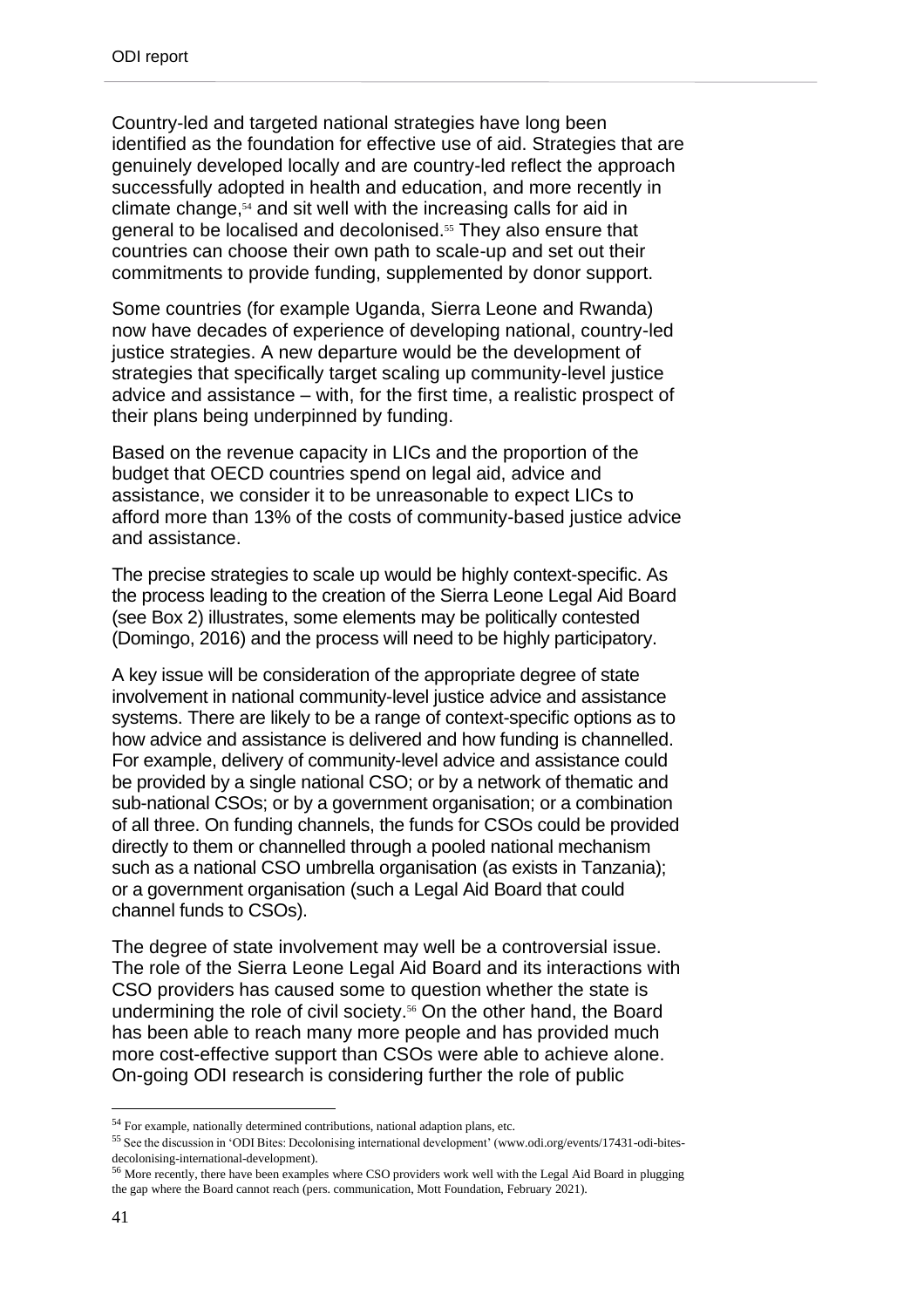funding in the provision of justice advice and assistance (Domingo and Pellini, forthcoming).

#### **5.4 The case for a global justice fund to address potentially high-return investments in peoplecentred justice**

The *Justice for all* report calls for a transformation in ambition at the global scale for the promise of SDG 16.3 to be met (Pathfinders, 2019a). This includes transformation in financing, with the report proposing a global justice fund and the aspiration that this should raise \$100 million a year. Such a fund would build on the approaches adopted by other sectors that have scaled up service provision, while it also has the potential to replace the current fragmented and piecemeal approach to funding justice and to inspire and catalyse change.

For the reasons discussed above, our proposal is that such a fund should focus, at least initially, on scaling up community-level justice advice and assistance in LICs through the provision of core funding for national strategies with this aim. Drawing on the experience in health and education, such a fund would need to develop new financial management systems to provide donors with the confidence to change their funding approach.

#### 5.4.1 Level of funding

The \$100 million a year target proposed in the *Justice for all* report (ibid.) seems an ambitious but realistic target for a first step. It represents 5% of current spend on justice aid and 0.1% of total aid; it is 5 times smaller than the Global Partnership for Education and 40 times smaller than the Global Health Fund. This target is also twice the funding raised by IDLO and 50 times larger than two recently developed pooled funds in the justice sector – the Covid-19 Grassroots Justice Fund<sup>57</sup> and the Legal Empowerment Fund.<sup>58</sup>

As we estimate the financing gap for fully scaling up universal access to community-level justice advice and assistance in LICs to be \$230 million per year, the fund would have to grow over time. But it will be many years before the fund would need to be this size: scaling up national capacity will take some years. Furthermore, not all LICs would necessarily want to submit bids, at least initially. And some countries may choose to bid for highly targeted interventions, for example focusing just on gender-based violence or on access for particularly vulnerable groups.

<sup>&</sup>lt;sup>57</sup> Launched in 2020 and administered by the Fund for Global Human Rights, which supports grassroots activists and organisations. The average grant is planned to be \$10,000. See [www.covidjusticefund.org/.](http://www.covidjusticefund.org/) 

<sup>58</sup> To be launched in 2021 and also to be administered by the Fund for Global Human Rights. Current announced funding implies \$1.1 million spend over the next three years focused on grassroots organisations and historically oppressed communities. It has a longer-term target of \$10 million per year (i.e. \$100 million over 10 years). See [https://hewlett.org/grants/fund-for-global-human-rights-for-support-of-a-grassroots-legal-empowerment](https://hewlett.org/grants/fund-for-global-human-rights-for-support-of-a-grassroots-legal-empowerment-grantmaking-fund/)[grantmaking-fund/](https://hewlett.org/grants/fund-for-global-human-rights-for-support-of-a-grassroots-legal-empowerment-grantmaking-fund/) and [www.mott.org/grants/fund-for-global-human-rights-grassroots-legal-empowerment-fund-](http://www.mott.org/grants/fund-for-global-human-rights-grassroots-legal-empowerment-fund-2020-07256/)

[<sup>2020-07256/.</sup>](http://www.mott.org/grants/fund-for-global-human-rights-grassroots-legal-empowerment-fund-2020-07256/)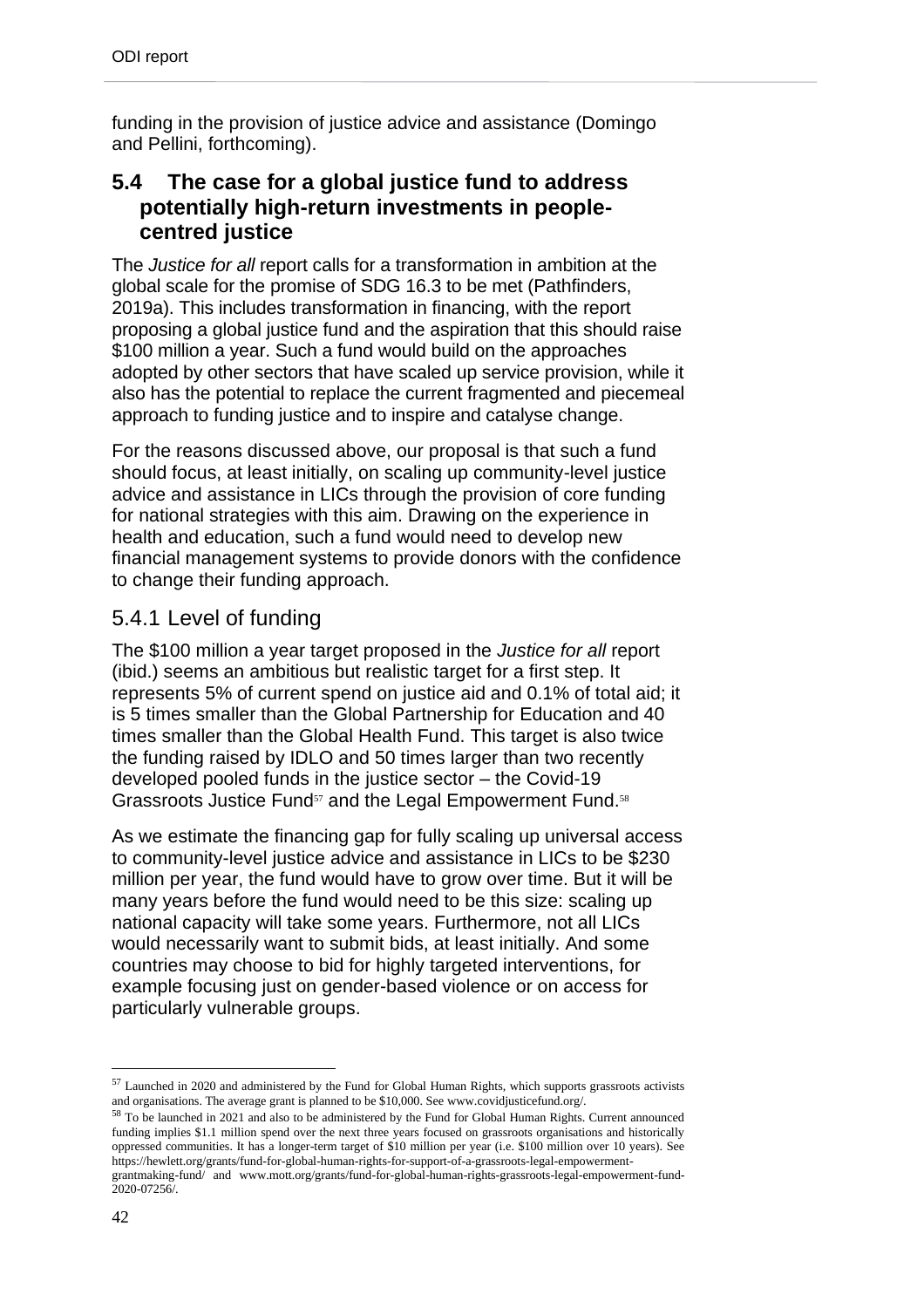### 5.4.2 Results-focused funding

A key lesson from the Global Health Fund, and its ability to crowd in funding, is the importance of focusing from the start on results – and on approaches that work to achieve those results (Manuel and Manuel, 2018).

The *Justice for all* report provides the basis for making the case for increased financing, including aid, for people-centred justice (Pathfinders, 2019a). It sets out the role that access to justice plays in securing key development rights (such as land rights), addressing violence (which disproportionately affects women and the poorest) and enabling the poorest people to access public services. One way forward would be to target funding on specific outcomes around a limited number of everyday justice problems faced by people in LICs.

### 5.4.3 Crowding in funding from other sources

Other sectors have shown that a global fund has the potential to crowd in funding from new sources. In the case of justice, a global fund would make it easier to highlight the contribution that justice makes to other sectors, such as health, as well as to broader development objectives, such as preventing conflict and reducing economic inequality and exclusion, and ensuring all people benefit from economic growth and investment.<sup>59</sup> Such emphasis may enable a fund to access donor money earmarked for conflict prevention and economic growth, and even potentially funds from investors in developing countries as part of their corporate social responsibility. One option would be to encourage donors and investors to set aside a proportion (for example 1%) of their growth-focused projects and investment for funding justice advice and assistance to ensure that the poorest groups benefit from these projects, and that projects do no harm.

Focusing a global justice fund on targeted interventions to address key justice problems such as land rights and accessing government services could have the advantage of enabling access to existing funding streams from other sectors that share these objectives (including climate change funding).

#### 5.4.4 Conclusion

A relatively modest initial investment into a global justice fund has the potential to catalyse new approaches to funding people-centred justice, resulting in scaling-up funding and services. It would involve a 'coalition of the willing', pooling their efforts and funding, initially targeted on community-level justice advice and assistance in LICs. The vision would be to kick-start a more ambitious approach to achieving SDG 16.3, drawing on donor approaches that other sectors such as health and education have used to support scaled-up services to target universal coverage.

<sup>59</sup> Inequality is the highest profile global development theme. The 2019 Human development report focuses on inequality of opportunity and not only inequality of income and wealth (UNDP, 2019b).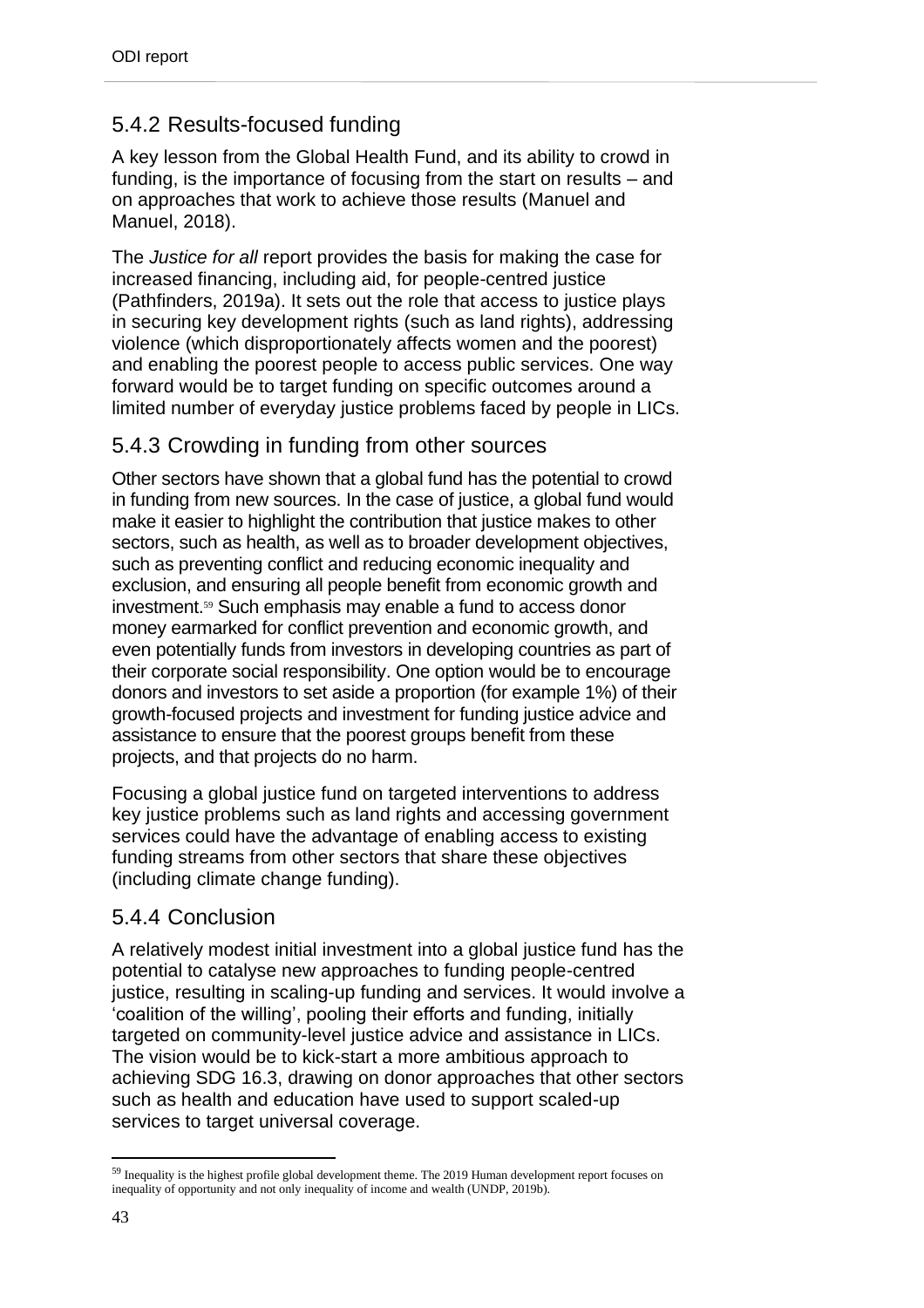### References

ADE – Aide à la Décision Économique (2011) Thematic evaluation of European Commission support to justice and security system reform. Volume I. Freiburg: Particip [\(http://ec.europa.eu/europeaid/how/evaluation/evaluation\\_reports/reports/20](http://ec.europa.eu/europeaid/how/evaluation/evaluation_reports/reports/2011/1295_vol1_en.pdf)

/1295\_vol1\_en.pdf). Akmal, M., Ali, A., Hares, S. and Sandefur, J. (2021) 'Is the Global Partnership for

- Education redundant?', CGD Notes, 28 January [\(www.cgdev.org/publication/global-partnership-education-redundant\)](http://www.cgdev.org/publication/global-partnership-education-redundant).
- Barendrecht, M. with Botero, J.C, Banks, I., et al. (2020) *Charging for justice: SDG 16.3 trend report 2020*. The Hague: The Hague Institute for Innovation of Law [\(www.hiil.org/wp-content/uploads/2020/04/HiiL-report-Charging-for-](http://www.hiil.org/wp-content/uploads/2020/04/HiiL-report-Charging-for-Justice-3.pdf)[Justice-3.pdf\)](http://www.hiil.org/wp-content/uploads/2020/04/HiiL-report-Charging-for-Justice-3.pdf).
- BRAC Building Resilience Across Communities (2018a) Time to think differently about "justice needs". BRAC Story Lab, 3 July [\(www.brac.net/program/time](http://www.brac.net/program/time-to-think-differently-about-justice-needs/)rently-about-justice-needs/).
- BRAC (2018b) '31 million face legal issues every year, land disputes most severe', BRAC Story Lab, 10 May [\(www.brac.net/program/31-million-face-legal](http://www.brac.net/program/31-million-face-legal-issues-every-year-land-disputes-most-severe/)every-year-land-disputes-most-severe/).
- Canadian Forum on Civil Justice (2018*) Everyday legal problems and the cost of justice in Canada.* Toronto: Canadian Forum on Civil Justice [\(http://cfcj-fcjc.org/cost-of-justice/infographics/everyday-legal-problems-and](http://cfcj-fcjc.org/cost-of-justice/infographics/everyday-legal-problems-and-the-cost-of-justice-in-canada/)[the-cost-of-justice-in-canada/\)](http://cfcj-fcjc.org/cost-of-justice/infographics/everyday-legal-problems-and-the-cost-of-justice-in-canada/).
- CEPEJ European Commission for the Efficiency of Justice (2020) *Efficiency and quality of justice in Europe: 2020 report.* Strasbourg: Council of Europe [\(www.coe.int/en/web/portal/-/efficiency-and-quality-of-justice-in-europe-](http://www.coe.int/en/web/portal/-/efficiency-and-quality-of-justice-in-europe-2020-report)[2020-report\)](http://www.coe.int/en/web/portal/-/efficiency-and-quality-of-justice-in-europe-2020-report).
- Chapman, P. and Leering, M. (2015*) Delivering community justice services at scal*e. New York: Open Society Foundations [\(http://communitylegalcentre.ca/wp-content/uploads/2018/08/OSJI-](http://communitylegalcentre.ca/wp-content/uploads/2018/08/OSJI-Delivering-Community-Justice-Services-at-Scale-Ontario-20151009.pdf)[Delivering-Community-Justice-Services-at-Scale-Ontario-20151009.pdf\)](http://communitylegalcentre.ca/wp-content/uploads/2018/08/OSJI-Delivering-Community-Justice-Services-at-Scale-Ontario-20151009.pdf).
- Commission on Legal Empowerment of the Poor (2008) *Making the law work for everyone: volume 1.* New York: Commission on Legal Empowerment of the Poor and United Nations Development Programme ng the Law Work for Everyone.pdf).
- Copenhagen Consensus Center (2015) 'The smartest targets for the world 2016-2030'. Tewksbury MA: Copenhagen Consensus Center (default/files/post2015brochure\_m.pdf).
- Cox, M., Duituturaga, E. and Scheye, E. (2012) *Building on local strengths: evaluation of Australian law and justice assistance.* Canberra: Australian Agency for International Development [\(www.dfat.gov.au/development/performance-assessment/aid](http://www.dfat.gov.au/development/performance-assessment/aid-evaluation/program-evaluations/building-on-local-strengths-evaluation-of-australian-law-and-justice-assistance)[australian-law-and-justice-assistance\)](http://www.dfat.gov.au/development/performance-assessment/aid-evaluation/program-evaluations/building-on-local-strengths-evaluation-of-australian-law-and-justice-assistance).
- Denney, L. and Domingo, P. (2014*) Security and justice reform: overhauling and tinkering with current programming approaches*. ODI Security and Justice Workshop Report. London: ODI [\(www.odi.org/sites/odi.org.uk/files/odi](http://www.odi.org/sites/odi.org.uk/files/odi-assets/publications-opinion-files/8895.pdf)[assets/publications-opinion-files/8895.pdf\)](http://www.odi.org/sites/odi.org.uk/files/odi-assets/publications-opinion-files/8895.pdf).
- Denney, L. and Laws, E. (2019) *Diverse pathways to justice for all: supporting everyday justice providers to achieve SDG 16.3*. ODI Research Report.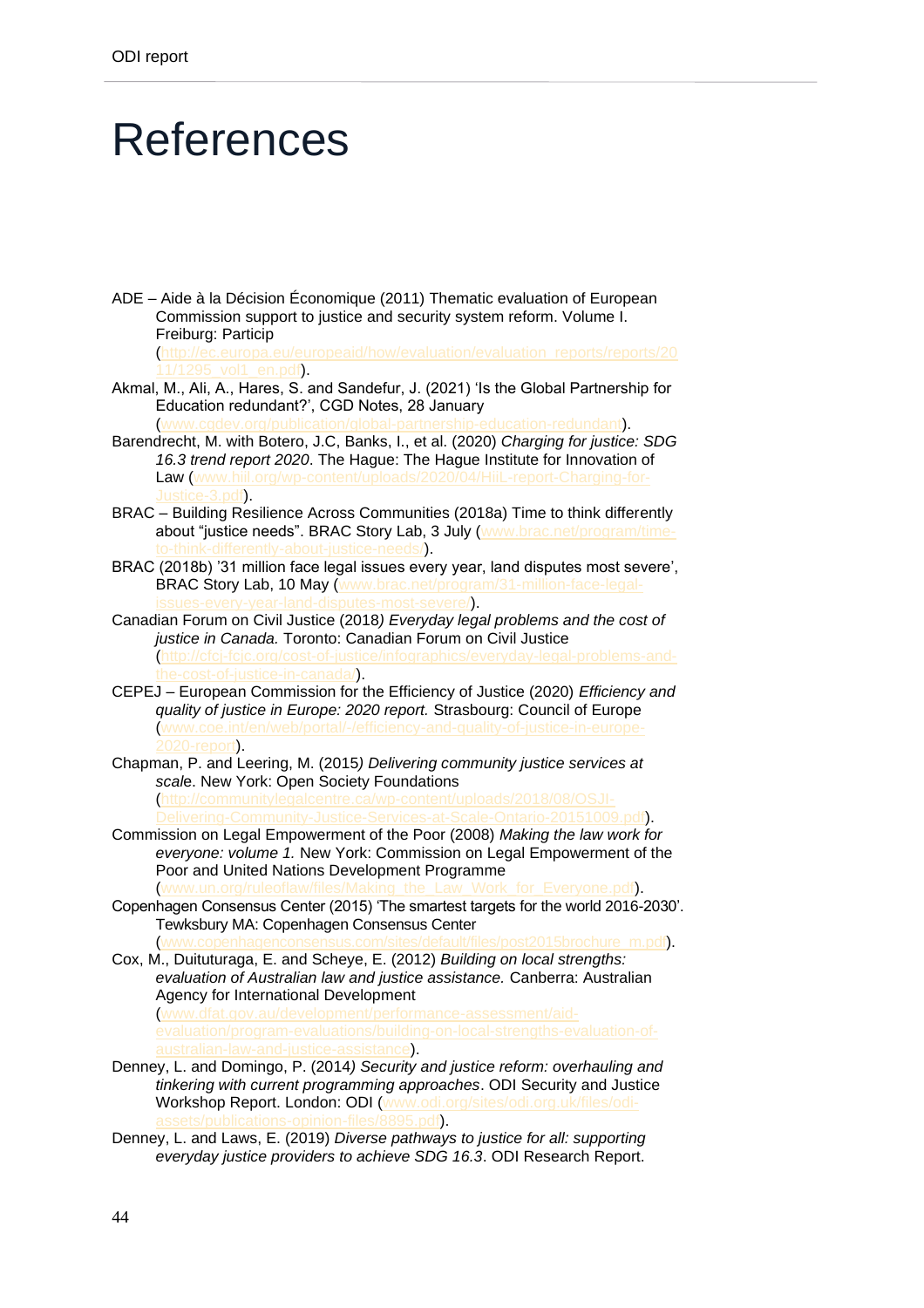London: ODI [\(www.odi.org/publications/11463-diverse-pathways-justice-all](http://www.odi.org/publications/11463-diverse-pathways-justice-all-supporting-everyday-justice-providers-achieve-sdg-163)ve-sdg-163).

- Desai, D., Isser, D. and Woolcock, M. (2011) 'Rethinking justice reform in fragile and conflict-affected states: the capacity of development agencies and lessons from Liberia and Afghanistan' *World Bank Legal Review* 3: 241–261 [\(https://doi.org/10.1596/9780821388631\\_CH09\)](https://doi.org/10.1596/9780821388631_CH09).
- DFID UK Department for International Development (2009) *Eliminating world poverty: building our common future*. DFID White Paper CM 5006. London: UK Department for International Development [\(https://webarchive.nationalarchives.gov.uk/+/http:/www.dfid.gov.uk/Docume](https://webarchive.nationalarchives.gov.uk/+/http:/www.dfid.gov.uk/Documents/publications/whitepaper2000.pdf) ts/publications/whitepaper2000.pdf).
- DFID (2018) 'Project completion review: access to security and justice programme, Sierra Leone'. London: UK Department for International Development [\(https://devtracker.fcdo.gov.uk/projects/GB-1-201018/documents\)](https://devtracker.fcdo.gov.uk/projects/GB-1-201018/documents).
- Diwakar, V. and Shepherd, A. (2018) *Sustaining escapes from poverty*. ODI Working Paper 539. London: ODI [\(www.odi.org/publications/11214](http://www.odi.org/publications/11214-sustaining-escapes-poverty) apes-poverty).
- Domingo, P. (2016) *Rule of law, politics and development: the politics of rule of law reform*. London: ODI [\(www.odi.org/sites/odi.org.uk/files/resource](http://www.odi.org/sites/odi.org.uk/files/resource-documents/10420.pdf)[documents/10420.pdf\)](http://www.odi.org/sites/odi.org.uk/files/resource-documents/10420.pdf).
- Domingo, P. and Denney, L. (2012) *The politics of practice: security and justice programming in FCAS*. Report from the ODI Expert Meeting on Security and **Justice. London: ODI [\(www.odi.org/sites/odi.org.uk/files/odi-assets/events](https://www.odi.org/sites/odi.org.uk/files/odi-assets/events-documents/4948.pdf)**[documents/4948.pdf\)](https://www.odi.org/sites/odi.org.uk/files/odi-assets/events-documents/4948.pdf).
- Domingo, P. and Pellini, A. (forthcoming) *The political economy of domestic resourcing of access to civil justice.* London; ODI.
- Gartner, D. and Kharas, H. (2013) *'*Scaling up impact: vertical funds and innovative governance' in L. Chandy, A. Hosono, H. Kharas and J.F. Finn (eds) *Getting to scale: how to bring development solutions to millions of poor people*. Washington DC: Brookings Institution Press (pp. 103–137).
- Global Health Fund The Global Fund to Fight AIDS, Tuberculosis and Malaria (2019a) *41st board meeting: community, rights and gender report.* GF/B41/10, 15–16 May 2019, Geneva. Geneva: The Global Fund to Fight AIDS, Tuberculosis and Malaria [\(www.theglobalfund.org/media/8528/bm41\\_10](http://www.theglobalfund.org/media/8528/bm41_10-crg_report_en.pdf?u=637166000210000000)
	- [crg\\_report\\_en.pdf?u=637166000210000000\)](http://www.theglobalfund.org/media/8528/bm41_10-crg_report_en.pdf?u=637166000210000000).
- Global Health Fund (2019b*) Step up the fight: focus on human rights*. Geneva: The Global Fund to Fight AIDS, Tuberculosis and Malaria www.theglobalfund.org/media/8119/publication\_humanrights\_focuson\_en.p vu=6371467880500000000
- Golub, S. (2014) 'Mitigating corruption in informal justice systems: NGO experiences in Bangladesh and Sierra Leone', U4 Brief 2014:1. Bergen: U4 Anti-Corruption Resource Centre, Chr. Michelsen Institute [\(www.u4.no/publications/mitigating-corruption-in-informal-justice-systems](https://www.u4.no/publications/mitigating-corruption-in-informal-justice-systems-ngo-experiences-in-bangladesh-and-sierra-leone)[ngo-experiences-in-bangladesh-and-sierra-leone\)](https://www.u4.no/publications/mitigating-corruption-in-informal-justice-systems-ngo-experiences-in-bangladesh-and-sierra-leone).
- Goodwin, L. and Maru, V. (2014) *What do we know about legal empowerment? Mapping the evidence.* Namati Working Paper [\(https://namati.org/wp-](https://namati.org/wp-content/uploads/2014/05/Evidence-Review2.pdf)Review2.pdf)
- Gulrajani, N. and Silcock, E (2020) *Principled aid index 2020.* ODI Working and discussion papers. London: ODI [\(www.odi.org/publications/17525-principled](https://www.odi.org/publications/17525-principled-aid-index-2020)[aid-index-2020\)](https://www.odi.org/publications/17525-principled-aid-index-2020).
- Harley, G., Capita, I., Markovic, M., et al. (2019) *A tool for justice: the cost benefit analysis of legal aid*. Washington DC: World Bank Group [\(http://documents1.worldbank.org/curated/en/592901569218028553/pdf/A-](http://documents1.worldbank.org/curated/en/592901569218028553/pdf/A-Tool-for-Justice-The-Cost-Benefit-Analysis-of-Legal-Aid.pdf)[Tool-for-Justice-The-Cost-Benefit-Analysis-of-Legal-Aid.pdf](http://documents1.worldbank.org/curated/en/592901569218028553/pdf/A-Tool-for-Justice-The-Cost-Benefit-Analysis-of-Legal-Aid.pdf) or [for-Justice-The-Cost-Benefit-Analysis-of-Legal-Aid\)](http://documents.worldbank.org/curated/en/592901569218028553/A-Tool-for-Justice-The-Cost-Benefit-Analysis-of-Legal-Aid).
- Ibrahim, A.F., Conteh, F.M., Mbawa, H. et al. (2020) 'Costly justice: why communities in Sierra Leone turn to paralegals instead of local courts to resolve their justice problems', Pathfinders, 16 October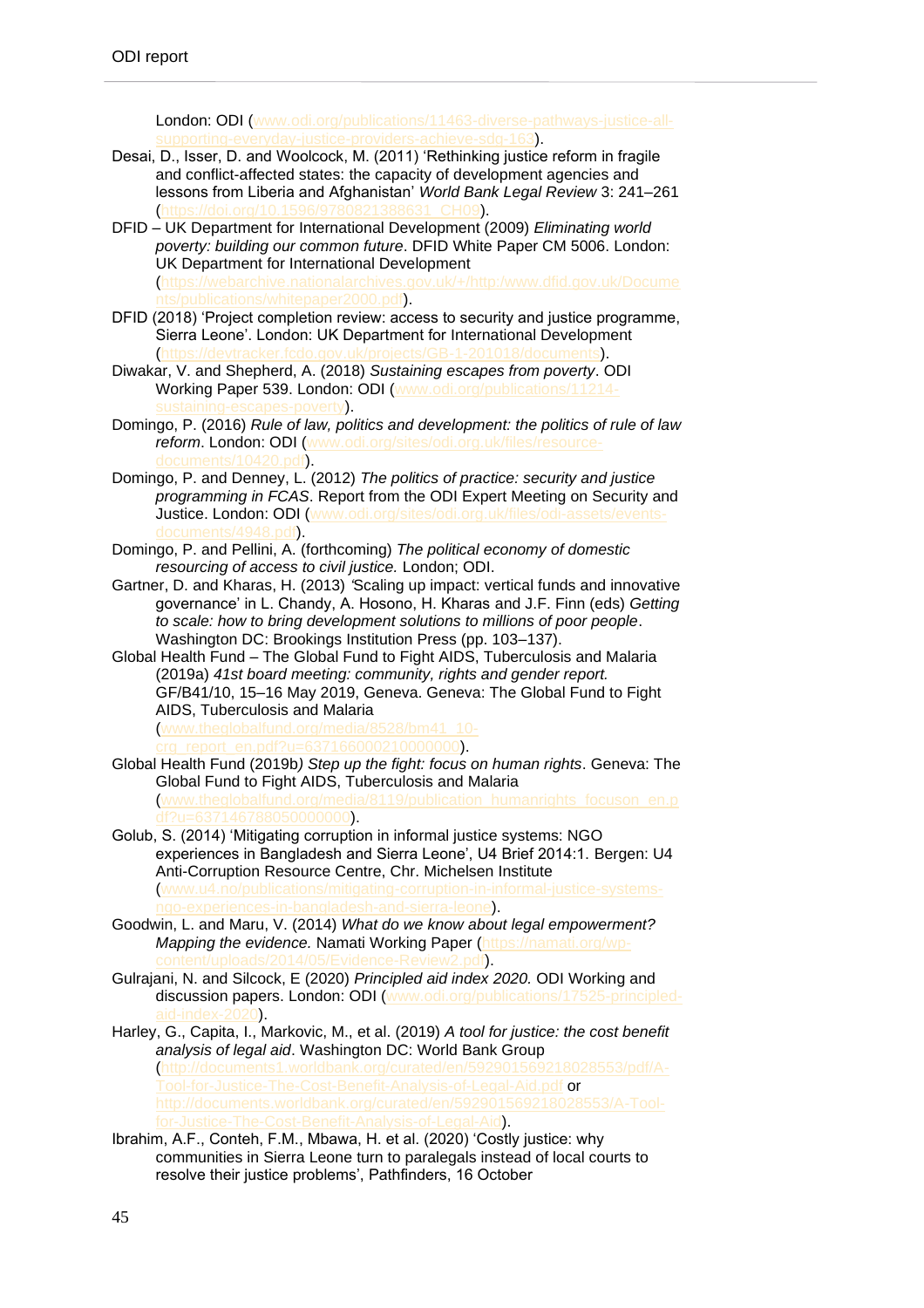[\(https://medium.com/sdg16plus/costly-justice-why-communities-in-sierra](https://medium.com/sdg16plus/costly-justice-why-communities-in-sierra-leone-turn-to-paralegals-instead-of-local-courts-d971844f6a9c)ne-turn-to-paralegals-instead-of-local-courts-d971844f6a9c).

- IDLO International Development Law Organization (2018) *1st East African regional legal aid conference*. Conference report, November. Rome: International Development Law Organization.
- IDLO (2019) 'Paralegals promote access to justice at regional forum in Nairobi'. News item, 6 August [\(www.idlo.int/fr/news/highlights/paralegals-promote-](https://www.idlo.int/fr/news/highlights/paralegals-promote-access-justice-regional-forum-nairobi)-regional-forum-nairobi).
- IDLO (2020) *IDLO annual report 2019.* Rome: International Development Law **Organization [\(www.idlo.int/publications/idlo-annual-report-2019\)](https://www.idlo.int/publications/idlo-annual-report-2019).**
- Independent Commission for Aid Impact (2015) *Review of UK development assistance for security and justice*. London: Independent Commission for Aid Impact [\(https://icai.independent.gov.uk/report/uk-development-assistance](https://icai.independent.gov.uk/report/uk-development-assistance-for-security-and-justice/)for-security-and-iustice/).
- International Dialogue on Peacebuilding and Statebuilding (2010) 'A new deal for engagement in fragile states'. International Dialogue [\(www.pbsbdialogue.org/media/filer\\_public/07/69/07692de0-3557-494e-918e-](https://www.pbsbdialogue.org/media/filer_public/07/69/07692de0-3557-494e-918e-18df00e9ef73/the_new_deal.pdf)8df00e9ef73/the\_new\_deal.pdf).
- Jürgens, R., Csete, J., Lim, H., et al. (2017) 'Human rights and the Global Fund to Fight AIDS, Tuberculosis and Malaria: how does a large funder of basic health services meet the challenge of rights-based programs?' *Health and Human Rights Journal* 19(2): 183–195 [\(www.ncbi.nlm.nih.gov/pubmed/29302175\)](http://www.ncbi.nlm.nih.gov/pubmed/29302175).
- Justice for All (2019) 'The case to fund and protect grassroots justice defenders'. Policy Brief. New York: Justice for All [\(www.justiceforall2030.org/tools/case](https://www.justiceforall2030.org/tools/case-to-fund-protect-grassroots-justice-defenders/)[to-fund-protect-grassroots-justice-defenders\)](https://www.justiceforall2030.org/tools/case-to-fund-protect-grassroots-justice-defenders/).
- Kavanaugh, G., Sviatschi, M. and Trako, I. (2018) *Women officers, gender violence and human capital: evidence from Women's Justice Centers in Peru*. Working Paper no. 2018–36. Paris: Paris School of Economics (<https://halshs.archives-ouvertes.fr/halshs-01828539/document>).
- Kenny, C. (2021) *We should be spending more of available aid in poorer countries, not less*. CGD Working Paper 564. Washington DC: Center for Global Development [\(www.cgdev.org/publication/we-should-be-spending](https://www.cgdev.org/publication/we-should-be-spending-moreavailable-aid-poorer-countries-not-less)le-aid-poorer-countries-not-less).
- Kolisetty, A. (2014) *Examining the effectiveness of legal empowerment as a pathway out of poverty: a case study of BRAC*. Justice & Development Working Paper No. 84662, Legal Vice Presidency World Bank. Washington DC: International Bank for Reconstruction and Development/World Bank [\(http://documents.worldbank.org/curated/en/937901468006879727/Examinin](http://documents.worldbank.org/curated/en/937901468006879727/Examining-the-effectiveness-of-legal-empowerment-as-a-pathway-out-of-poverty-a-case-study-of-BRAC) ase-study-of-BRAC).
- LDP The Law & Development Partnership (2015) *Developing a portfolio of financially sustainable, scalable, basic legal service models*. London: The Law & Development Partnership Ltd [\(www.lawdevelopment.com/Basic%20Legal%20Services%20vol%201%20FI](http://www.lawdevelopment.com/Basic%20Legal%20Services%20vol%201%20FINAL(1).pdf)  $AL(1).pdf$
- Manuel, M. and Manuel, C. (2018) *Achieving equal access to justice for all by 2030: lessons from global funds*. ODI Working Paper 537. London: ODI [\(www.odi.org/publications/11161-achieving-equal-access-justice-all-2030](http://www.odi.org/publications/11161-achieving-equal-access-justice-all-2030-lessons-global-funds) ssons-global-funds).
- Manuel, M., Desai, H. Samman, E. and Evans, M. (2018*) Financing the end of extreme poverty.* London: ODI [\(www.odi.org/publications/11187-financing-](http://www.odi.org/publications/11187-financing-end-extreme-poverty)
- Manuel, M., Manuel, C. and Desai, H. (2019) *Universal access to basic justice: costing Sustainable Development Goal 16.3*. ODI Working Paper 554. London: ODI (www.odi.org/sites/odi.org.uk/files/resource [documents/12702.pdf\)](http://www.odi.org/sites/odi.org.uk/files/resource-documents/12702.pdf).
- Manuel, M., Carson, L., Samman, E. and Evans, M. (2020) *Financing the reduction of extreme poverty post-Covid-19.* London: ODI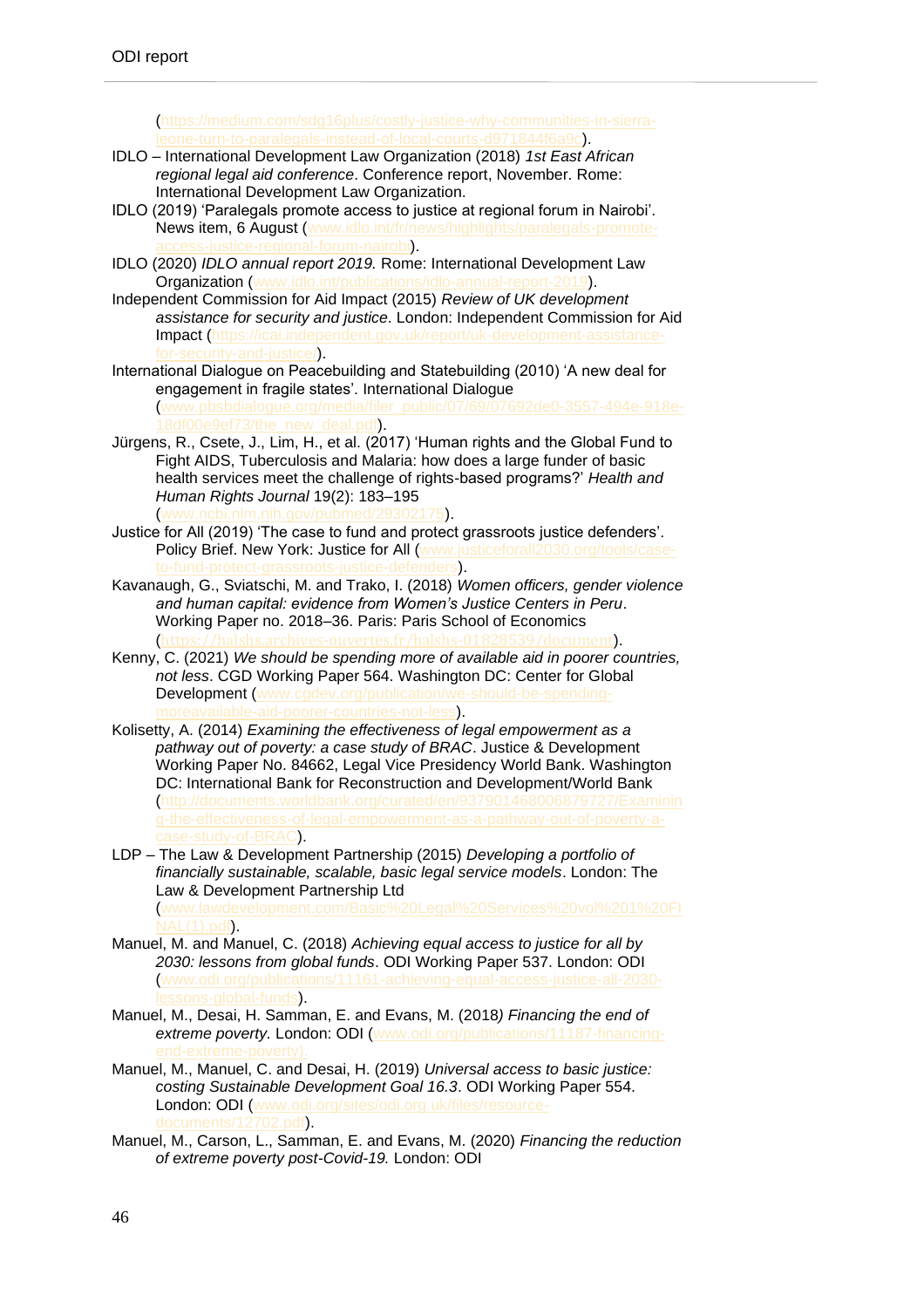[\(www.odi.org/publications/17516-financing-reduction-extreme-poverty-post](http://www.odi.org/publications/17516-financing-reduction-extreme-poverty-post-covid)vid).

- Manuel, M., Lavaly, S. and Manuel, C. (forthcoming) 'Case study of Sierra Leone Legal Aid Board – background paper' for P. Domingo and A. Pellini (forthcoming) *The political economy of domestic resourcing of access to civil justice.* London: ODI.
- Maru, V. and Gauri, V. (2018) 'Paralegals in comparative perspective: what have we learned across these six countries*?*', in V. Maru and V. Gauri (eds) *Community paralegals and the pursuit of justice*. Cambridge: Cambridge University Press.
- Maru, V., Braima, L. and Jalloh, G. (2019*) '*Squeezing justice out of a broken system: community paralegals in Sierra Leone' in V. Maru and V. Gauri (eds) *Community paralegals and the pursuit of justice*. Cambridge: Cambridge University Press.
- Ministerio de Justicia y Derechos Humanos (2020) *Estudio del impacto de la justicia en el crecimiento inclusivo de los/as ciudadanos/as.* Buenos Aires: Subsecretaría de Acceso a la Justicia, Ministerio de Justicia y Derechos Humanos [\(www.argentina.gob.ar/justicia/afianzar/caj/politica-de-gobierno](https://www.argentina.gob.ar/justicia/afianzar/caj/politica-de-gobierno-abierto/estudio-del-impacto-de-la)[abierto/estudio-del-impacto-de-la\)](https://www.argentina.gob.ar/justicia/afianzar/caj/politica-de-gobierno-abierto/estudio-del-impacto-de-la).
- Moore, L. and Farrow, T. (2019) *Investing in justice: a literature review in support of the case for improved access.* Report prepared for the Task Force on Justice. Toronto: Canadian Forum on Civil Justice [\(www.ajcact.org/en/publications/2097/\)](https://www.ajcact.org/en/publications/2097/).
- Moy, A., Cram, S. and Maru, V. (2019) *The case to fund and protect grassroots justice defenders*. Washington DC: Namati, Justice for All [\(www.justiceforall2030.org/tools/case-to-fund-protect-grassroots-justice](http://www.justiceforall2030.org/tools/case-to-fund-protect-grassroots-justice-defenders/)efenders/**).**
- Namati (2019) *Global legal empowerment 2018 annual network survey results*. Washington DC: Namati Global [\(https://namati.org/wp](https://namati.org/wp-content/uploads/2019/05/External-Survey-Results.pdf)[content/uploads/2019/05/External-Survey-Results.pdf\)](https://namati.org/wp-content/uploads/2019/05/External-Survey-Results.pdf).
- Naraya, D., Patel, R., Schafft, K., et al. (2000) *Voices of the poor: can anyone hear Us?* New York: Oxford University Press [\(documents1.worldbank.org/curated/en/131441468779067441/pdf/multi0pag](http://documents1.worldbank.org/curated/en/131441468779067441/pdf/multi0page.pdf) [e.pdf\)](http://documents1.worldbank.org/curated/en/131441468779067441/pdf/multi0page.pdf).
- OECD Organisation for Economic Cooperation and Development (2016) *Improving security and justice programming in fragile situations: better political engagement, more change management*. OECD Development Policy Papers No. 3. Paris: OECD Publishing 87/5jm0v3vd5jg0-en).
- OECD (2020) *Building a business case for access to justice.* Paris: OECD Publishing [\(www.oecd.org/gov/building-a-business-case-for-access-to](https://www.oecd.org/gov/building-a-business-case-for-access-to-justice.pdf)ustice.pdf).
- Open Society Foundations (2013) *Bringing justice to heath: the impact of legal empowerment projects on public health*. New York NY: Open Society Foundations [\(www.opensocietyfoundations.org/uploads/f69c97de-abb8-](https://www.opensocietyfoundations.org/uploads/f69c97de-abb8-4a4c-a17f-4f87cfac8dd3/bringing-justice-health-20130923_0.pdf) 7cfac8dd3/bringing-justice-health-20130923\_0.pdf).
- Pathfinders (2019a) *Justice for all – final report*. New York: Center on International Cooperation [\(www.justice.sdg16.plus/report\)](http://www.justice.sdg16.plus/report).
- Pathfinders (2019b) 'Declaration on equal access to justice for all by 2030*',* The Hague, 7 February [\(www.justice.sdg16.plus/actions\)](https://www.justice.sdg16.plus/actions).
- Pathfinders (2019c) 'Declaration on Equal Access to Justice for All by 2030', Buenos Aires, 8 May [\(www.justice.sdg16.plus/actions\)](https://www.justice.sdg16.plus/actions).
- Pathfinders (2019d) 'Access to Justice for all in Conflict-Affected Countries Declaration and Joint Action Plan'*,* The Hague, 19–20 June [\(www.justice.sdg16.plus/actions\)](https://www.justice.sdg16.plus/actions).
- Pathfinders (2020) 'Justice in a pandemic' (briefings and report). New York: New York University Center on International Cooperation [\(www.justice.sdg16.plus/justice-in-a-pandemic\)](https://www.justice.sdg16.plus/justice-in-a-pandemic).Prettitore, P. (2018) 'Can justice make poor women less vulnerable?', Future Development blog, 21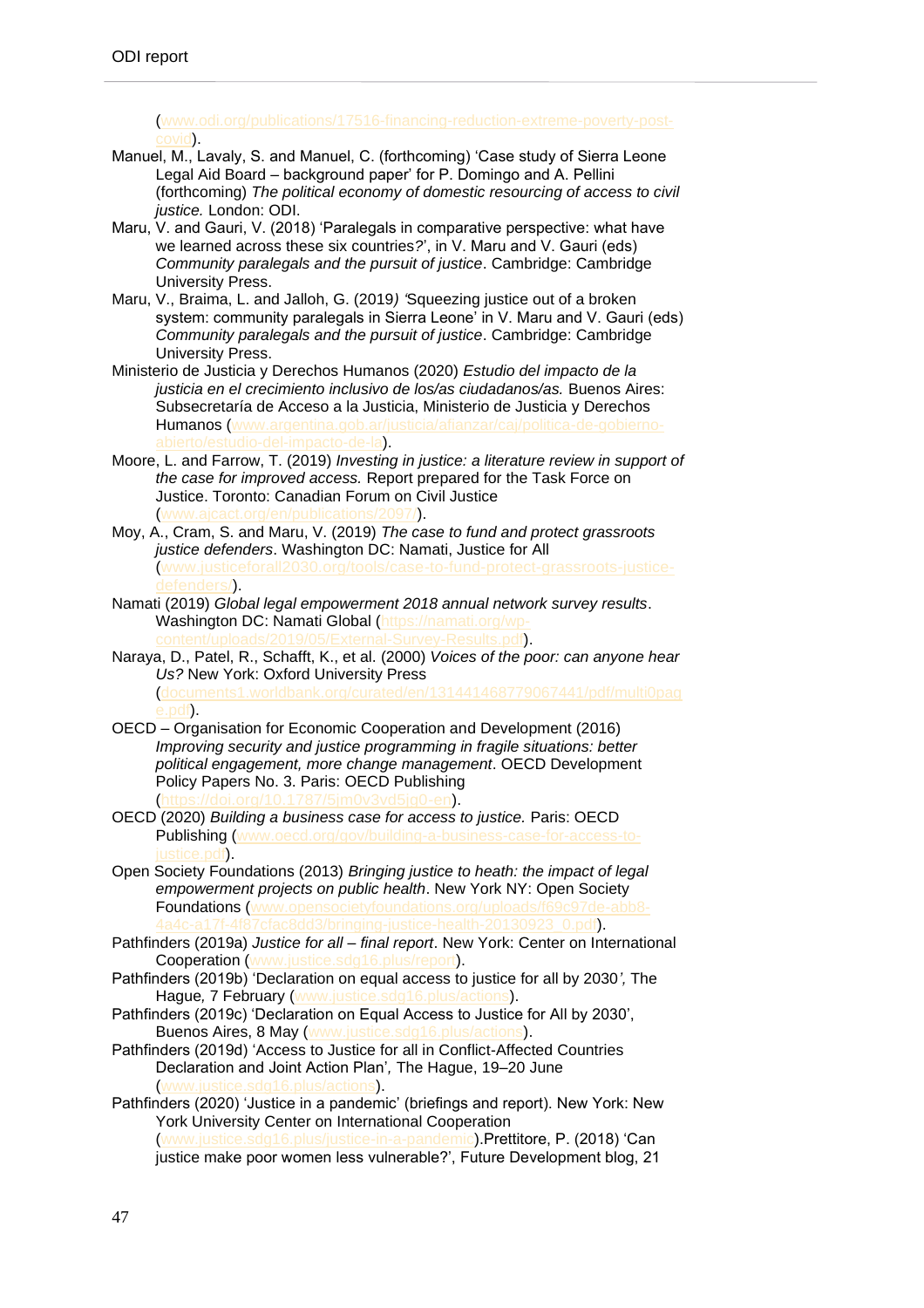February [\(www.brookings.edu/blog/future-development/2018/02/21/can-](https://www.brookings.edu/blog/future-development/2018/02/21/can-justice-make-poor-women-less-vulnerable/)-poor-women-less-vulnerable/).

Raghavendra, S., Chadha, M. and Duvvury, N. (2018) *Crime and violence: analysis of proposed interventions to reduce intimate partner violence in Rajasthan.*  Tewksbury MA: Copenhagen Consensus Center [\(www.copenhagenconsensus.com/sites/default/files/raj\\_crime\\_and\\_violence](https://www.copenhagenconsensus.com/sites/default/files/raj_crime_and_violence_sm.pdf)

[\\_sm.pdf\)](https://www.copenhagenconsensus.com/sites/default/files/raj_crime_and_violence_sm.pdf).

- Roser, M. and Ortiz-Ospina, E. (2013) 'Primary and Secondary Education'. Our<br>World in Data (https://ourworldindata.org/primary-and-secondary-education ://ourworldindata.org/primary-and-secondary-education).
- Sachs, J.D. and Schmidt-Traub, G. (2017) 'Global Fund lessons for Sustainable Development Goals' *Science* 356: 32–33 [\(https://doi.org/10.1126/science.aai9380\)](https://doi.org/10.1126/science.aai9380).
- Schmidt-Traub, G. (2019) *Learning from the health scale up under the Millennium Development Goals (MDGs)*. Paris: Sustainable Development Solutions Network [\(https://resources.unsdsn.org/learning-from-the-health-scale-up](https://resources.unsdsn.org/learning-from-the-health-scale-up-under-the-millennium-development-goals-mdgs)[under-the-millennium-development-goals-mdgs\)](https://resources.unsdsn.org/learning-from-the-health-scale-up-under-the-millennium-development-goals-mdgs).
- Steven, D. (2016) 'SDG targets for fostering peaceful, just and inclusive societies'. New York: Center on International Cooperation [\(www.globaldashboard.org/wp-](https://www.globaldashboard.org/wp-content/uploads/2016/Peaceful_Just_Inclusive_Targets_Analysis_010816.pdf)

[content/uploads/2016/Peaceful\\_Just\\_Inclusive\\_Targets\\_Analysis\\_010816.pdf\)](https://www.globaldashboard.org/wp-content/uploads/2016/Peaceful_Just_Inclusive_Targets_Analysis_010816.pdf). Stevenson, B. (2014) *Just mercy: a story of justice and redemption*. New York:

- Spiegel & Grau.
- Teale, L. (2016) 'How to pay for legal empowerment: alternative structures and sources', OpenGlobalRights, 1 December [\(www.openglobalrights.org/how](http://www.openglobalrights.org/how-to-pay-for-legal-empowerment-alternative-structures-and-sources)[to-pay-for-legal-empowerment-alternative-structures-and-sources\)](http://www.openglobalrights.org/how-to-pay-for-legal-empowerment-alternative-structures-and-sources).
- The Economist (2012) 'The path through the fields', The Economist, 3 November [\(www.economist.com/briefing/2012/11/03/the-path-through-the-fields\)](https://www.economist.com/briefing/2012/11/03/the-path-through-the-fields).
- The Elders (2019) 'Access to justice position paper'. London: The Elders Foundation

[\(https://theelders.org/sites/default/files/The%20Elders%27%20Access%20to](https://theelders.org/sites/default/files/The%20Elders%27%20Access%20to%20Justice%20-%20Position%20Paper%20-%20for%20web.pdf) Justice%20-%20Position%20Paper%20-%20for%20web.pdf).

UN (United Nations) and World Bank (2018) *Pathways for peace: inclusive approaches to preventing violent conflict*. Washington DC: World Bank [\(https://openknowledge.worldbank.org/handle/10986/28337\)](https://openknowledge.worldbank.org/handle/10986/28337).

UNDP – United Nations Development Programme (2018) UNDP Rule of Law and Human Rights 2018 Annual Report: 10 Years of the Global Programme (www.rolhr.undp.org/content/ruleoflaw/en/home/2018)

- UNDP (2019a) *The Sustainable Development Goals report*. New York: United Nations [\(https://unstats.un.org/sdgs/report/2019\)](https://unstats.un.org/sdgs/report/2019/).
- UNDP (2019b) *Human development report* New York: United Nations dr.undp.org/sites/default/files/hdr2019.pdf
- UN Office on Drugs and Crime and UNDP (2020) *Guidance note on ensuring access to justice in the context of COVID-19*. New York: United Nations [\(www.unodc.org/documents/Advocacy](https://www.unodc.org/documents/Advocacy-Section/Ensuring_Access_to_Justice_in_the_Context_of_COVID-191.pdf)ection/Ensuring\_Access\_to\_Justice\_in\_the\_Context\_of\_COVID-191.pdf).

UN Women, International Development Law Organization, World Bank Group and Task Force on Justice (2019) *Justice for women: high-level group report*. New York: UN Women, IDLO, World Bank Group and Task Force on Justice [\(www.idlo.int/sites/default/files/pdfs/publications/Justice-for-Women\\_Full-](http://www.idlo.int/sites/default/files/pdfs/publications/Justice-for-Women_Full-Report-English.pdf)[Report-English.pdf\)](http://www.idlo.int/sites/default/files/pdfs/publications/Justice-for-Women_Full-Report-English.pdf).

- Valters, C. and Whitty, B. (2017) *The politics of the results agenda in DFID: 1997– 2017.* ODI Research reports and studies. London: ODI [\(www.odi.org/publications/10902-politics-results-agenda-dfid-1997-2017\)](http://www.odi.org/publications/10902-politics-results-agenda-dfid-1997-2017).
- WHO World Health Organization (2017) *Advancing the right to health: the vital role of law*. Geneva: World Health Organization

(ancing-right-health-vital-role-law).

World Bank (2018) *Piecing together the poverty puzzle: poverty and shared prosperity 2018.* Washington DC: World Bank Group [\(https://openknowledge.worldbank.org/bitstream/handle/10986/30418/97814](https://openknowledge.worldbank.org/bitstream/handle/10986/30418/9781464813306.pdf) [64813306.pdf\)](https://openknowledge.worldbank.org/bitstream/handle/10986/30418/9781464813306.pdf).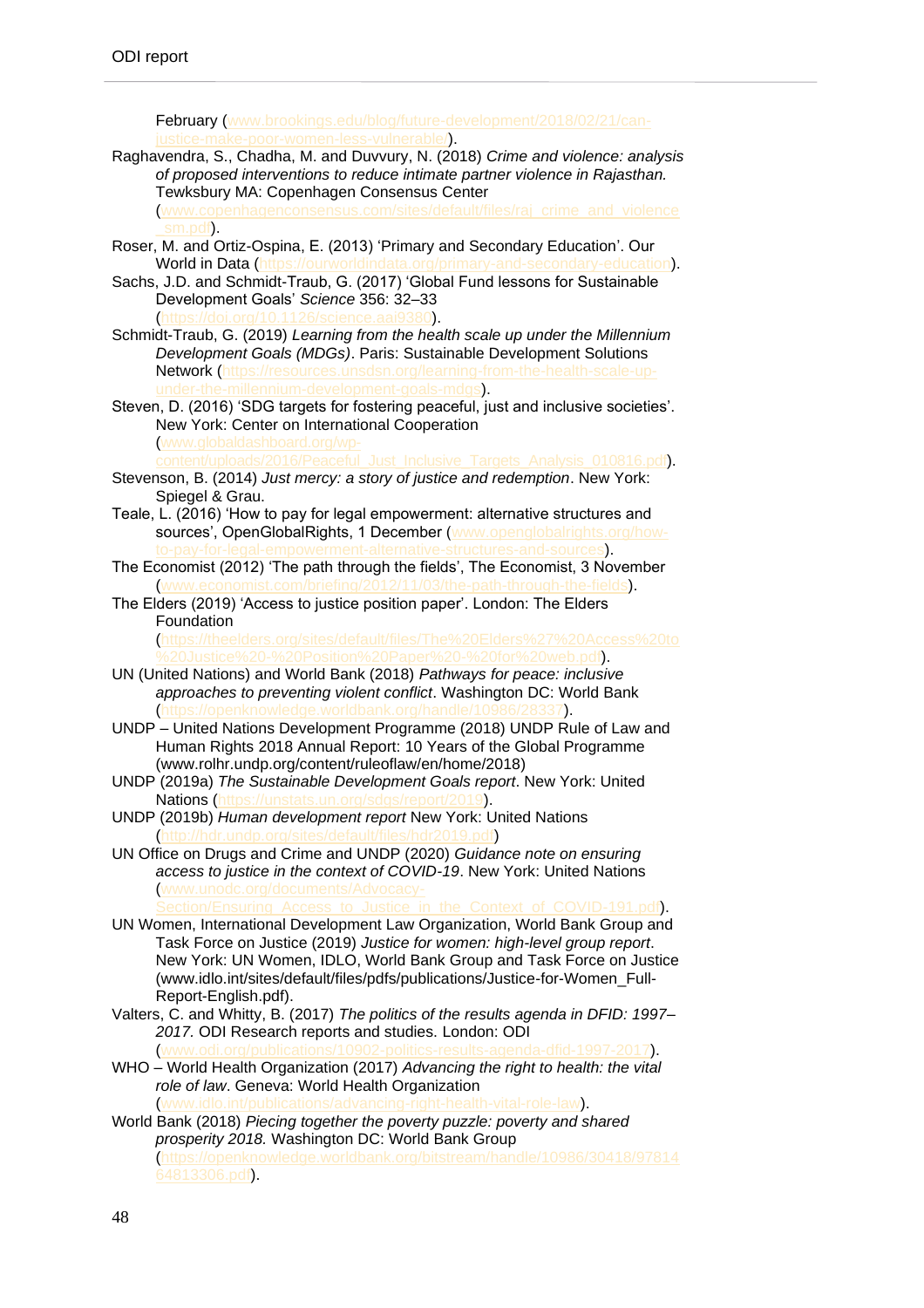World Bank Group (n.d.) 'Mortality rate, under-5 (per 1,000 live births)'. Electronic dataset, World Bank Group

(https://data.worldbank.org/indicator/SH.DYN.MORT).

World Justice Project (2019a) *Global insights on access to justice 2019: findings from the World Justice Project general population poll in 101 countries.*  Washington DC: World Justice Project [\(https://worldjusticeproject.org/our](https://worldjusticeproject.org/our-work/research-and-data/global-insights-access-justice-2019)access-justice-2019).

World Justice Project (2019b) *Measuring the justice gap: a people-centered assessment of unmet justice needs around the world*. Washington DC: World Justice Project

[\(https://worldjusticeproject.org/sites/default/files/documents/WJP\\_Measuring](https://worldjusticeproject.org/sites/default/files/documents/WJP_Measuring%20the%20Justice%20Gap_final_20Jun2019.pdf) [%20the%20Justice%20Gap\\_final\\_20Jun2019.pdf\)](https://worldjusticeproject.org/sites/default/files/documents/WJP_Measuring%20the%20Justice%20Gap_final_20Jun2019.pdf).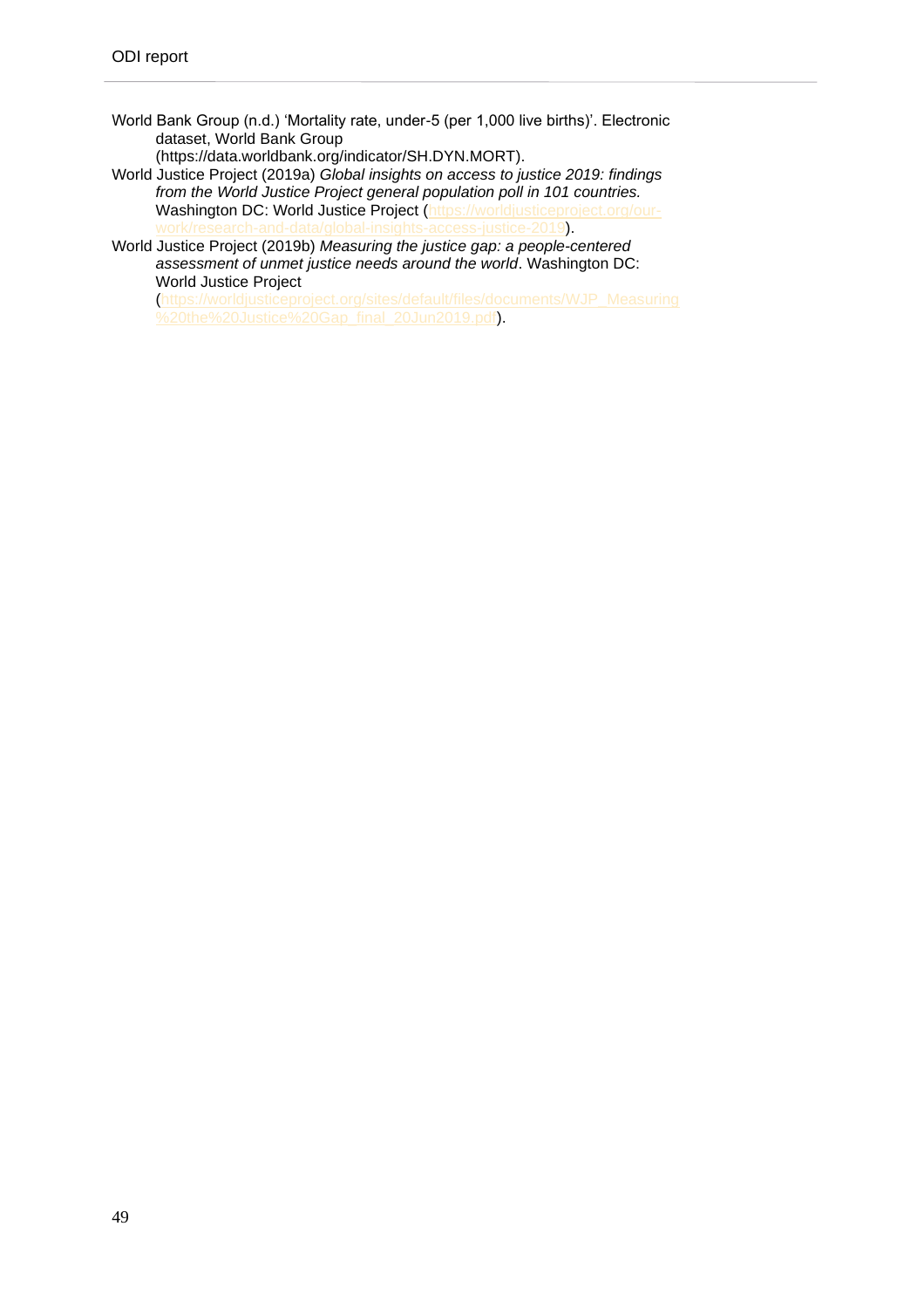## Appendix 1 Global funds reviewed in the study

This table does not attempt to be a comprehensive listing. Many other sectors have large global funds – for example, in agriculture, food security and nutrition. Information in this table is taken from the websites of individual funds.

|                | <b>Fund</b>                                                                                      | Age<br>(years) | Spend (\$<br>millions,<br>$pa)^a$ | <b>Host/implementer</b>                                                                                         | <b>Funding/comments</b>                                                                                                                          |
|----------------|--------------------------------------------------------------------------------------------------|----------------|-----------------------------------|-----------------------------------------------------------------------------------------------------------------|--------------------------------------------------------------------------------------------------------------------------------------------------|
| 1              | Global Fund to<br>Fight AIDS,<br><b>Tuberculosis</b><br>and Malaria<br>('Global Health<br>Fund') | 15             | 4,000                             | Independent.<br>Geneva. 60% to<br>govts; 25% CSOs.                                                              | 90% govts. 10%<br>foundations/private<br>sector. Headline<br>$result = 32$ million<br>lives saved.                                               |
| $\overline{2}$ | <b>Global Alliance</b><br>for Vaccine<br>Immunization<br>(GAVI)                                  | 20             | 2,000                             | Independent.<br>Implemented by<br>govts with UN/<br>foundation/private<br>sector support. Less<br>than 1% CSOs. | 80% govts (of which<br>25% through<br>innovative financing);<br>20% foundations.<br>Headline result $=$<br>13 million lives<br>saved.            |
| 3              | Amplify<br>Change                                                                                | 5              | 15                                | Independent. Hosted<br>by for-profit fund<br>manager.<br>Implemented by<br>CSO <sub>s</sub> .                   | 95% 4 govts.<br>Focuses on sexual<br>health and<br>reproductive rights.                                                                          |
| $\overline{4}$ | Global<br>Partnership for<br>Education                                                           | 15             | 500                               | Hosted by the World<br>Bank, which<br>oversees delivery of<br>2/3 of the fund. Some<br>funding to CSOs.         | Mostly govts.<br>Headline result $=$<br>77 million more<br>children in primary<br>school.                                                        |
| 5              | Education<br><b>Cannot Wait</b>                                                                  | $5$            | 100                               | Hosted by UNICEF.<br>Implemented mainly<br>by UNICEF and<br>CSO <sub>s.</sub>                                   | Mostly govts. Also 2<br>foundations.<br>Focused on<br>emergencies. Target<br>\$350 million pa. 25%<br>of funding target<br>raised after 3 years. |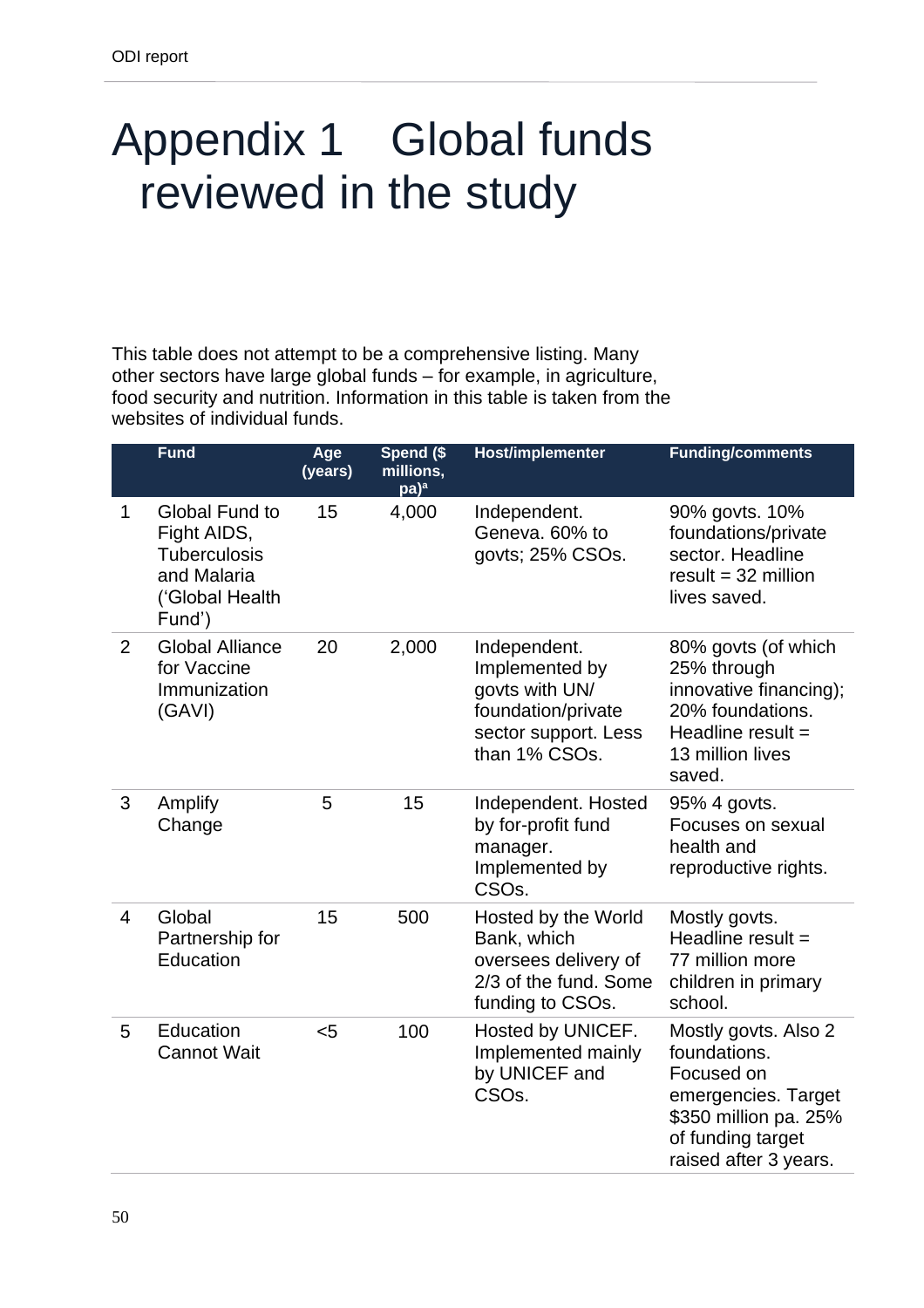| 6              | Education<br><b>Outcomes</b><br>Fund                                                                        | $<$ 1 |                    | First country pilot in<br>2020. To be<br>implemented by<br>govts and education<br>innovators.                                                              | Early stages of<br>fundraising. Mix of<br>govts, foundations<br>and corporate social<br>responsibility. Target<br>\$200 million pa. |
|----------------|-------------------------------------------------------------------------------------------------------------|-------|--------------------|------------------------------------------------------------------------------------------------------------------------------------------------------------|-------------------------------------------------------------------------------------------------------------------------------------|
| $\overline{7}$ | International<br>Financing<br>Facility for<br>Education                                                     | $<$ 1 |                    | In design phase.                                                                                                                                           | Focused on LMICs.<br>Target \$400 million<br>pa.                                                                                    |
| 8              | <b>Green Climate</b><br>Fund                                                                                | 5     | 1,500              | Independent. Hosted<br>in the Republic of<br>Korea. World Bank is<br>trustee.                                                                              | Context: govts<br>committed in 2009 to<br>mobilise \$100 billion<br>pa by 2020 from<br>'a wide variety of<br>sources'.              |
| 9              | $19+$ other<br>multinational<br>and $7+$<br>bilateral<br>climate<br>funds/initiatives                       | 10    | 4,000<br>(minimum) | Various. Mostly<br>funded by bilaterals.                                                                                                                   |                                                                                                                                     |
| 10             | Climate and<br><b>Land Use</b><br>Alliance                                                                  | 10    | 50                 | United States. Mainly<br>implemented by<br>CSO <sub>s.</sub>                                                                                               | Collaboration of 6<br>foundations (no<br>collective funding).                                                                       |
|                | <b>SDG 16-related funds</b>                                                                                 |       |                    |                                                                                                                                                            |                                                                                                                                     |
| 11             | <b>UN</b><br>Peacebuilding<br>Fund                                                                          | 10    | 100                | UN hosted. Mainly<br>funds UN<br>agencies/missions<br>(50% to UNDP)<br>plus some CSOs.                                                                     | Mainly govts.<br>Focused on 27<br>countries.                                                                                        |
| 12             | International<br>Development<br>Law<br>Organization<br>(IDLO)                                               | 30    | 50                 | Intergovernmental<br>organisation.<br>Implements/manages<br>all projects itself.<br>Most projects focus<br>on policy/institutional<br>reform and training. | Mainly govt. funded.<br>85% of funds<br>restricted/earmarked.<br>Each project funded<br>by one donor.                               |
| 13             | <b>UNDP Global</b><br>Programme on<br>Strengthening<br>the Rule of<br>Law and<br>Human Rights <sup>60</sup> | 10    | 20                 | <b>UNDP</b> hosted and<br>implemented. Focus<br>on 40 crisis-affected<br>countries. 43% spent<br>on technical capacity.                                    | Mainly govts. 45%<br>hard earmarked.<br>Headline result $=$<br>additional 28 million<br>people had access<br>to justice             |

 $60$  The \$5 million cited in the annual report on the website just refers to direct spending for UNDP policy development workplan out of headquarters. In addition, UNDP allocated nearly \$6 million directly to support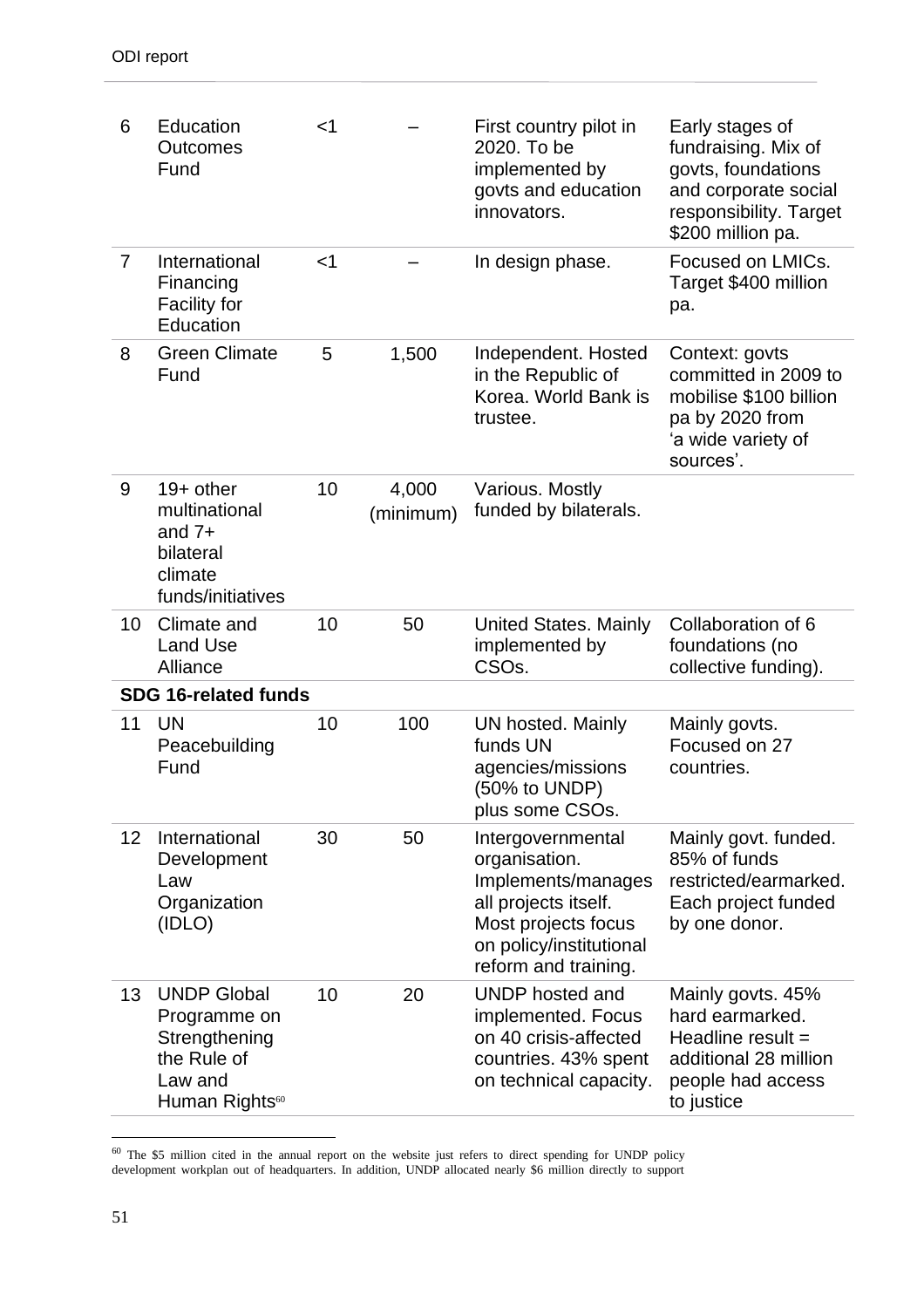|    |                                                                                 |       |                |                                                                                                 | (methodology for this<br>calculation is not<br>clear).                                                                                     |
|----|---------------------------------------------------------------------------------|-------|----------------|-------------------------------------------------------------------------------------------------|--------------------------------------------------------------------------------------------------------------------------------------------|
| 14 | <b>UN Democracy</b><br>Fund                                                     | 15    | 15             |                                                                                                 | Mostly govts.                                                                                                                              |
| 15 | <b>Global Fund</b><br>for Women                                                 | 40    | 10             | Independent.<br>Grassroots orgs.<br>Average grant less<br>than \$50,000.                        | Mainly individuals.<br>Champions women's<br>and girls' human<br>rights.                                                                    |
| 16 | Mamacash                                                                        | 35    | 14             | Independent.<br>Average grant less<br>than \$50,000.                                            | Govts and<br>foundations.<br>Champions women's<br>and girls' human<br>rights.                                                              |
| 17 | Fund for<br><b>Global Human</b><br>Rights                                       | 15    | 10             | Independent.<br>Community driven/<br>grassroots orgs.<br>Average grant less<br>than \$50,000.   | Mainly foundations.<br>Focused on 20<br>countries.                                                                                         |
| 18 | Freedom Fund                                                                    | $<$ 5 | 8              | Initially implemented<br>using private sector<br>managing agent.<br>Now funds CSOs<br>directly. | <b>Foundations. Funds</b><br>group of existing<br>CSOs working on at<br>least 1 aspect of<br>slavery within<br>hotspots in 3<br>countries. |
| 19 | Women in<br>Informal<br>Employment:<br>Globalizing<br>and Organizing<br>(WIEGO) | 20    | 7              | Independent.<br>Network supporting<br>capacity- and<br>alliance-building.                       | 1 bilateral and 1<br>foundation. Focus on<br>informal workers.                                                                             |
| 20 | Global<br>Partnership for<br>Social<br>Accountability                           | 5     | $\overline{7}$ | <b>World Bank trust</b><br>fund.                                                                | <b>Mainly World Bank</b><br>plus foundations.                                                                                              |
| 21 | Namati                                                                          | 5     | 5              | Independent.<br><b>Building movement</b><br>of community<br>paralegals.                         | Mainly foundations.<br><b>Hosts Legal</b><br>Empowerment<br>Network (LEN).                                                                 |
| 22 | <b>Women Peace</b><br>and<br>Humanitarian<br>Fund                               | $<$ 5 | 3              | Hosted by UN<br>Women. Funds<br>CSO <sub>s.</sub>                                               | Pooled funding<br>mechanism. Mainly<br>bilateral funded.                                                                                   |

country programmes and another \$9.2 million that was disbursed in hard-earmarked funds for different countries. (pers. Communication, Christi Slatten, Project Manager, UNDP Rule of Law and Human Rights Global Programme, 27 February 2020).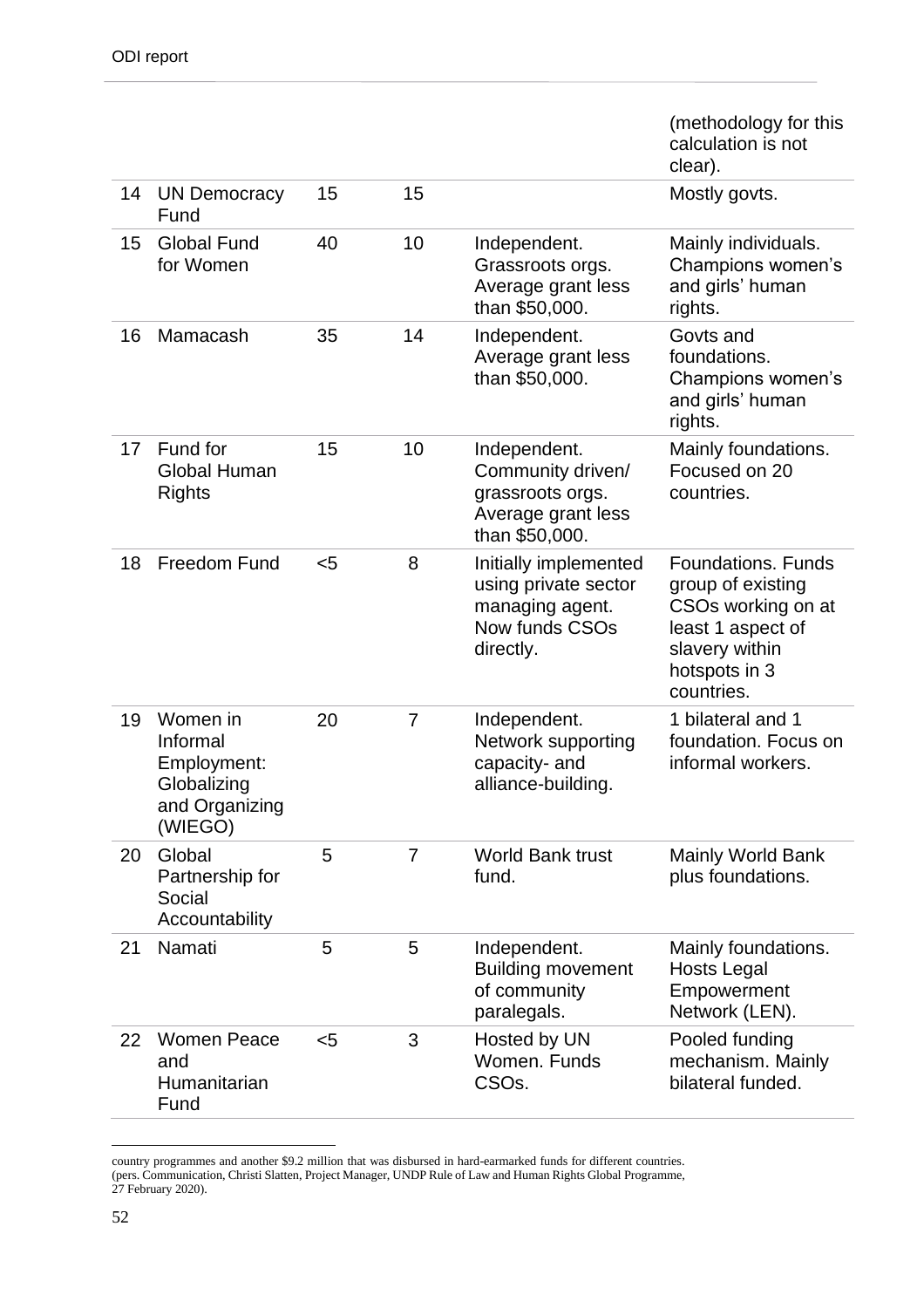| 23 | <b>Global Fund</b><br>for Community<br><b>Foundations</b> | $<$ 5 | $\overline{2}$ | Grassroots<br>organisations.                                                                            | Mainly funds<br>foundations.                                                                                                                               |
|----|-----------------------------------------------------------|-------|----------------|---------------------------------------------------------------------------------------------------------|------------------------------------------------------------------------------------------------------------------------------------------------------------|
| 24 | Global<br><b>Survivors Fund</b>                           | $5$   |                | Independent<br>organisation,<br>Announced 2018.                                                         | \$20 million pa target.                                                                                                                                    |
| 25 | Covid-19<br>Grassroots<br><b>Justice Fund</b>             | $<$ 1 | 1              | Administered by<br><b>Fund for Global</b><br>Human Rights.<br>Funds CSOs.<br>Average grant<br>\$10,000. | Launched 2020.<br>Funded by 2<br>foundations and 1<br>bilateral.                                                                                           |
| 26 | Legal<br>Empowerment<br>Fund                              | $<$ 1 | 1              | To be administered<br>by Fund for Global<br>Human Rights. Will<br>fund grassroots<br>organisations.     | To be launched in<br>2021. \$10 million pa<br>target. Current<br>funding from 2<br>foundations.<br>Focused on<br>historically<br>oppressed<br>communities. |

Note: <sup>a</sup>pa = per annum. Spend is indicative only. When only data on deposits or pledges in funds is available, this is assumed to be spent over five years.

Source: The authors, based on information available on fund websites.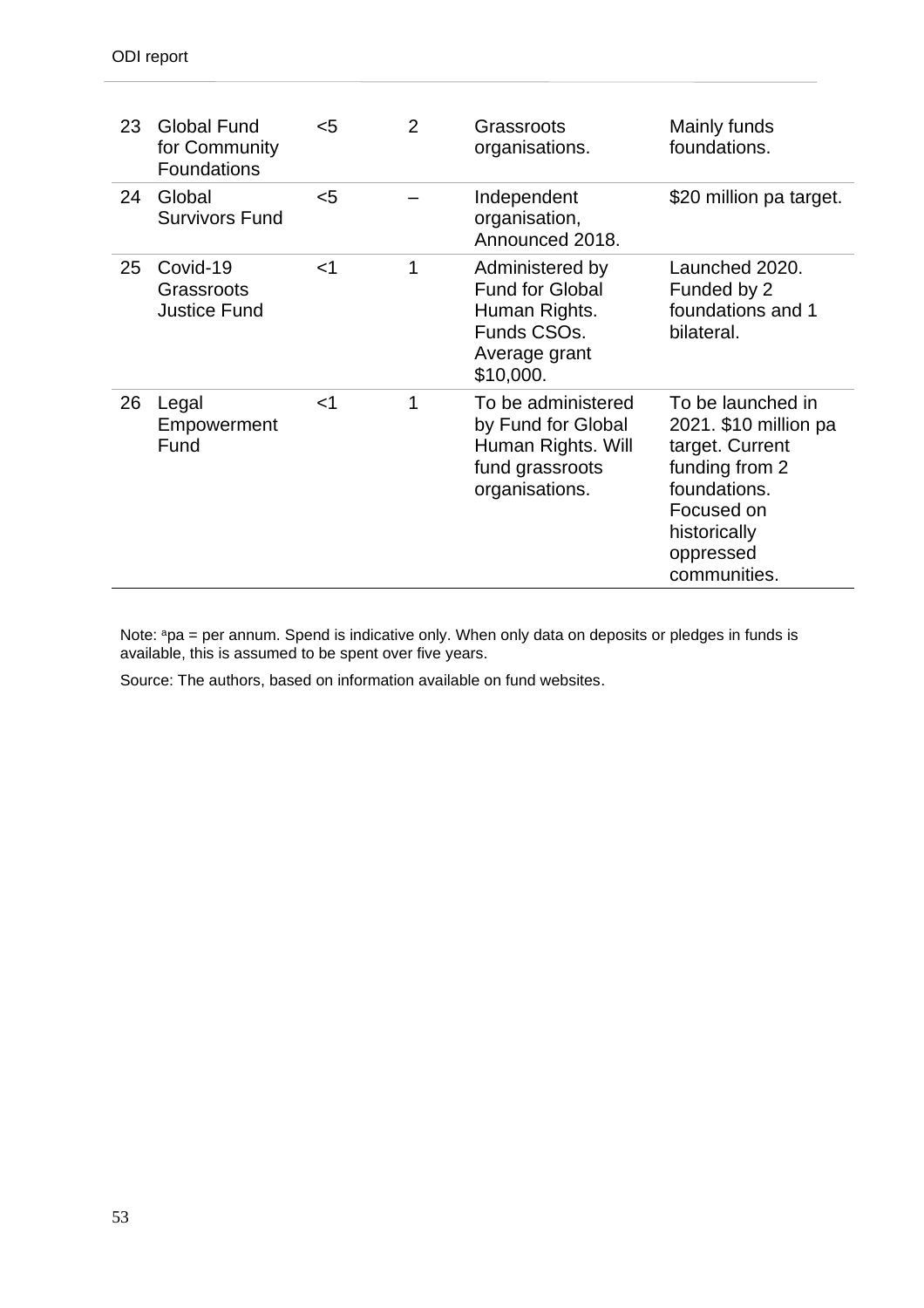## Appendix 2 Interviewees: organisations providing community-based justice advice and assistance

|   | <b>Fund</b>               | Age (years)                                      | Spend (\$ millions, pa) <sup>a</sup>                                                                                                                                                                                                                                                                                                                |  |  |  |  |
|---|---------------------------|--------------------------------------------------|-----------------------------------------------------------------------------------------------------------------------------------------------------------------------------------------------------------------------------------------------------------------------------------------------------------------------------------------------------|--|--|--|--|
|   | <b>Sub-Saharan Africa</b> |                                                  |                                                                                                                                                                                                                                                                                                                                                     |  |  |  |  |
| 1 | Ghana                     | Advocates for<br>Community<br>Alternatives       | Supports community-driven<br>public interest litigation in<br>West Africa through<br>networking, peer-to-peer<br>learning and advice.                                                                                                                                                                                                               |  |  |  |  |
| 2 | Kenya                     | Akiba Mashinani<br><b>Trust</b>                  | Urban poor fund. Works in<br>alliance with national and<br>international federations of<br>slum dwellers. Law plays key<br>role in dealing with issues in<br>slums - land issues and<br>service provision. Builds<br>consortiums to address<br>complex issues (e.g., with law<br>firms and universities to<br>address problems around<br>eviction). |  |  |  |  |
| 3 | Kenya                     | Kituo Cha<br><b>Sheria</b>                       | Oldest legal advice centre<br>(1973). Provides advice<br>through own offices.<br>Also trains paralegals and<br>supports them with ongoing<br>advice.                                                                                                                                                                                                |  |  |  |  |
| 4 | Kenya                     | Legal<br><b>Resources</b><br>Foundation<br>Trust | Focuses on administration of<br>criminal justice and prisoners<br>on remand. Represents<br>prisoners in court. Employs<br>paralegals and has sub-<br>national offices.                                                                                                                                                                              |  |  |  |  |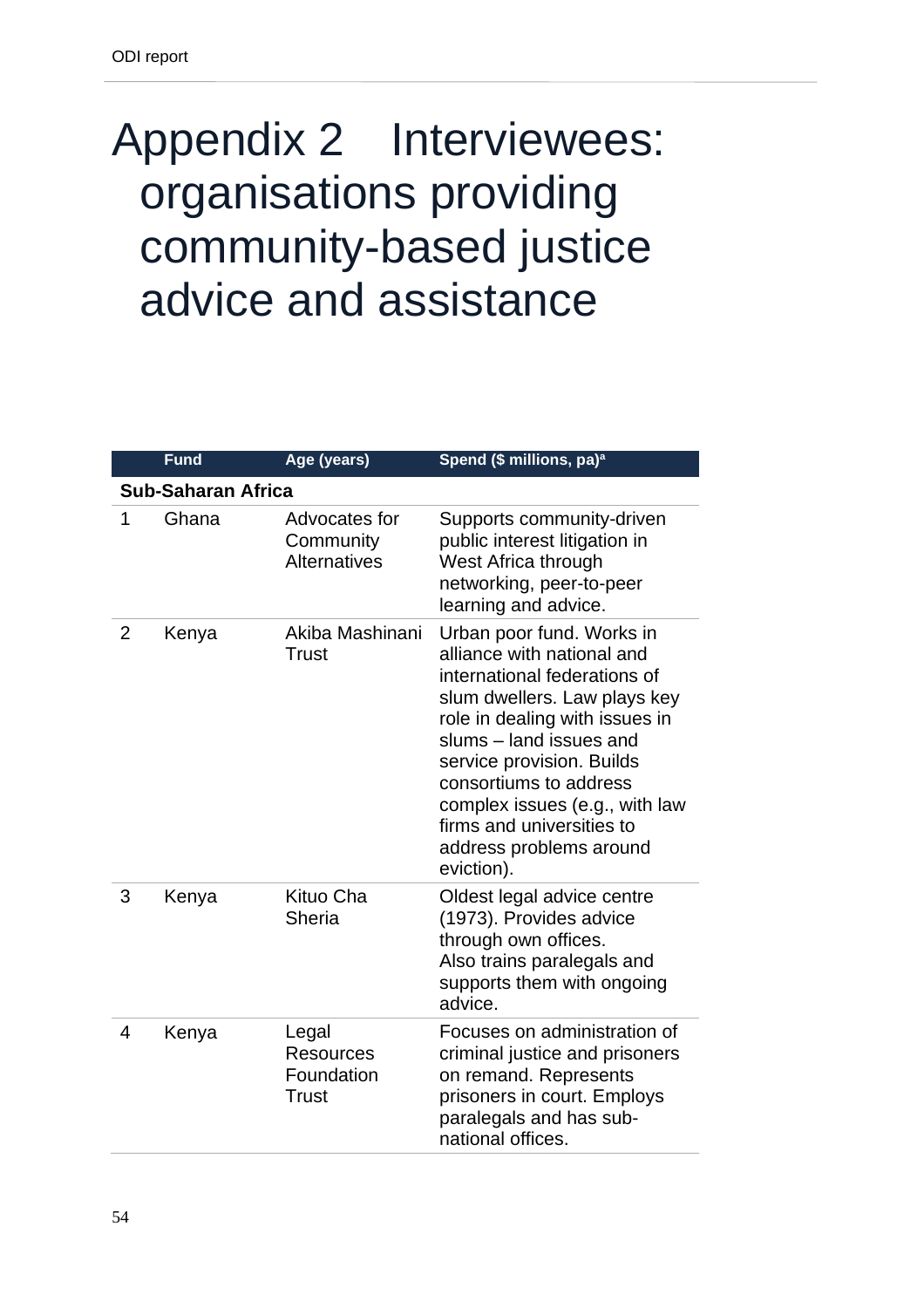| 5  | Kenya           | M-Sheria                                                     | Remote SMS service using<br>pro bono lawyers.                                                                                                                                                                                                                                                                                                                                                             |
|----|-----------------|--------------------------------------------------------------|-----------------------------------------------------------------------------------------------------------------------------------------------------------------------------------------------------------------------------------------------------------------------------------------------------------------------------------------------------------------------------------------------------------|
| 6  | Kenya           | Namati                                                       | Partners with local grassroots<br>organisations working with<br>minority groups on legal<br>identity, introducing them to<br>the paralegal model and<br>supporting them to deliver on<br>the ground.                                                                                                                                                                                                      |
| 7  | Liberia         | Community<br><b>Justice Advisers</b>                         | Legal advice on wide range of<br>issues including land, labour<br>and gender-related issues.                                                                                                                                                                                                                                                                                                              |
| 8  | Nigeria         | Lawpadi                                                      | Provides free legal advice to<br>entrepreneurs, start-ups and<br>businesses through online<br>platform.                                                                                                                                                                                                                                                                                                   |
| 9  | Rwanda          | Legal Aid Forum                                              | Intermediary, membership-<br>based network of 38 national<br>and international CSOs,<br>professional bodies, university<br>legal aid clinics and faith-<br>based initiatives that support<br>and/or provide legal aid<br>services to people living in<br>Rwanda.                                                                                                                                          |
| 10 | Rwanda          | Maison d'acces<br>a la justice                               | State-funded district-level<br>legal centre employing<br>lawyers.                                                                                                                                                                                                                                                                                                                                         |
| 11 | Sierra<br>Leone | Sierra Leone<br>Legal Aid Board                              | Government institution<br>employing lawyers and<br>paralegals. Provides legal<br>representation, advice and<br>education. Also citizens<br>advice. Accreditation body for<br>CSO legal aid organisations.                                                                                                                                                                                                 |
| 12 | Sierra<br>Leone | Community<br>Action for<br><b>Human Security</b><br>(CAHSec) | Ensures access to justice<br>especially for women, children<br>and youths in rural<br>communities. Legal education<br>at the community level,<br>provides mediation and<br>alternative dispute resolution<br>services at its offices in two<br>districts. Collaborates with<br>other legal aid human rights<br>organisations and institutions,<br>the Family Support Unit,<br>Sierra Leone Police and the |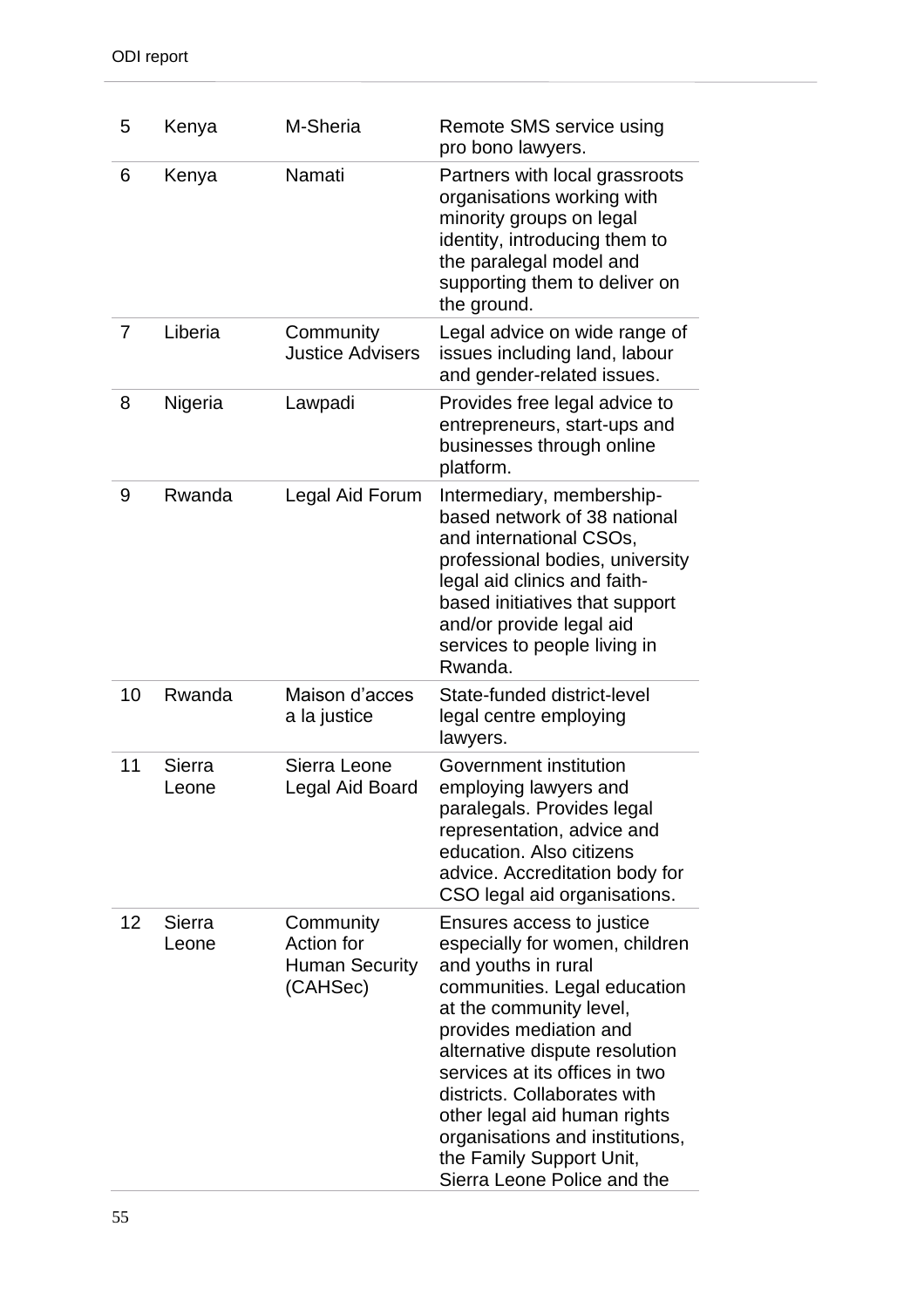|    |                        |                                                                              | Ministry of Social Welfare,<br><b>Gender and Children's Affairs</b><br>to pursue cases in both the<br>customary and formal courts<br>in its operational areas.                                                                                                                   |
|----|------------------------|------------------------------------------------------------------------------|----------------------------------------------------------------------------------------------------------------------------------------------------------------------------------------------------------------------------------------------------------------------------------|
| 13 | Sierra<br>Leone        | Center for<br>Democracy and<br>Human Rights<br>(CDHR)                        | Promotes human rights<br>education and advocacy.                                                                                                                                                                                                                                 |
| 14 | Sierra<br>Leone        | Women Against<br>Violence and<br><b>Exploitation in</b><br>Society           | Advocates for women and<br>girls' rights. Works with<br>communities in rural areas at<br>the grass roots level. Engages<br>with marginalised, poor,<br>vulnerable and excluded<br>women/girls. Mobilises<br>organisations and<br>beneficiaries to end gender-<br>based violence. |
| 15 | <b>Sierra</b><br>Leone | Rehabilitation<br>and<br>Development<br><b>Agency Sierra</b><br>Leone (RADA) | Working towards securing<br>livelihoods of marginalised<br>people in Sierra Leone.<br>Supports community-driven<br>initiatives in the areas of<br>vocational skills training,<br>peace education and<br>women's empowerment.                                                     |
| 16 | Sierra<br>Leone        | Advocaid                                                                     | Legal advice and assistance<br>for female detainees.                                                                                                                                                                                                                             |
| 17 | Sierra<br>Leone        | Lady Ellen<br>Women's Aid<br>Foundation<br>(LEWAF)                           | Promotes access to justice for<br>women and children in two of<br>the most deprived<br>communities in the Western<br>Area - Calaba Town and<br>Waterloo. Works with people<br>with albinism.                                                                                     |
| 18 | Sierra<br>Leone        | Centre for<br>Accountability<br>and the Rule of<br>Law (CARL-SL)             | Seeks to promote a just<br>society for all persons in<br>Sierra Leone, through<br>monitoring institutions of<br>accountability, outreach and<br>advocacy for institutional<br>transparency, capacity-<br>building and empowerment of<br>citizens.                                |
| 19 | Sierra<br>Leone        | Legal Access<br>through Women<br>Yearning for                                | <b>Association of Sierra Leonean</b><br>female lawyers who provide<br>pro bono legal services to                                                                                                                                                                                 |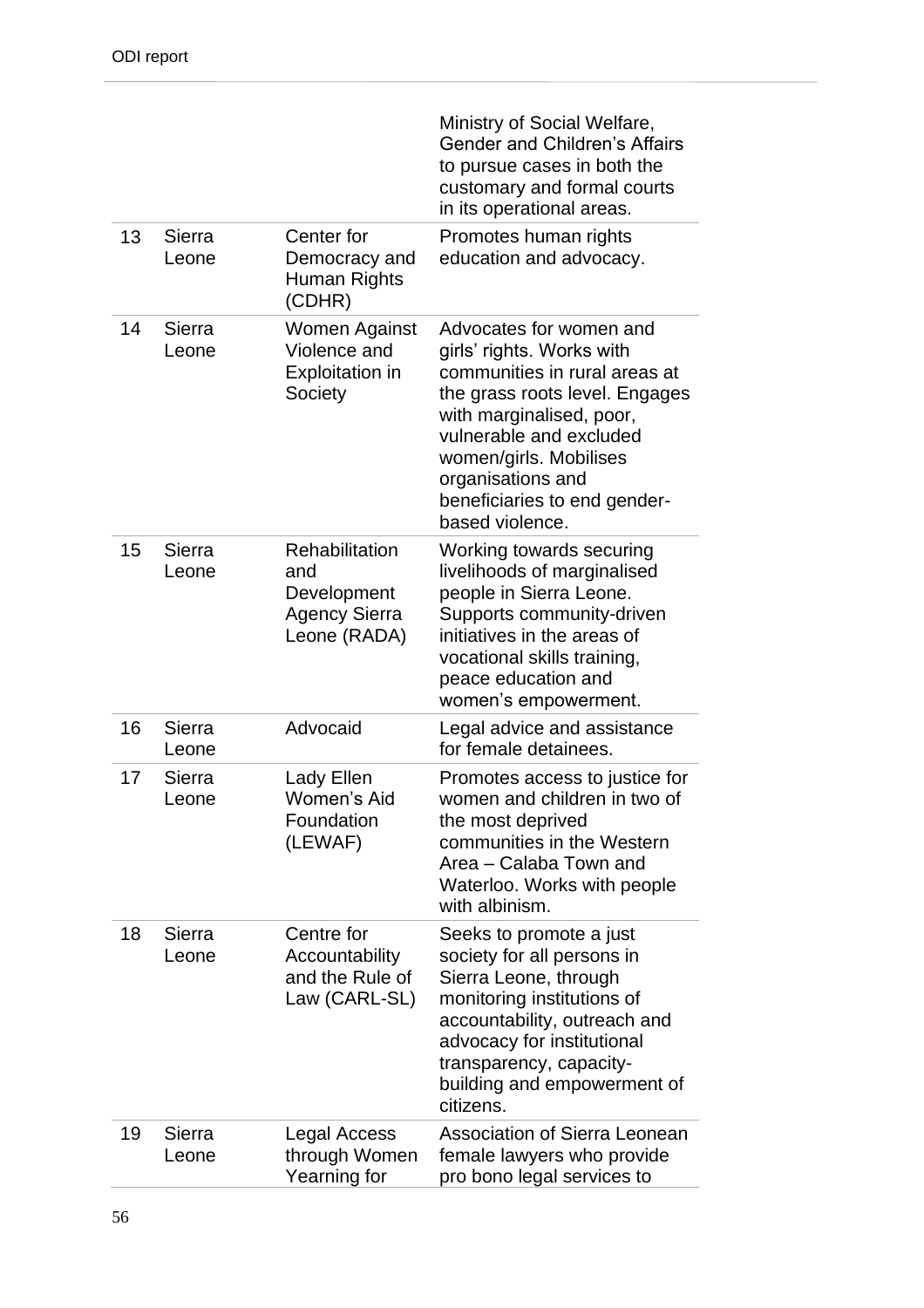|    |                 | <b>Equality Rights</b><br>and Social<br>justice<br>(L.A.W.Y.E.R.S) | women and girls, primarily<br>victims.                                                                                                                                                                                                                                                             |
|----|-----------------|--------------------------------------------------------------------|----------------------------------------------------------------------------------------------------------------------------------------------------------------------------------------------------------------------------------------------------------------------------------------------------|
| 20 | Sierra<br>Leone | Namati                                                             | Works with communities on<br>land rights and on systemic<br>changes to law to promote<br>community land rights.                                                                                                                                                                                    |
| 21 | Sierra<br>Leone | <b>Open Society</b><br>Initiative, West<br>Africa                  | Intermediary working with<br>about ten legal empowerment<br>partners including grassroots<br>organisations (also Sierra<br>Leone Legal Aid Board,<br>university law clinics etc).<br>Provides grants, information<br>sharing and networking. Also<br>works with government on<br>legal aid policy. |
| 22 | Sierra<br>Leone | <b>Prison Watch</b><br>Sierra Leone                                | Work for the protection of the<br>rights of people in detention.<br>Monitors and reports on<br>prisons and detention<br>conditions and provides<br>training for detention officers<br>and civil society members on<br>human rights.                                                                |
| 23 | Sierra<br>Leone | Timap (and<br>Freetown)                                            | Provides free justice services<br>to people in Sierra Leone.<br>Based on a paralegal model,<br>providing people with access<br>to education, mediation,<br>negotiation, organising and<br>advocacy.                                                                                                |
| 24 | South Africa    | Foundation of<br>Human Rights                                      | Intermediary funder. Mainly<br>funds community-based<br>advice offices. Also lesbian,<br>gay, bisexual and transgender<br>(LGBT) rights and<br>constitutional awareness.                                                                                                                           |
| 25 | South Africa    | Social Change<br>Assistance<br>Trust (SCAT)                        | Intermediary funder with a<br>small endowment that<br>supports rural community<br>advice offices throughout the<br>country.                                                                                                                                                                        |
| 26 | South Africa    | ProBono.Org                                                        | Private sector lawyers who<br>provide free legal advice and<br>assistance to the poor,<br>working on individual cases                                                                                                                                                                              |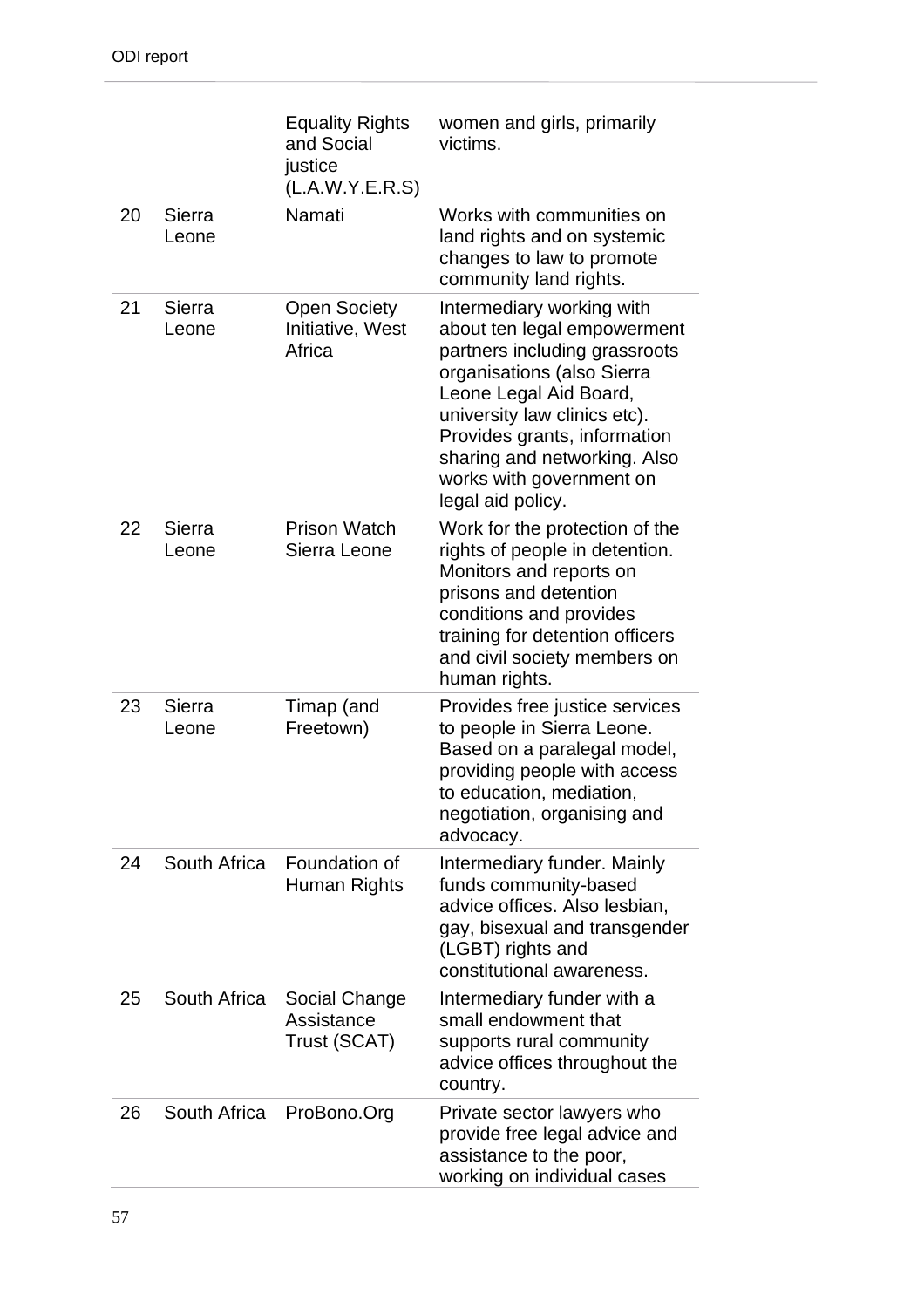|    |          |                                                              | and for clients unable to pay<br>for their own private legal<br>representation.                                                                                                                                                                                                                                                                                                                                                      |
|----|----------|--------------------------------------------------------------|--------------------------------------------------------------------------------------------------------------------------------------------------------------------------------------------------------------------------------------------------------------------------------------------------------------------------------------------------------------------------------------------------------------------------------------|
| 27 | Tanzania | Morogoro<br>Paralegal<br>Centre                              | Intermediary organisation<br>regranting to grassroots<br>paralegal organisations and<br>supporting capacity<br>development, training,<br>networks and advocacy.                                                                                                                                                                                                                                                                      |
| 28 | Uganda   | <b>Barefoot Law</b>                                          | Legal advice and assistance<br>to individuals and small<br>businesses through<br>technology (mobile phone<br>e.g., SMS and Interactive<br><b>Voice Response</b><br>platforms/online) as well as<br>traditional methods<br>(community focal workers).                                                                                                                                                                                 |
| 29 | Uganda   | <b>Chapter Four</b><br>Uganda                                | Network/platform for civil<br>liberties and public interest<br>lawyers providing skills<br>training, facilitating exchange<br>opportunities and case and<br>reference database.                                                                                                                                                                                                                                                      |
| 30 | Uganda   | Federation of<br>Women<br>Lawyers,<br>Uganda<br>(FIDA-U)     | Advancing law and policy<br>reform for the protection of<br>women including advocacy,<br>public interest litigation, public<br>engagement, and<br>engagement with government<br>on establishing/strengthening<br>sustainable and effective legal<br>and structural mechanisms.                                                                                                                                                       |
| 31 | Uganda   | Human Rights<br>Awareness and<br>Protection<br>Forum (HRAPF) | Focusing on human rights of<br>marginalised persons and<br>most at-risk populations<br>through enhanced access to<br>justice (legal advice clinics<br>including mobile legal aid<br>camps and building the<br>capacity of paralegals and<br>other resource persons to be<br>work within their<br>communities), research and<br>advocacy, legal and human<br>rights awareness, capacity<br>enhancement and strategic<br>partnerships. |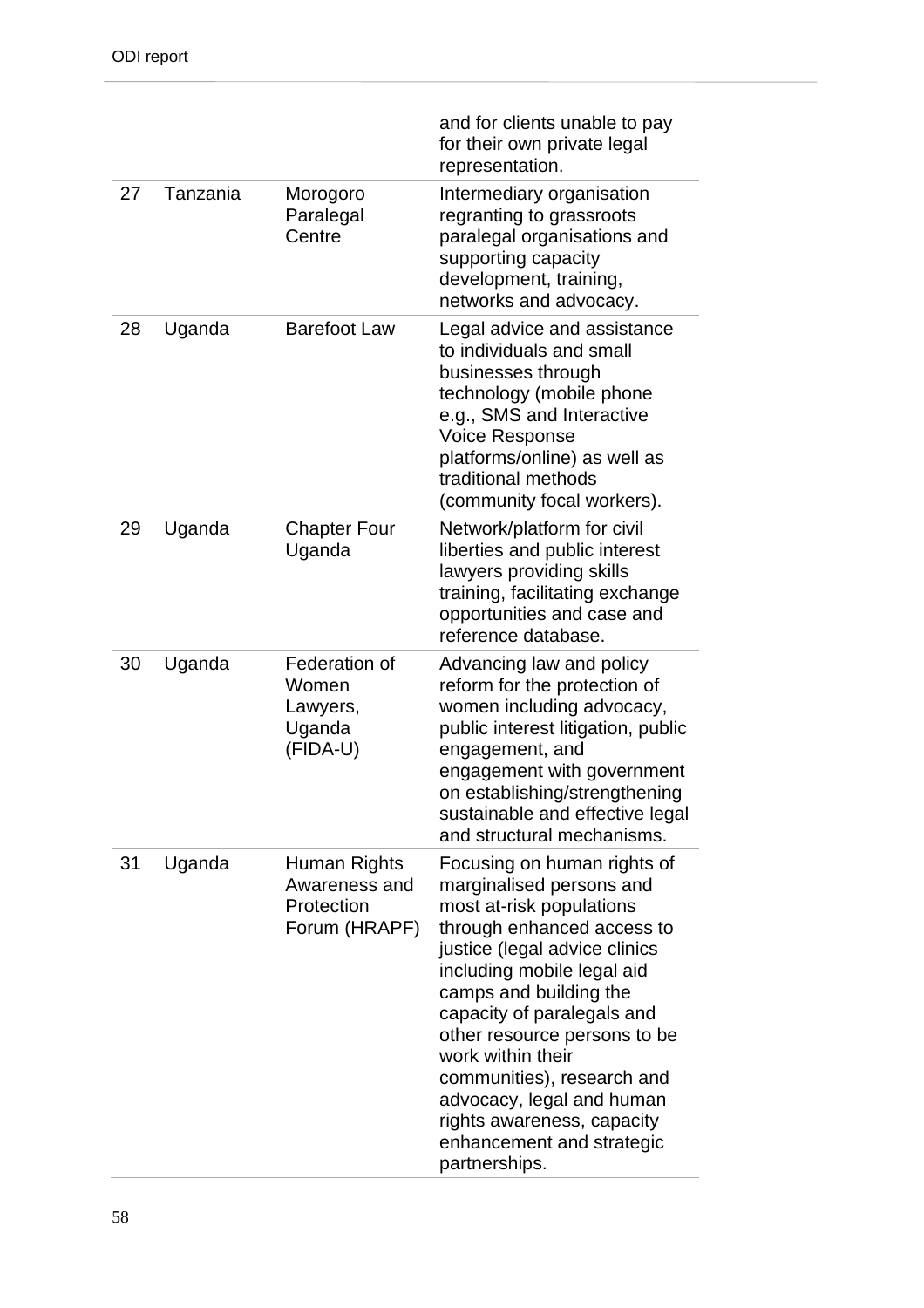| 32   | Uganda            | <b>LANDnet</b>                                                          | Engaging with land policy and<br>reform at national, district and<br>community level through<br>observatories, research and<br>advocacy, e.g., succession<br>law, women's land rights,<br>customary land rights. Also<br>provides legal education,<br>advice and assistance<br>through community legal<br>volunteers. |
|------|-------------------|-------------------------------------------------------------------------|-----------------------------------------------------------------------------------------------------------------------------------------------------------------------------------------------------------------------------------------------------------------------------------------------------------------------|
| 33   | Uganda            | Legal Aid<br>Service<br><b>Providers</b><br><b>Network</b><br>(LASPNET) | A platform for networking,<br>collaboration and coordination<br>for 47 legal aid services for<br>delivery and access to justice<br>for the most vulnerable and<br>marginalised people, many of<br>which use a paralegal model.<br>Lobbying and advocacy on<br>legal aid policy and regulation.                        |
| 34   | Uganda            | Women<br>Pro-bono<br>Initiative                                         | Aims to advance access to<br>justice for girls through<br>awareness creation, research<br>and knowledge-sharing, legal<br>awareness, free legal services<br>to women and girls who are<br>suffering stigma, abuse, sex<br>and gender-based violence<br>(lawyers and paralegals).<br>Policy work and advocacy.         |
| Asia |                   |                                                                         |                                                                                                                                                                                                                                                                                                                       |
| 35   | Bangladesh        | Legal Aid and<br><b>Services Trust</b><br>(BLAST)                       | Advocacy and strategic<br>litigation. Also runs legal aid<br>clinic in Dhaka slum area.<br><b>Trust has formal connections</b><br>with bar association and<br>judiciary.                                                                                                                                              |
| 36   | <b>Bangladesh</b> | <b>BRAC HRLS</b>                                                        | Peripatetic paralegals at<br>community level. 517 clinics in<br>54 of 61 districts.                                                                                                                                                                                                                                   |
| 37   | India             | Nazdeek                                                                 | Works with marginalised<br>communities in India on<br>grassroots legal education,<br>community monitoring of<br>service delivery, use of<br>judicial and non-judicial<br>remedies, and strategic<br>research and advocacy to                                                                                          |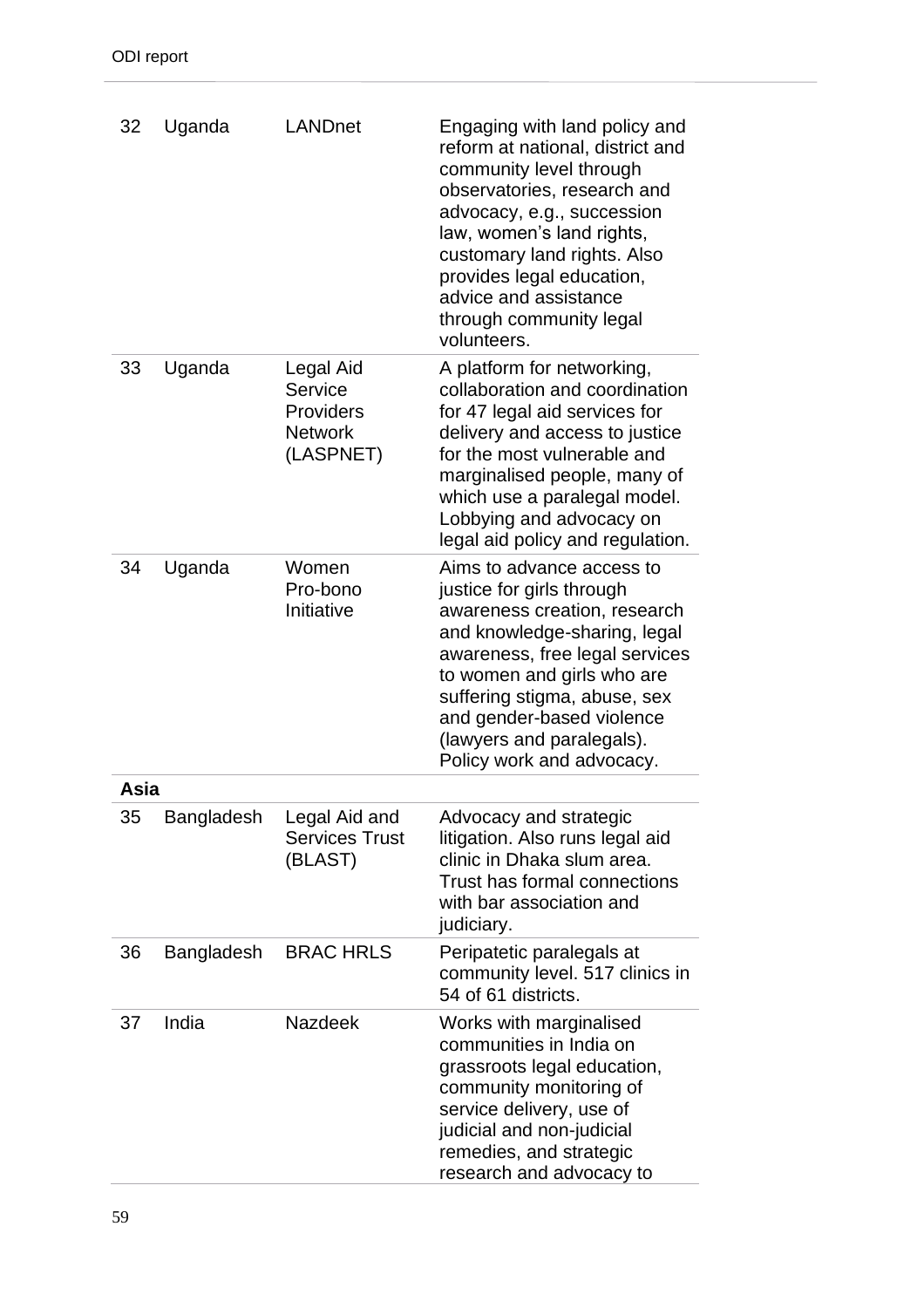|    |                      |                                                                | advance social and economic<br>rights.                                                                                                                                                                                                                                                                                                                                           |
|----|----------------------|----------------------------------------------------------------|----------------------------------------------------------------------------------------------------------------------------------------------------------------------------------------------------------------------------------------------------------------------------------------------------------------------------------------------------------------------------------|
| 38 | Indonesia            | Indonesian<br>Legal Aid<br>Foundation                          | Provides legal advice and<br>assistance in Jakarta and in<br>branches throughout<br>Indonesia, especially to<br>victims of human<br>rights abuses.                                                                                                                                                                                                                               |
| 39 | Myanmar              | <b>MyJustice</b>                                               | <b>British Council-implemented,</b><br>EU-funded justice programme<br>providing grants to legal<br>empowerment organisations.                                                                                                                                                                                                                                                    |
| 40 | Myanmar              | <b>Land Paralegals</b>                                         | Community-level peripatetic<br>paralegals working on land<br>rights.                                                                                                                                                                                                                                                                                                             |
| 41 | Nepal                | Alliance for<br>Social Dialogue                                | Intermediary organisation<br>regranting through calls for<br>proposals. Legal<br>empowerment for<br>marginalised groups including<br>women, internally displaced<br>persons and Dalits. Strong<br>focus on advocacy to improve<br>the legal aid system.                                                                                                                          |
| 42 | Nepal                | Legal Aid and<br>Consultancy<br>Centre                         | Provides legal aid to women<br>and children. Trains<br>paralegals. Also undertakes<br>research which then drives<br>advocacy. Strong focus on<br>legal identity documents.                                                                                                                                                                                                       |
| 43 | Philippines          | <b>Alternative Law</b><br>Groups                               | A network coalition of about<br>20 legal resource CSOs. Aims<br>to: (1) empower the poor and<br>the marginalised to use<br>judicial and other mechanisms<br>for addressing their issues<br>and concerns, and for<br>protecting and enforcing their<br>rights; and (2) effect justice<br>system reforms that promote<br>the rights and interests of the<br>poor and marginalised. |
|    | <b>Latin America</b> |                                                                |                                                                                                                                                                                                                                                                                                                                                                                  |
| 44 | Argentina            | Asociación Civil<br>por la Igualdad<br>y la Justicia<br>(ACIJ) | Focus on knowing, using and<br>shaping the law. Strong<br>research element.                                                                                                                                                                                                                                                                                                      |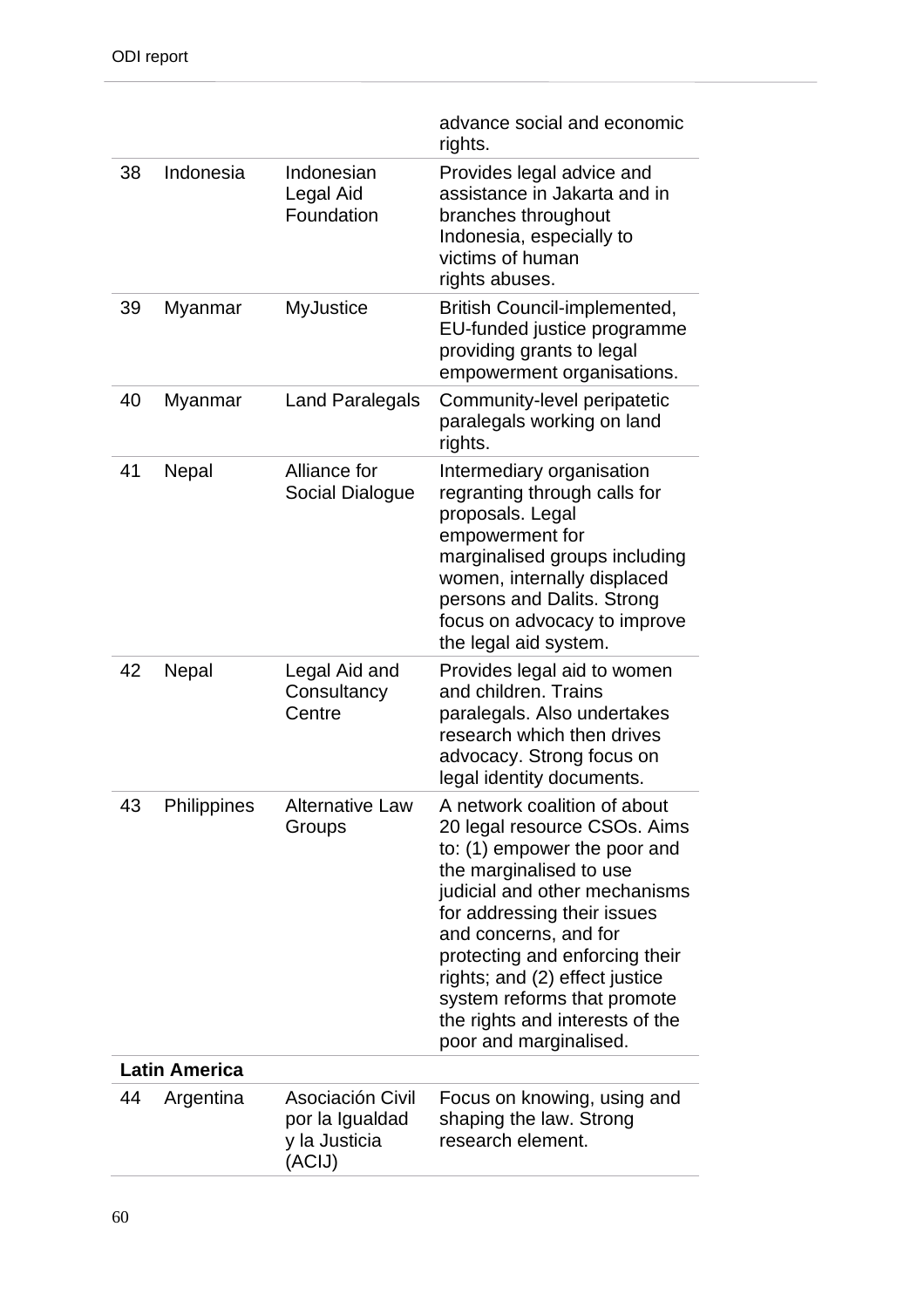| 45 | Argentina | Microjustica                                                                | Advises on documentation,<br>women/children/disability<br>rights. Employs law students<br>supervised by tutors. Hosted<br>by microfinance institution.                                                                                                                                  |
|----|-----------|-----------------------------------------------------------------------------|-----------------------------------------------------------------------------------------------------------------------------------------------------------------------------------------------------------------------------------------------------------------------------------------|
| 46 | Colombia  | Corporación<br>Colectivo de<br>Abogados José<br>Alvear Restrepo<br>(CCAJAR) | Strategic litigation,<br>international litigation,<br>accountability measures,<br>individual and group cases,<br>support to community-based<br>organisations.                                                                                                                           |
| 47 | Colombia  | De Justicia                                                                 | Research centre, focusing on<br>building the rule of law and<br>promoting human rights.<br>Promotes social<br>transformation through<br>research, public policy,<br>lobbying and advocacy. Takes<br>on strategic litigation and<br>capacity development<br>training. Grant-making body. |
| 48 | Colombia  | Comisión<br>Colombiana de<br><b>Juristas</b>                                | Research, legal aid,<br>accompanying individuals and<br>small organisations,<br>international litigation. Grant-<br>making body.                                                                                                                                                        |
| 49 | Colombia  | Corporación<br>Creer en la Paz                                              | Peace advocacy organisation.<br>Focuses on legal<br>empowerment through<br>alternative dispute<br>mechanisms and on<br>community-based justice for<br>indigenous rights. Also<br>provides training in legal<br>empowerment.                                                             |
| 50 | Colombia  | Escuela<br>Nacional<br>Sindical (ENS)                                       | Works with unions. Provides<br>legal advice on labour issues<br>and disputes. Also, advice on<br>right to social mobilisation.                                                                                                                                                          |
| 51 | Colombia  | Escuela de<br>Justicia<br>Comunitaria                                       | Research and field work to<br>enhance communities'<br>capacities. Focus of legal<br>empowerment is on<br>alternative dispute<br>mechanisms.                                                                                                                                             |
| 52 | Colombia  | Corporación<br>region                                                       | Strong focus on land and<br>property rights, especially on<br>urban planning.                                                                                                                                                                                                           |